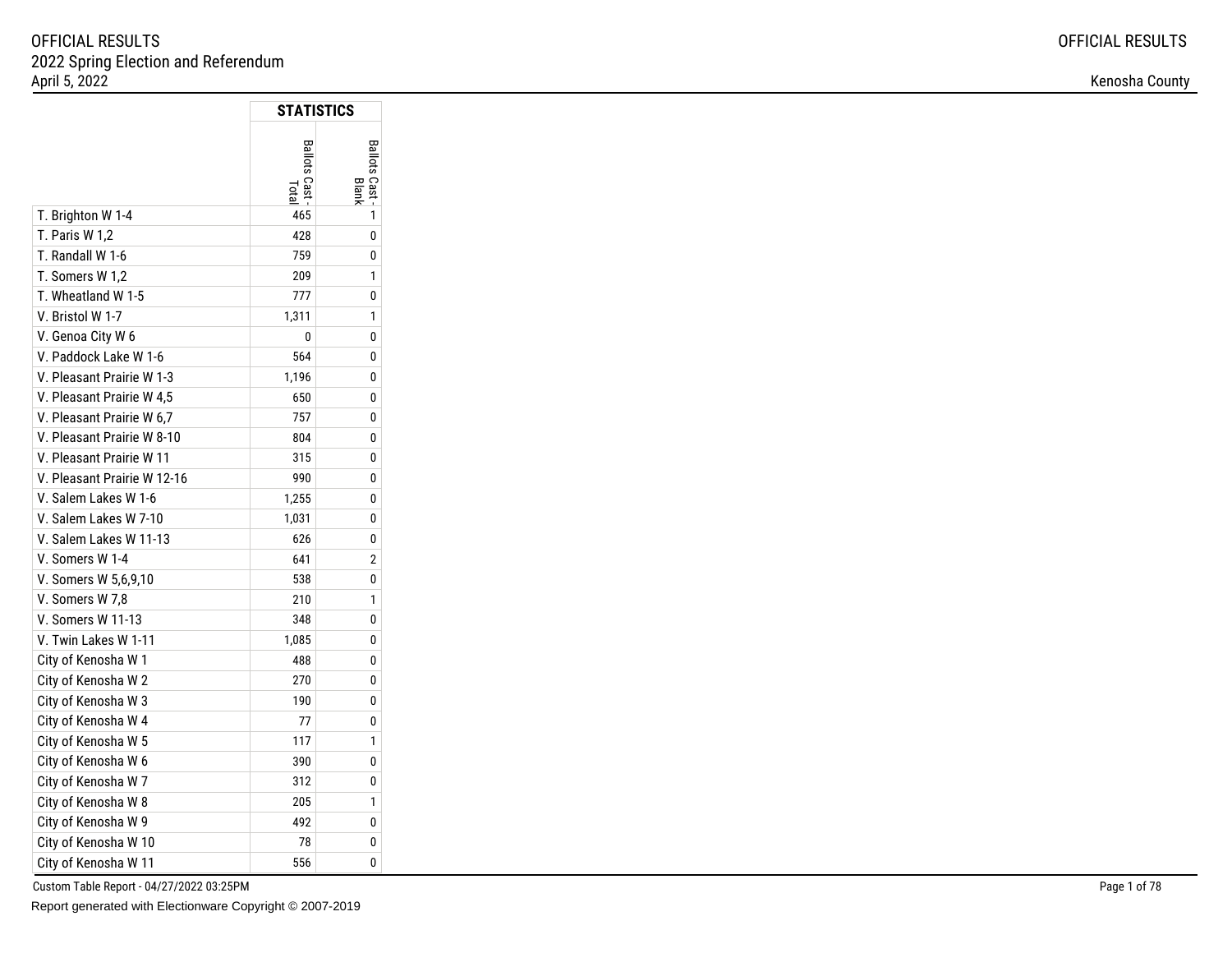| Kenosha County |  |
|----------------|--|
|----------------|--|

|                      | STATISTICS           |                       |
|----------------------|----------------------|-----------------------|
|                      | Ballots Cast<br>Lota | Ballots Cast<br>Blanl |
| City of Kenosha W 12 | 324                  | 17                    |
| City of Kenosha W 13 | 458                  | 0                     |
| City of Kenosha W 14 | 336                  | 0                     |
| City of Kenosha W 15 | 116                  | 0                     |
| City of Kenosha W 16 | 109                  | 0                     |
| City of Kenosha W 17 | 64                   | 0                     |
| City of Kenosha W 18 | 166                  | 1                     |
| City of Kenosha W 19 | 37                   | 0                     |
| City of Kenosha W 20 | 51                   | 0                     |
| City of Kenosha W 21 | 55                   | 0                     |
| City of Kenosha W 22 | 78                   | 0                     |
| City of Kenosha W 23 | 116                  | 0                     |
| City of Kenosha W 24 | 295                  | 0                     |
| City of Kenosha W 25 | 617                  | 0                     |
| City of Kenosha W 26 | 232                  | 0                     |
| City of Kenosha W 27 | 50                   | 0                     |
| City of Kenosha W 28 | 84                   | 1                     |
| City of Kenosha W 29 | 25                   | 0                     |
| City of Kenosha W 30 | 142                  | 0                     |
| City of Kenosha W 31 | 279                  | 0                     |
| City of Kenosha W 32 | 172                  | 0                     |
| City of Kenosha W 33 | 532                  | 0                     |
| City of Kenosha W 34 | 355                  | 0                     |
| City of Kenosha W 35 | 3                    | 0                     |
| City of Kenosha W 36 | 153                  | 0                     |
| City of Kenosha W 37 | 168                  | 0                     |
| City of Kenosha W 38 | 462                  | 2                     |
| City of Kenosha W 39 | 439                  | 2                     |
| City of Kenosha W 40 | 114                  | 0                     |
| City of Kenosha W 41 | 126                  | 0                     |
| City of Kenosha W 42 | 309                  | 1                     |
| City of Kenosha W 43 | 134                  | 0                     |
| City of Kenosha W 44 | 302                  | 0                     |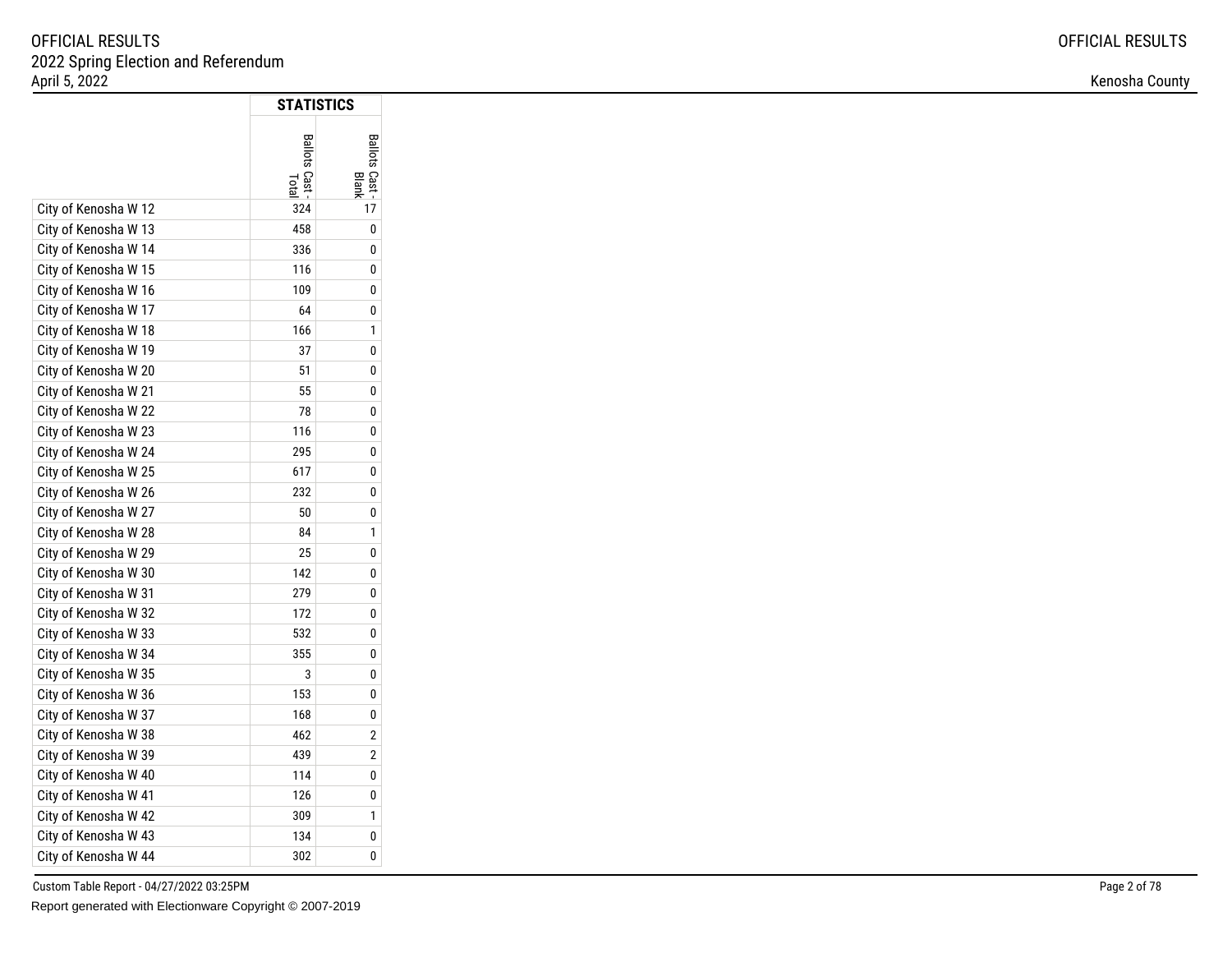|                      | <b>STATISTICS</b>       |                       |  |
|----------------------|-------------------------|-----------------------|--|
|                      | Ballots Cast -<br>Total | Ballots Cast<br>Blank |  |
| City of Kenosha W 45 | 172                     | 0                     |  |
| City of Kenosha W 46 | 41                      | 0                     |  |
| City of Kenosha W 47 | 526                     | 0                     |  |
| City of Kenosha W 48 | 212                     | 0                     |  |
| City of Kenosha W 49 | 223                     | 0                     |  |
| City of Kenosha W 50 | 240                     | 0                     |  |
| City of Kenosha W 51 | 100                     | 0                     |  |
| City of Kenosha W 52 | 163                     | 0                     |  |
| City of Kenosha W 53 | 0                       | 0                     |  |
| City of Kenosha W 54 | 0                       | 0                     |  |
| City of Kenosha W 55 | 219                     | 0                     |  |
| City of Kenosha W 56 | 268                     | 0                     |  |
| City of Kenosha W 57 | 92                      | 0                     |  |
| City of Kenosha W 58 | 508                     | 0                     |  |
| City of Kenosha W 59 | 319                     | 0                     |  |
| City of Kenosha W 60 | 439                     | 0                     |  |
| City of Kenosha W 61 | 77                      | 0                     |  |
| City of Kenosha W 62 | 736                     | 0                     |  |
| City of Kenosha W 63 | 2                       | 0                     |  |
| <b>Totals</b>        | 29,374                  | 32                    |  |

|                    |               | <b>Court of Appeals Judge</b> |                 |                        |           |            |               |  |  |  |
|--------------------|---------------|-------------------------------|-----------------|------------------------|-----------|------------|---------------|--|--|--|
|                    |               | VOTE FOR 1                    |                 |                        |           |            |               |  |  |  |
|                    | Lori Kornblum | Maria<br>S<br>Lazar           | Write-in Totals | Total<br>Votes<br>Cast | Overvotes | Undervotes | Contest Total |  |  |  |
| T. Brighton W 1-4  | 161           | 250                           | $\overline{2}$  | 413                    | 0         | 52         | 465           |  |  |  |
| T. Paris W 1,2     | 179           | 208                           | $\overline{2}$  | 389                    | 0         | 39         | 428           |  |  |  |
| T. Randall W 1-6   | 280           | 391                           | 3               | 674                    | 0         | 85         | 759           |  |  |  |
| T. Somers W 1,2    | 97            | 95                            | 0               | 192                    | и         | 16         | 209           |  |  |  |
| T. Wheatland W 1-5 | 327           | 356                           | 1               | 684                    | 0         | 93         | 777           |  |  |  |
| V. Bristol W 1-7   | 473           | 628                           | $\overline{2}$  | 1,103                  | 0         | 208        | 1,311         |  |  |  |

Custom Table Report - 04/27/2022 03:25PM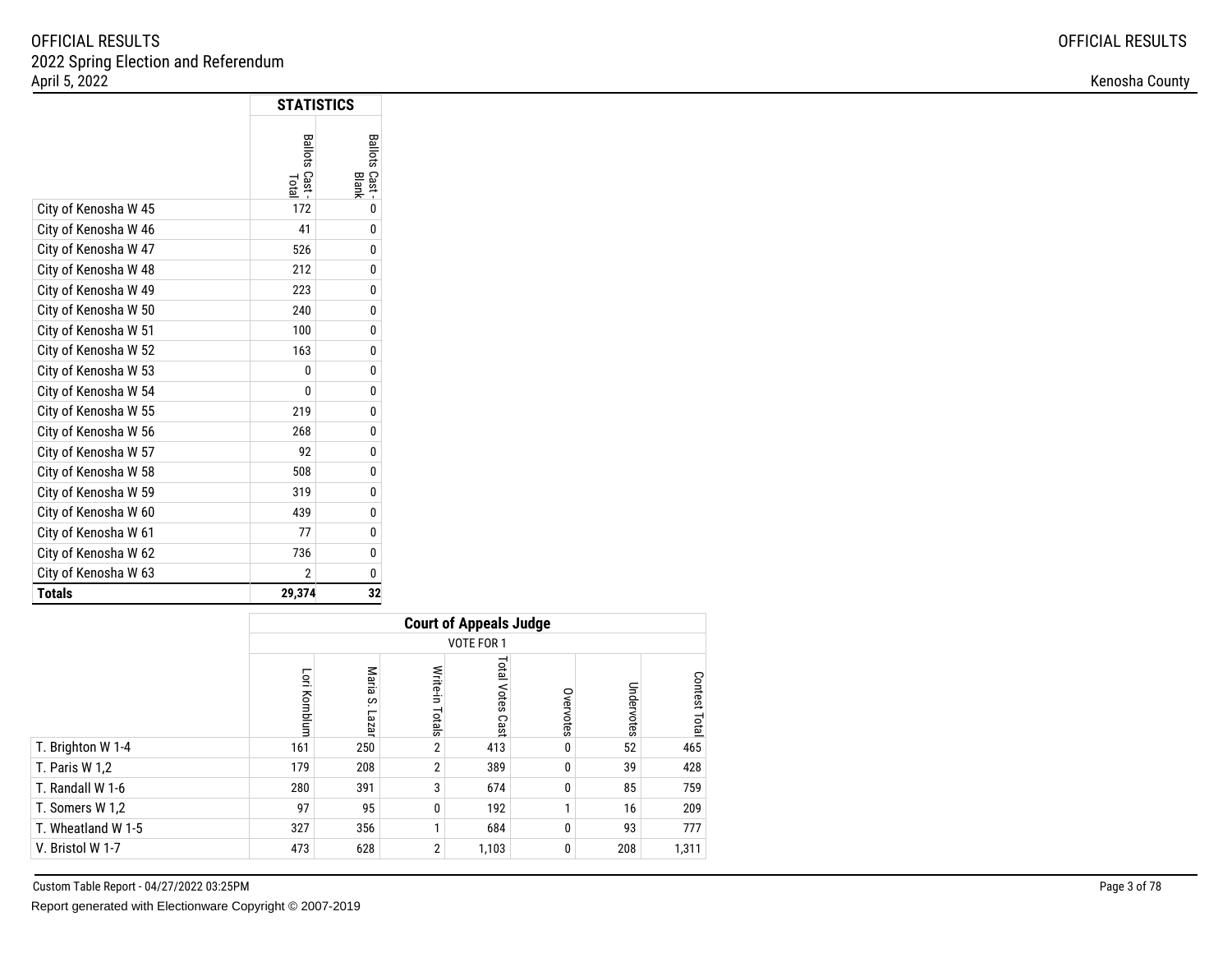|                             | <b>Court of Appeals Judge</b> |                   |                 |                  |           |                |               |  |
|-----------------------------|-------------------------------|-------------------|-----------------|------------------|-----------|----------------|---------------|--|
|                             | VOTE FOR 1                    |                   |                 |                  |           |                |               |  |
|                             | Lori Kornblum                 | Maria S.<br>Lazar | Write-in Totals | Total Votes Cast | Overvotes | Undervotes     | Contest Total |  |
| V. Genoa City W 6           | $\mathbf{0}$                  | $\mathbf{0}$      | 0               | $\mathbf{0}$     | 0         | $\mathbf{0}$   | $\mathbf{0}$  |  |
| V. Paddock Lake W 1-6       | 211                           | 293               | 1               | 505              | 0         | 59             | 564           |  |
| V. Pleasant Prairie W 1-3   | 558                           | 549               | 3               | 1,110            | 0         | 86             | 1,196         |  |
| V. Pleasant Prairie W 4,5   | 271                           | 327               | $\overline{2}$  | 600              | 0         | 50             | 650           |  |
| V. Pleasant Prairie W 6,7   | 353                           | 322               | $\mathbf{1}$    | 676              | 0         | 81             | 757           |  |
| V. Pleasant Prairie W 8-10  | 297                           | 423               | 1               | 721              | 0         | 83             | 804           |  |
| V. Pleasant Prairie W 11    | 136                           | 154               | 1               | 291              | 0         | 24             | 315           |  |
| V. Pleasant Prairie W 12-16 | 424                           | 498               | $\mathbf{1}$    | 923              | 0         | 67             | 990           |  |
| V. Salem Lakes W 1-6        | 520                           | 611               | 4               | 1,135            | 0         | 120            | 1,255         |  |
| V. Salem Lakes W 7-10       | 449                           | 477               | 5               | 931              | 2         | 98             | 1,031         |  |
| V. Salem Lakes W 11-13      | 253                           | 299               | 3               | 555              | 0         | 71             | 626           |  |
| V. Somers W 1-4             | 293                           | 299               | $\overline{2}$  | 594              | 0         | 47             | 641           |  |
| V. Somers W 5,6,9,10        | 260                           | 238               | 0               | 498              | 0         | 40             | 538           |  |
| V. Somers W 7,8             | 111                           | 81                | 0               | 192              | 0         | 18             | 210           |  |
| V. Somers W 11-13           | 123                           | 201               | 1               | 325              | 0         | 23             | 348           |  |
| V. Twin Lakes W 1-11        | 462                           | 470               | $\overline{2}$  | 934              | 0         | 151            | 1,085         |  |
| City of Kenosha W 1         | 259                           | 192               | 0               | 451              | 0         | 37             | 488           |  |
| City of Kenosha W 2         | 143                           | 117               | 0               | 260              | 0         | 10             | 270           |  |
| City of Kenosha W 3         | 118                           | 61                | 0               | 179              | 0         | 11             | 190           |  |
| City of Kenosha W 4         | 44                            | 29                | 0               | 73               | 0         | 4              | 77            |  |
| City of Kenosha W 5         | 67                            | 41                | 0               | 108              | 0         | 9              | 117           |  |
| City of Kenosha W 6         | 252                           | 118               | $\mathbf{1}$    | 371              | 0         | 19             | 390           |  |
| City of Kenosha W 7         | 183                           | 104               | 0               | 287              | 0         | 25             | 312           |  |
| City of Kenosha W 8         | 103                           | 82                | 0               | 185              | 0         | 20             | 205           |  |
| City of Kenosha W 9         | 272                           | 176               | 4               | 452              | 0         | 40             | 492           |  |
| City of Kenosha W 10        | 42                            | 30                | 0               | 72               | 0         | 6              | 78            |  |
| City of Kenosha W 11        | 291                           | 227               | 3               | 521              | 0         | 35             | 556           |  |
| City of Kenosha W 12        | 140                           | 142               | 0               | 282              | 0         | 42             | 324           |  |
| City of Kenosha W 13        | 232                           | 190               | 2               | 424              | 0         | 34             | 458           |  |
| City of Kenosha W 14        | 171                           | 143               | 0               | 314              | 0         | 22             | 336           |  |
| City of Kenosha W 15        | 67                            | 42                | 1               | 110              | 0         | 6              | 116           |  |
| City of Kenosha W 16        | 65                            | 35                | $\overline{2}$  | 102              | 0         | $\overline{7}$ | 109           |  |

Custom Table Report - 04/27/2022 03:25PM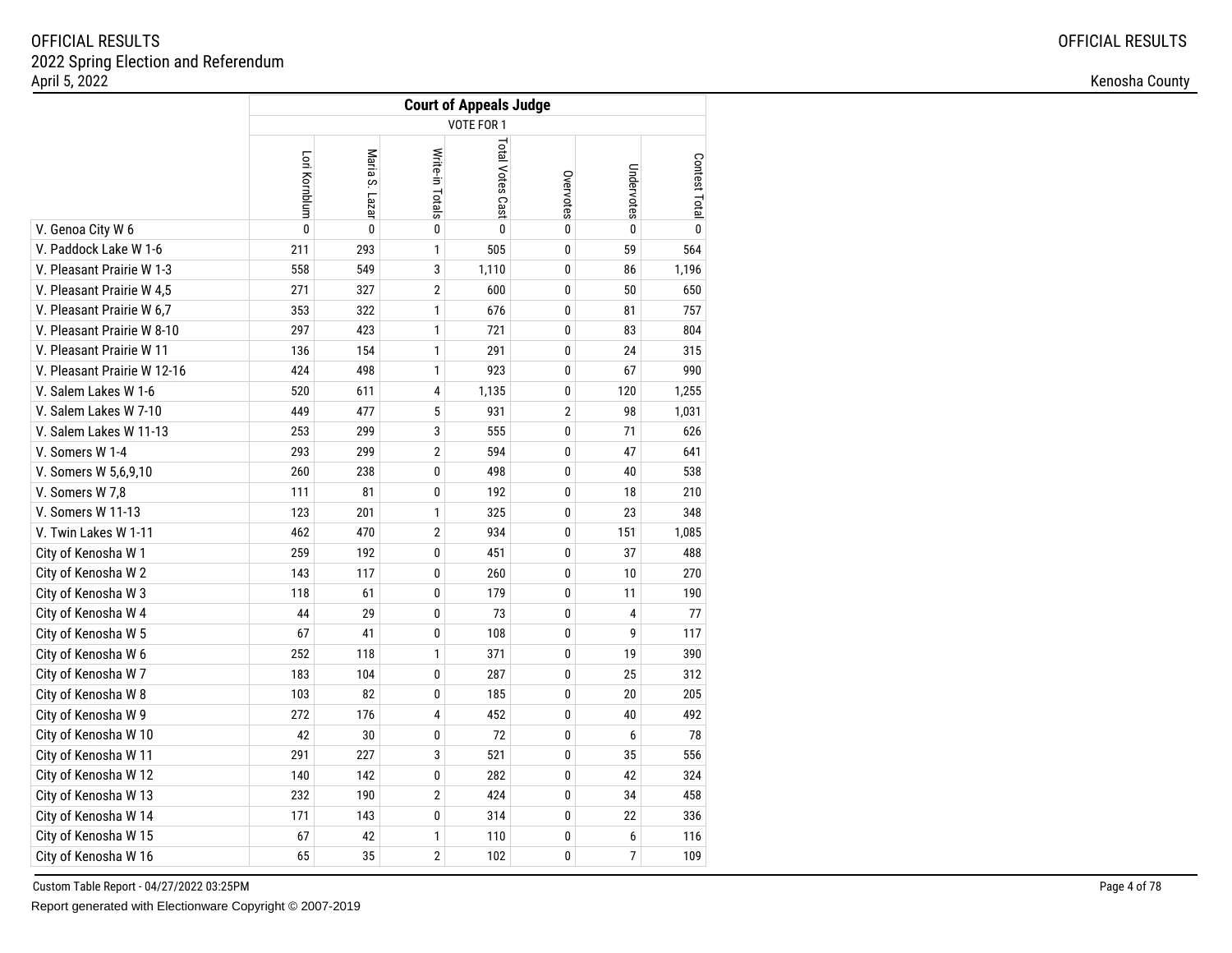|                      | <b>Court of Appeals Judge</b> |                          |                 |                  |             |                |               |  |  |
|----------------------|-------------------------------|--------------------------|-----------------|------------------|-------------|----------------|---------------|--|--|
|                      | VOTE FOR 1                    |                          |                 |                  |             |                |               |  |  |
|                      | Lori Kornblum                 | Maria S.<br><b>Lazar</b> | Write-in Totals | Total Votes Cast | Overvotes   | Undervotes     | Contest Total |  |  |
| City of Kenosha W 17 | 32                            | 27                       | 1               | 60               | $\mathbf 0$ | 4              | 64            |  |  |
| City of Kenosha W 18 | 97                            | 60                       | 0               | 157              | $\pmb{0}$   | 9              | 166           |  |  |
| City of Kenosha W 19 | 19                            | 17                       | 0               | 36               | $\pmb{0}$   | 1              | 37            |  |  |
| City of Kenosha W 20 | 27                            | 18                       | 0               | 45               | 0           | 6              | 51            |  |  |
| City of Kenosha W 21 | 35                            | 19                       | 0               | 54               | 0           | 1              | 55            |  |  |
| City of Kenosha W 22 | 52                            | 24                       | 0               | 76               | 0           | $\overline{2}$ | 78            |  |  |
| City of Kenosha W 23 | 63                            | 43                       | 0               | 106              | 0           | 10             | 116           |  |  |
| City of Kenosha W 24 | 176                           | 99                       | 1               | 276              | 0           | 19             | 295           |  |  |
| City of Kenosha W 25 | 371                           | 195                      | 4               | 570              | 0           | 47             | 617           |  |  |
| City of Kenosha W 26 | 125                           | 81                       | 2               | 208              | 0           | 24             | 232           |  |  |
| City of Kenosha W 27 | 31                            | 17                       | 0               | 48               | 0           | $\overline{2}$ | 50            |  |  |
| City of Kenosha W 28 | 47                            | 27                       | 0               | 74               | 0           | 10             | 84            |  |  |
| City of Kenosha W 29 | 10                            | 13                       | 0               | 23               | 0           | $\overline{2}$ | 25            |  |  |
| City of Kenosha W 30 | 80                            | 49                       | 0               | 129              | 0           | 13             | 142           |  |  |
| City of Kenosha W 31 | 143                           | 119                      | 3               | 265              | 0           | 14             | 279           |  |  |
| City of Kenosha W 32 | 101                           | 56                       | 1               | 158              | 0           | 14             | 172           |  |  |
| City of Kenosha W 33 | 265                           | 235                      | 0               | 500              | $\pmb{0}$   | 32             | 532           |  |  |
| City of Kenosha W 34 | 192                           | 134                      | 1               | 327              | $\pmb{0}$   | 28             | 355           |  |  |
| City of Kenosha W 35 | 1                             | $\overline{2}$           | 0               | 3                | 0           | 0              | 3             |  |  |
| City of Kenosha W 36 | 85                            | 59                       | $\mathbf{1}$    | 145              | 0           | 8              | 153           |  |  |
| City of Kenosha W 37 | 97                            | 58                       | 1               | 156              | 0           | 12             | 168           |  |  |
| City of Kenosha W 38 | 230                           | 200                      | 0               | 430              | 0           | 32             | 462           |  |  |
| City of Kenosha W 39 | 209                           | 185                      | $\overline{2}$  | 396              | 0           | 43             | 439           |  |  |
| City of Kenosha W 40 | 53                            | 55                       | 0               | 108              | 0           | 6              | 114           |  |  |
| City of Kenosha W 41 | 66                            | 55                       | 0               | 121              | 0           | 5              | 126           |  |  |
| City of Kenosha W 42 | 145                           | 132                      | 1               | 278              | 0           | 31             | 309           |  |  |
| City of Kenosha W 43 | 75                            | 52                       | 1               | 128              | $\pmb{0}$   | 6              | 134           |  |  |
| City of Kenosha W 44 | 165                           | 120                      | 1               | 286              | $\pmb{0}$   | 16             | 302           |  |  |
| City of Kenosha W 45 | 94                            | 67                       | 1               | 162              | 0           | 10             | 172           |  |  |
| City of Kenosha W 46 | 21                            | 18                       | 0               | 39               | 0           | $\overline{2}$ | 41            |  |  |
| City of Kenosha W 47 | 284                           | 212                      | 0               | 496              | 0           | 30             | 526           |  |  |
| City of Kenosha W 48 | 104                           | 94                       | 0               | 198              | 0           | 14             | 212           |  |  |

Custom Table Report - 04/27/2022 03:25PM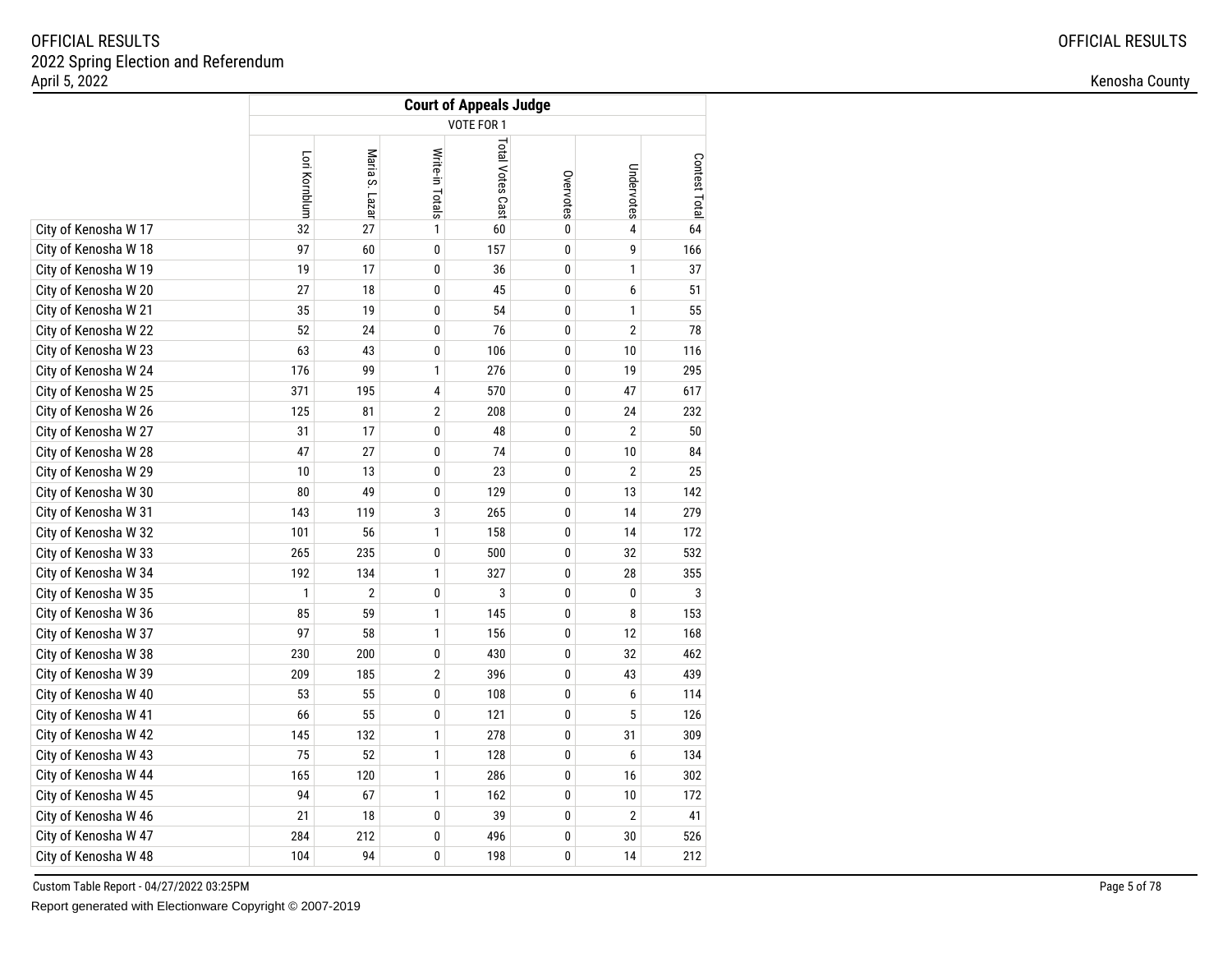|                      | <b>Court of Appeals Judge</b> |                       |                 |                            |           |            |               |
|----------------------|-------------------------------|-----------------------|-----------------|----------------------------|-----------|------------|---------------|
|                      | VOTE FOR 1                    |                       |                 |                            |           |            |               |
|                      | Lori Kornblum                 | Maria<br>ပ္ပ<br>Lazar | Write-in Totals | <b>Total Votes</b><br>Cast | Overvotes | Undervotes | Contest Total |
| City of Kenosha W 49 | 118                           | 94                    | 0               | 212                        | 0         | 11         | 223           |
| City of Kenosha W 50 | 108                           | 110                   | 1               | 219                        | $\Omega$  | 21         | 240           |
| City of Kenosha W 51 | 35                            | 53                    | 0               | 88                         | 0         | 12         | 100           |
| City of Kenosha W 52 | 82                            | 71                    | 0               | 153                        | 0         | 10         | 163           |
| City of Kenosha W 53 | 0                             | 0                     | 0               | $\Omega$                   | 0         | 0          | 0             |
| City of Kenosha W 54 | 0                             | $\mathbf{0}$          | 0               | 0                          | 0         | 0          | 0             |
| City of Kenosha W 55 | 93                            | 88                    | 0               | 181                        | 0         | 38         | 219           |
| City of Kenosha W 56 | 112                           | 131                   | $\overline{2}$  | 245                        | 0         | 23         | 268           |
| City of Kenosha W 57 | 54                            | 34                    | 0               | 88                         | 0         | 4          | 92            |
| City of Kenosha W 58 | 217                           | 255                   | $\overline{2}$  | 474                        | 0         | 34         | 508           |
| City of Kenosha W 59 | 122                           | 170                   | 4               | 296                        | 0         | 23         | 319           |
| City of Kenosha W 60 | 219                           | 191                   | $\overline{2}$  | 412                        | 0         | 27         | 439           |
| City of Kenosha W 61 | 34                            | 34                    | 1               | 69                         | 0         | 8          | 77            |
| City of Kenosha W 62 | 382                           | 291                   | $\overline{2}$  | 675                        | 0         | 61         | 736           |
| City of Kenosha W 63 | $\overline{2}$                | 0                     | 0               | $\overline{2}$             | 0         | 0          | 2             |
| <b>Totals</b>        | 13,760                        | 12,963                | 85              | 26,808                     | 3         | 2,563      | 29,374        |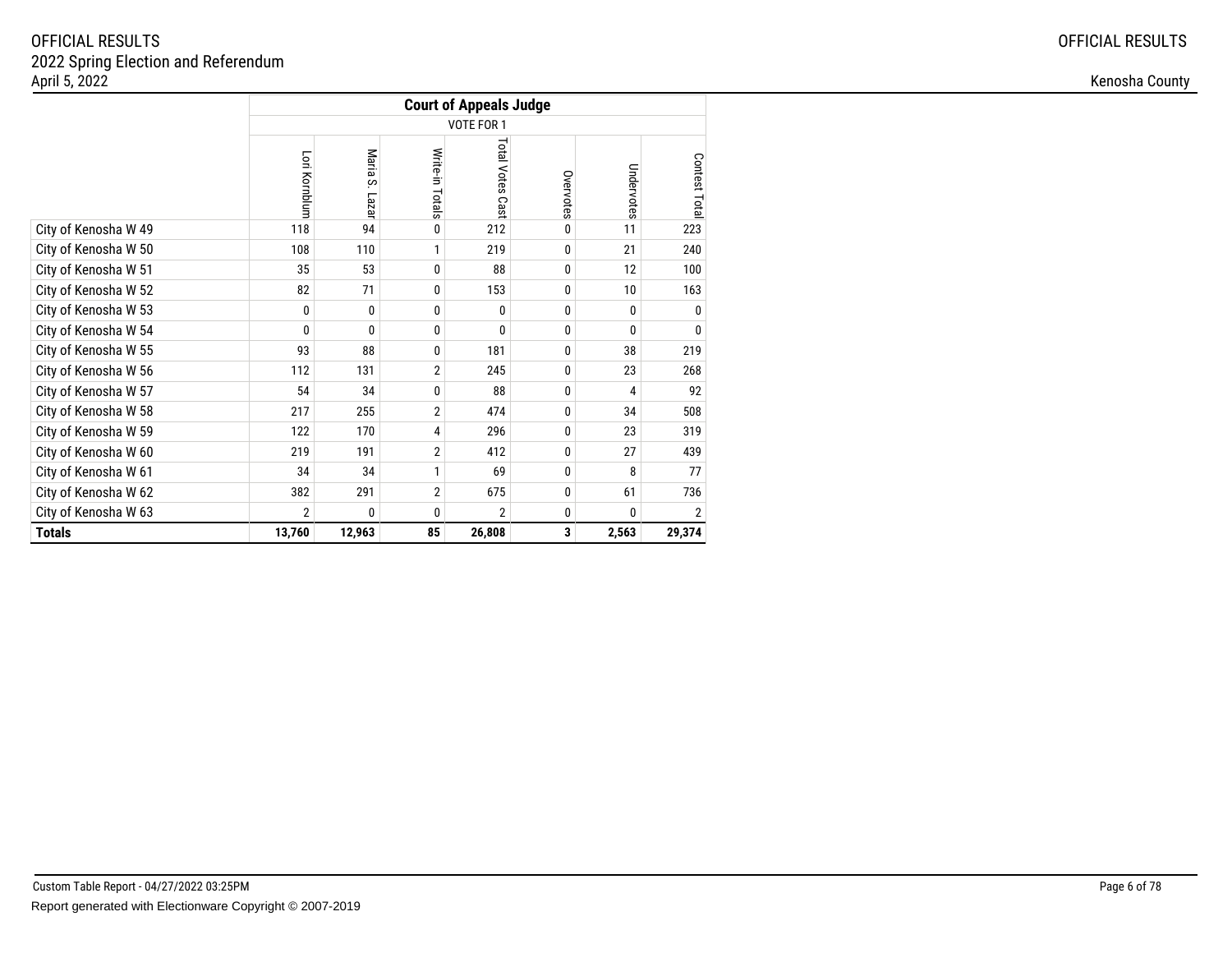|                             | <b>County Executive</b> |                                |                 |                  |                |                |               |  |  |
|-----------------------------|-------------------------|--------------------------------|-----------------|------------------|----------------|----------------|---------------|--|--|
|                             |                         |                                |                 | VOTE FOR 1       |                |                |               |  |  |
|                             | Samantha<br>Kerkman     | Matoska-<br>Rebecca<br>Mentink | Write-in Totals | Total Votes Cast | Overvotes      | Undervotes     | Contest Total |  |  |
| T. Brighton W 1-4           | 346                     | 116                            | 0               | 462              | $\mathbf 0$    | 3              | 465           |  |  |
| T. Paris W 1,2              | 268                     | 159                            | $\mathbf 0$     | 427              | $\mathbf 0$    | $\mathbf{1}$   | 428           |  |  |
| T. Randall W 1-6            | 528                     | 216                            | $\overline{2}$  | 746              | $\mathbf 0$    | 13             | 759           |  |  |
| T. Somers W 1,2             | 102                     | 105                            | 0               | 207              | $\mathbf{0}$   | $\sqrt{2}$     | 209           |  |  |
| T. Wheatland W 1-5          | 499                     | 255                            | 0               | 754              | 0              | 23             | 777           |  |  |
| V. Bristol W 1-7            | 873                     | 390                            | $\overline{2}$  | 1,265            | 0              | 46             | 1,311         |  |  |
| V. Genoa City W 6           | 0                       | $\bf{0}$                       | $\mathbf 0$     | 0                | 0              | $\mathbf{0}$   | 0             |  |  |
| V. Paddock Lake W 1-6       | 374                     | 172                            | $\overline{2}$  | 548              | 0              | 16             | 564           |  |  |
| V. Pleasant Prairie W 1-3   | 587                     | 584                            | 1               | 1,172            | 0              | 24             | 1,196         |  |  |
| V. Pleasant Prairie W 4,5   | 371                     | 257                            | 0               | 628              | $\pmb{0}$      | 22             | 650           |  |  |
| V. Pleasant Prairie W 6,7   | 345                     | 381                            | 1               | 727              | 0              | 30             | 757           |  |  |
| V. Pleasant Prairie W 8-10  | 447                     | 320                            | 0               | 767              | 0              | 37             | 804           |  |  |
| V. Pleasant Prairie W 11    | 172                     | 136                            | $\overline{2}$  | 310              | 0              | 5              | 315           |  |  |
| V. Pleasant Prairie W 12-16 | 527                     | 435                            | $\overline{2}$  | 964              | 0              | 26             | 990           |  |  |
| V. Salem Lakes W 1-6        | 788                     | 427                            | 1               | 1,216            | 0              | 39             | 1,255         |  |  |
| V. Salem Lakes W 7-10       | 672                     | 309                            | 5               | 986              | $\overline{2}$ | 43             | 1,031         |  |  |
| V. Salem Lakes W 11-13      | 423                     | 199                            | 3               | 625              | 0              | $\mathbf{1}$   | 626           |  |  |
| V. Somers W 1-4             | 321                     | 311                            | $\pmb{0}$       | 632              | 0              | 9              | 641           |  |  |
| V. Somers W 5,6,9,10        | 241                     | 284                            | 1               | 526              | $\mathbf 0$    | 12             | 538           |  |  |
| V. Somers W 7,8             | 95                      | 106                            | 0               | 201              | 0              | 9              | 210           |  |  |
| V. Somers W 11-13           | 209                     | 132                            | 0               | 341              | $\pmb{0}$      | $\overline{7}$ | 348           |  |  |
| V. Twin Lakes W 1-11        | 685                     | 364                            | 1               | 1,050            | 0              | 35             | 1,085         |  |  |
| City of Kenosha W 1         | 191                     | 295                            | 0               | 486              | $\mathbf 0$    | $\overline{2}$ | 488           |  |  |
| City of Kenosha W 2         | 110                     | 154                            | 0               | 264              | 0              | 6              | 270           |  |  |
| City of Kenosha W 3         | 70                      | 119                            | 0               | 189              | 0              | $\mathbf{1}$   | 190           |  |  |
| City of Kenosha W 4         | 28                      | 49                             | 0               | 77               | 0              | 0              | 77            |  |  |
| City of Kenosha W 5         | 47                      | 68                             | 0               | 115              | $\mathbf 0$    | $\sqrt{2}$     | 117           |  |  |
| City of Kenosha W 6         | 117                     | 263                            | 0               | 380              | 0              | 10             | 390           |  |  |
| City of Kenosha W 7         | 95                      | 208                            | 1               | 304              | 0              | 8              | 312           |  |  |
| City of Kenosha W 8         | 75                      | 124                            | 0               | 199              | 0              | 6              | 205           |  |  |
| City of Kenosha W 9         | 181                     | 302                            | $\overline{2}$  | 485              | 0              | $\overline{7}$ | 492           |  |  |
| City of Kenosha W 10        | 32                      | 46                             | 0               | 78               | 0              | 0              | 78            |  |  |

Custom Table Report - 04/27/2022 03:25PM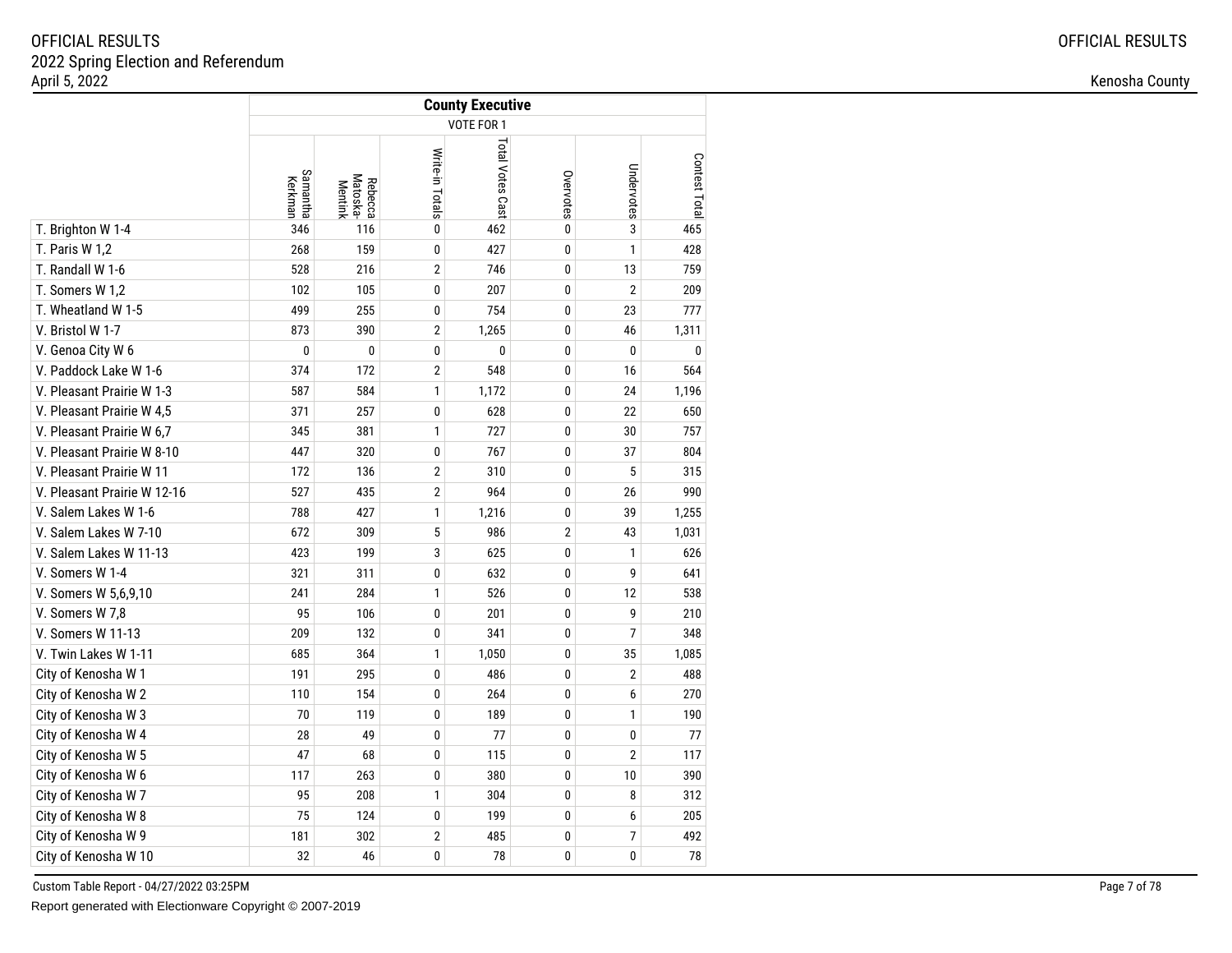|                      | <b>County Executive</b> |                                |                 |                  |           |                |               |  |  |
|----------------------|-------------------------|--------------------------------|-----------------|------------------|-----------|----------------|---------------|--|--|
|                      | VOTE FOR 1              |                                |                 |                  |           |                |               |  |  |
|                      | Samantha<br>Kerkman     | Rebecca<br>Matoska-<br>Mentink | Write-in Totals | Total Votes Cast | Overvotes | Undervotes     | Contest Total |  |  |
| City of Kenosha W 11 | 218                     | 327                            | 1               | 546              | $\bf{0}$  | 10             | 556           |  |  |
| City of Kenosha W 12 | 133                     | 165                            | $\mathbf{1}$    | 299              | 0         | 25             | 324           |  |  |
| City of Kenosha W 13 | 193                     | 256                            | 0               | 449              | $\pmb{0}$ | 9              | 458           |  |  |
| City of Kenosha W 14 | 140                     | 191                            | 0               | 331              | $\bf{0}$  | 5              | 336           |  |  |
| City of Kenosha W 15 | 48                      | 67                             | 0               | 115              | $\pmb{0}$ | $\mathbf{1}$   | 116           |  |  |
| City of Kenosha W 16 | 37                      | 72                             | 0               | 109              | 0         | 0              | 109           |  |  |
| City of Kenosha W 17 | 20                      | 39                             | 1               | 60               | 0         | 4              | 64            |  |  |
| City of Kenosha W 18 | 61                      | 101                            | 0               | 162              | 0         | 4              | 166           |  |  |
| City of Kenosha W 19 | 15                      | 22                             | 0               | 37               | 0         | 0              | 37            |  |  |
| City of Kenosha W 20 | 22                      | 26                             | 0               | 48               | $\pmb{0}$ | 3              | 51            |  |  |
| City of Kenosha W 21 | 22                      | 33                             | 0               | 55               | 0         | 0              | 55            |  |  |
| City of Kenosha W 22 | 18                      | 57                             | 0               | 75               | 0         | 3              | 78            |  |  |
| City of Kenosha W 23 | 32                      | 82                             | 0               | 114              | 0         | $\overline{2}$ | 116           |  |  |
| City of Kenosha W 24 | 104                     | 186                            | 1               | 291              | 0         | 4              | 295           |  |  |
| City of Kenosha W 25 | 181                     | 424                            | 0               | 605              | 0         | 12             | 617           |  |  |
| City of Kenosha W 26 | 76                      | 153                            | 0               | 229              | 0         | 3              | 232           |  |  |
| City of Kenosha W 27 | 11                      | 35                             | 0               | 46               | 0         | 4              | 50            |  |  |
| City of Kenosha W 28 | 28                      | 48                             | 0               | 76               | $\pmb{0}$ | 8              | 84            |  |  |
| City of Kenosha W 29 | 15                      | 10                             | 0               | 25               | $\pmb{0}$ | 0              | 25            |  |  |
| City of Kenosha W 30 | 50                      | 88                             | 1               | 139              | $\pmb{0}$ | 3              | 142           |  |  |
| City of Kenosha W 31 | 120                     | 156                            | $\overline{2}$  | 278              | 0         | 1              | 279           |  |  |
| City of Kenosha W 32 | 68                      | 101                            | 0               | 169              | $\bf{0}$  | 3              | 172           |  |  |
| City of Kenosha W 33 | 253                     | 264                            | $\overline{2}$  | 519              | $\pmb{0}$ | 13             | 532           |  |  |
| City of Kenosha W 34 | 149                     | 189                            | 1               | 339              | $\pmb{0}$ | 16             | 355           |  |  |
| City of Kenosha W 35 | $\mathbf{2}$            | 1                              | 0               | 3                | $\pmb{0}$ | 0              | 3             |  |  |
| City of Kenosha W 36 | 55                      | 96                             | 1               | 152              | 0         | 1              | 153           |  |  |
| City of Kenosha W 37 | 68                      | 95                             | 1               | 164              | $\bf{0}$  | 4              | 168           |  |  |
| City of Kenosha W 38 | 208                     | 237                            | 1               | 446              | 0         | 16             | 462           |  |  |
| City of Kenosha W 39 | 187                     | 238                            | $\overline{2}$  | 427              | $\pmb{0}$ | 12             | 439           |  |  |
| City of Kenosha W 40 | 51                      | 57                             | $\mathbf{1}$    | 109              | $\pmb{0}$ | 5              | 114           |  |  |
| City of Kenosha W 41 | 62                      | 62                             | 0               | 124              | 0         | $\overline{2}$ | 126           |  |  |
| City of Kenosha W 42 | 121                     | 180                            | 0               | 301              | 0         | 8              | 309           |  |  |

Custom Table Report - 04/27/2022 03:25PM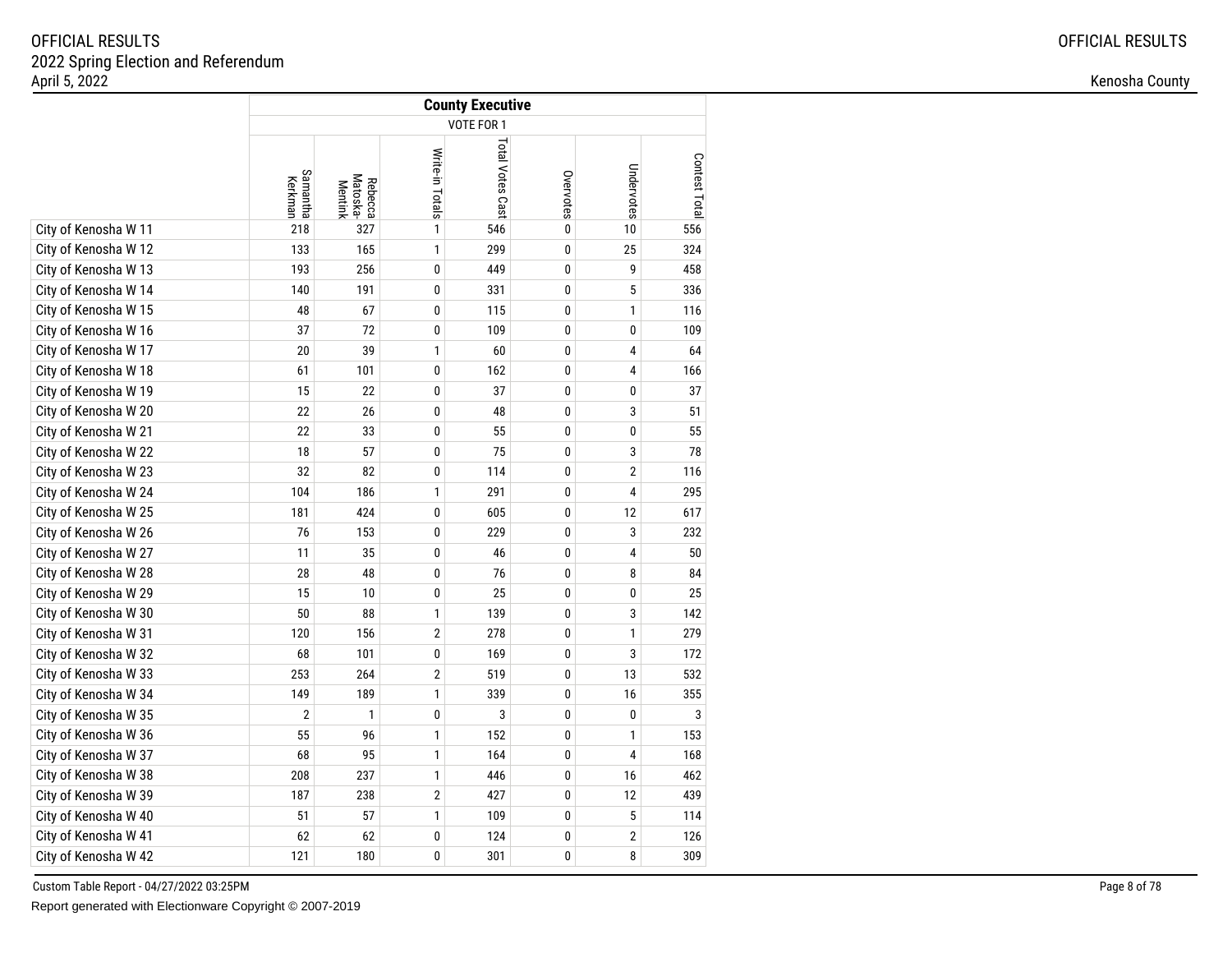|                      | <b>County Executive</b> |                                |                 |                  |              |                |                |  |  |  |
|----------------------|-------------------------|--------------------------------|-----------------|------------------|--------------|----------------|----------------|--|--|--|
|                      | VOTE FOR 1              |                                |                 |                  |              |                |                |  |  |  |
|                      | Samantha<br>Kerkman     | Rebecca<br>Matoska-<br>Mentink | Write-in Totals | Total Votes Cast | Overvotes    | Undervotes     | Contest Tota   |  |  |  |
| City of Kenosha W 43 | 53                      | 80                             | $\pmb{0}$       | 133              | $\bf{0}$     | $\mathbf{1}$   | 134            |  |  |  |
| City of Kenosha W 44 | 126                     | 165                            | 1               | 292              | 0            | 10             | 302            |  |  |  |
| City of Kenosha W 45 | 69                      | 101                            | $\mathbf{1}$    | 171              | 0            | $\mathbf{1}$   | 172            |  |  |  |
| City of Kenosha W 46 | 13                      | 27                             | 0               | 40               | 0            | $\mathbf{1}$   | 41             |  |  |  |
| City of Kenosha W 47 | 201                     | 317                            | 0               | 518              | $\mathbf{1}$ | $\overline{7}$ | 526            |  |  |  |
| City of Kenosha W 48 | 89                      | 120                            | 0               | 209              | 0            | 3              | 212            |  |  |  |
| City of Kenosha W 49 | 91                      | 128                            | 3               | 222              | 0            | 1              | 223            |  |  |  |
| City of Kenosha W 50 | 95                      | 134                            | 1               | 230              | 0            | 10             | 240            |  |  |  |
| City of Kenosha W 51 | 50                      | 43                             | 0               | 93               | $\mathbf{0}$ | 7              | 100            |  |  |  |
| City of Kenosha W 52 | 76                      | 83                             | 0               | 159              | 0            | 4              | 163            |  |  |  |
| City of Kenosha W 53 | 0                       | 0                              | $\pmb{0}$       | 0                | 0            | 0              | 0              |  |  |  |
| City of Kenosha W 54 | $\mathbf{0}$            | $\mathbf{0}$                   | 0               | 0                | 0            | 0              | $\Omega$       |  |  |  |
| City of Kenosha W 55 | 113                     | 87                             | 1               | 201              | 1            | 17             | 219            |  |  |  |
| City of Kenosha W 56 | 140                     | 122                            | $\pmb{0}$       | 262              | 0            | 6              | 268            |  |  |  |
| City of Kenosha W 57 | 25                      | 67                             | 0               | 92               | $\mathbf{0}$ | 0              | 92             |  |  |  |
| City of Kenosha W 58 | 259                     | 234                            | 1               | 494              | 0            | 14             | 508            |  |  |  |
| City of Kenosha W 59 | 169                     | 136                            | $\mathbf{1}$    | 306              | 0            | 13             | 319            |  |  |  |
| City of Kenosha W 60 | 200                     | 237                            | 0               | 437              | 0            | $\overline{2}$ | 439            |  |  |  |
| City of Kenosha W 61 | 36                      | 39                             | 0               | 75               | 0            | $\overline{2}$ | 77             |  |  |  |
| City of Kenosha W 62 | 301                     | 420                            | $\pmb{0}$       | 721              | 0            | 15             | 736            |  |  |  |
| City of Kenosha W 63 | 0                       | $\overline{2}$                 | 0               | $\overline{2}$   | 0            | $\mathbf{0}$   | $\overline{2}$ |  |  |  |
| <b>Totals</b>        | 14,693                  | 13,886                         | 51              | 28,630           | 4            | 740            | 29,374         |  |  |  |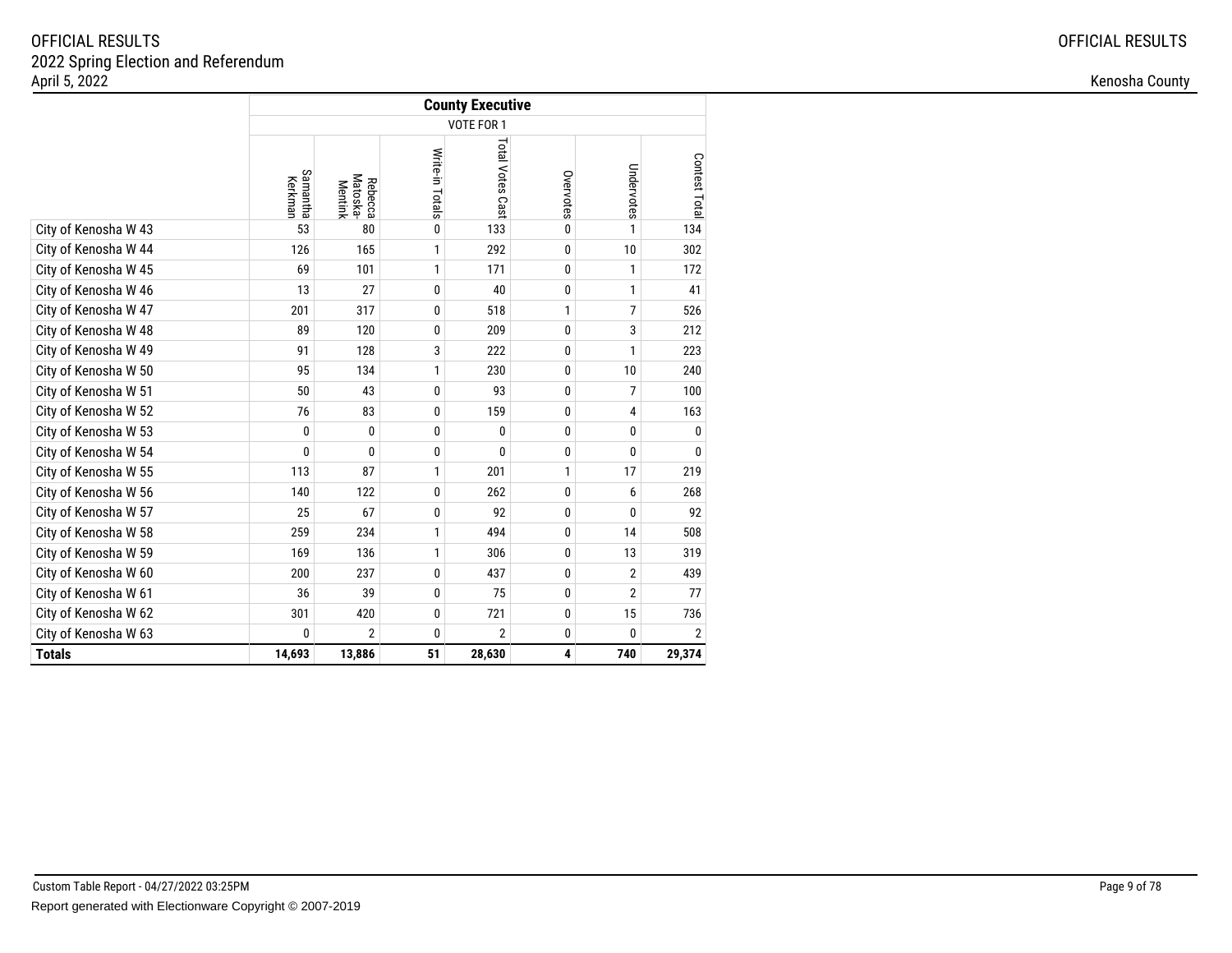|                      | <b>County Board Supervisor District 1</b> |                       |                    |                            |           |                |               |  |  |
|----------------------|-------------------------------------------|-----------------------|--------------------|----------------------------|-----------|----------------|---------------|--|--|
|                      |                                           |                       |                    | VOTE FOR 1                 |           |                |               |  |  |
|                      | Amber Hand                                | William<br>주<br>Grady | Write-in<br>Totals | <b>Total Votes</b><br>Cast | Overvotes | Undervotes     | Contest Total |  |  |
| City of Kenosha W 6  | 112                                       | 247                   | 0                  | 359                        | $\Omega$  | 31             | 390           |  |  |
| City of Kenosha W 18 | 71                                        | 73                    | 0                  | 144                        | $\Omega$  | 22             | 166           |  |  |
| City of Kenosha W 19 | 24                                        | 11                    | $\Omega$           | 35                         | $\Omega$  | $\overline{2}$ | 37            |  |  |
| City of Kenosha W 23 | 40                                        | 61                    |                    | 101                        | 0         | 15             | 116           |  |  |
| <b>Totals</b>        | 247                                       | 392                   | 0                  | 639                        | 0         | 70             | 709           |  |  |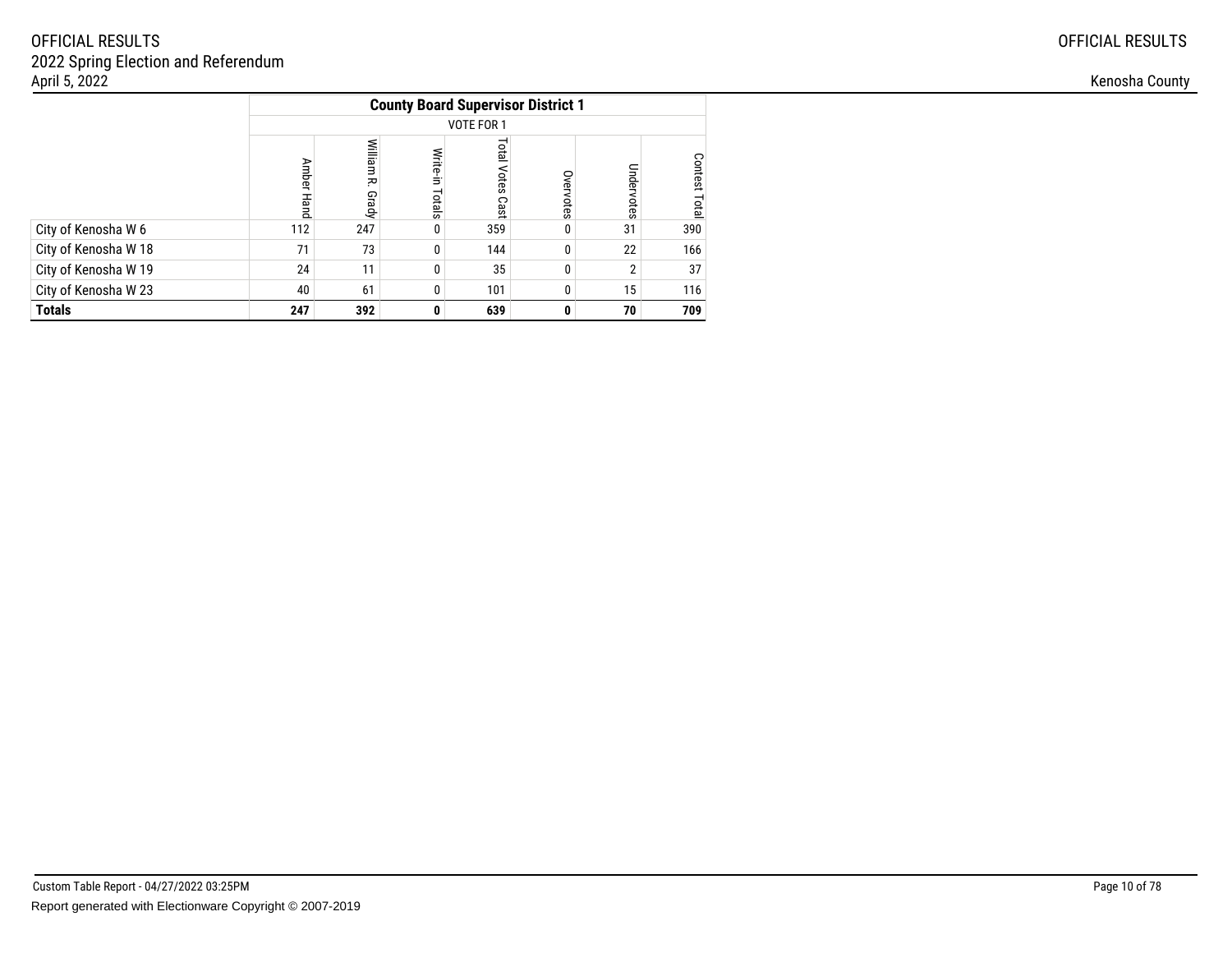|                      |                         |                    | <b>County Board Supervisor District 2</b> |           |            |                                |
|----------------------|-------------------------|--------------------|-------------------------------------------|-----------|------------|--------------------------------|
|                      |                         |                    | VOTE FOR 1                                |           |            |                                |
|                      | lerry<br>$\leq$<br>Rose | Write-in<br>Totals | <b>Total</b><br>Votes<br>Cast             | Overvotes | Undervotes | <b>Contest</b><br><b>Lotal</b> |
| City of Kenosha W 24 | 205                     | 4                  | 209                                       | 0         | 86         | 295                            |
| City of Kenosha W 25 | 404                     | 33                 | 437                                       | 0         | 180        | 617                            |
| City of Kenosha W 26 | 167                     | 11                 | 178                                       | 0         | 54         | 232                            |
| City of Kenosha W 36 | 114                     | 6                  | 120                                       | 0         | 33         | 153                            |
| <b>Totals</b>        | 890                     | 54                 | 944                                       | 0         | 353        | 1,297                          |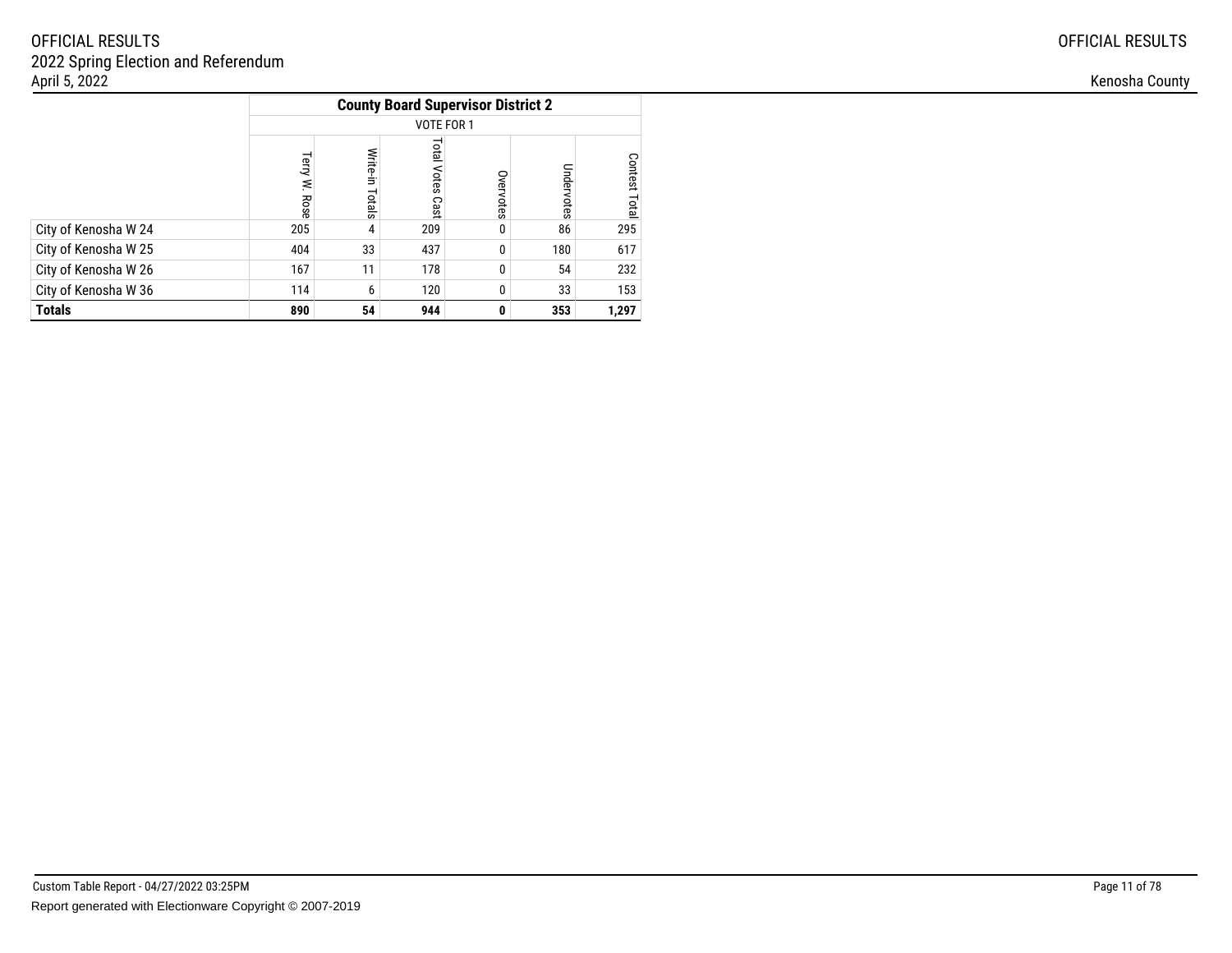|                      | <b>County Board Supervisor District 3</b> |                  |                    |                            |           |            |               |  |  |
|----------------------|-------------------------------------------|------------------|--------------------|----------------------------|-----------|------------|---------------|--|--|
|                      |                                           |                  |                    | VOTE FOR 1                 |           |            |               |  |  |
|                      | Thomas<br>Stanczak                        | Jeffrey<br>Gentz | Write-in<br>Totals | <b>Fotal Votes</b><br>Cast | Overvotes | Undervotes | Contest Total |  |  |
| City of Kenosha W 33 | 227                                       | 257              |                    | 485                        | 0         | 47         | 532           |  |  |
| City of Kenosha W 34 | 141                                       | 184              |                    | 326                        | 0         | 29         | 355           |  |  |
| City of Kenosha W 35 | 0                                         | 3                | $\Omega$           | 3                          | $\Omega$  | 0          | 3             |  |  |
| City of Kenosha W 37 | 69                                        | 88               |                    | 158                        | 0         | 10         | 168           |  |  |
| <b>Totals</b>        | 437                                       | 532              | 3                  | 972                        | 0         | 86         | 1,058         |  |  |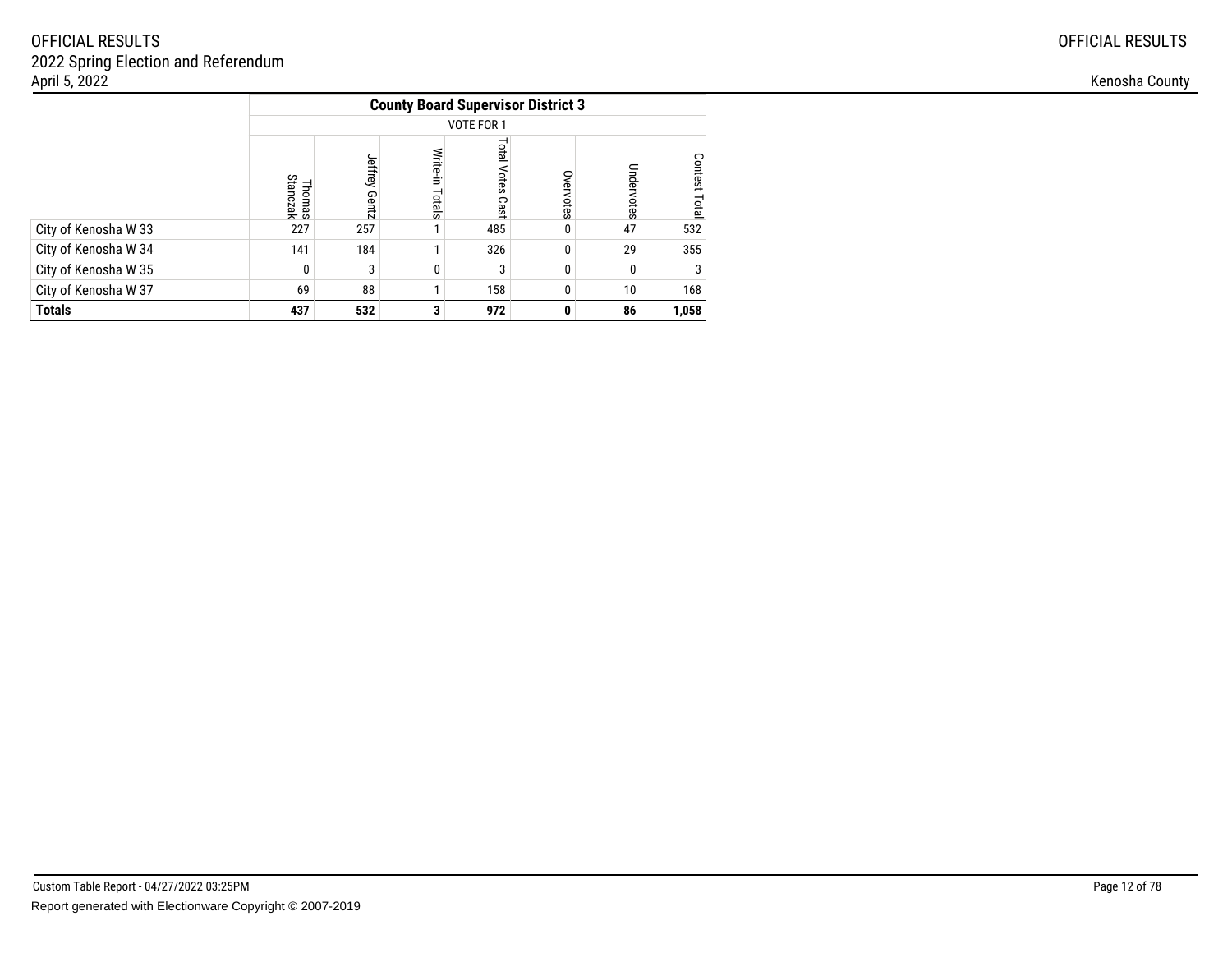|                      | <b>County Board Supervisor District 4</b> |                    |                               |           |            |               |  |  |  |  |
|----------------------|-------------------------------------------|--------------------|-------------------------------|-----------|------------|---------------|--|--|--|--|
|                      |                                           |                    | VOTE FOR 1                    |           |            |               |  |  |  |  |
|                      | <b>Earne</b><br>ب<br><b>Belsky</b>        | Write-in<br>Totals | <b>Total</b><br>Votes<br>Cast | Overvotes | Undervotes | Contest Total |  |  |  |  |
| City of Kenosha W 1  | 332                                       | 8                  | 340                           | 0         | 148        | 488           |  |  |  |  |
| City of Kenosha W 2  | 161                                       | 10                 | 171                           | 0         | 99         | 270           |  |  |  |  |
| City of Kenosha W 3  | 140                                       | 4                  | 144                           | $\Omega$  | 46         | 190           |  |  |  |  |
| City of Kenosha W 4  | 57                                        | 0                  | 57                            | ٠         | 19         | 77            |  |  |  |  |
| City of Kenosha W 10 | 53                                        | 0                  | 53                            | 0         | 25         | 78            |  |  |  |  |
| <b>Totals</b>        | 743                                       | 22                 | 765                           |           | 337        | 1,103         |  |  |  |  |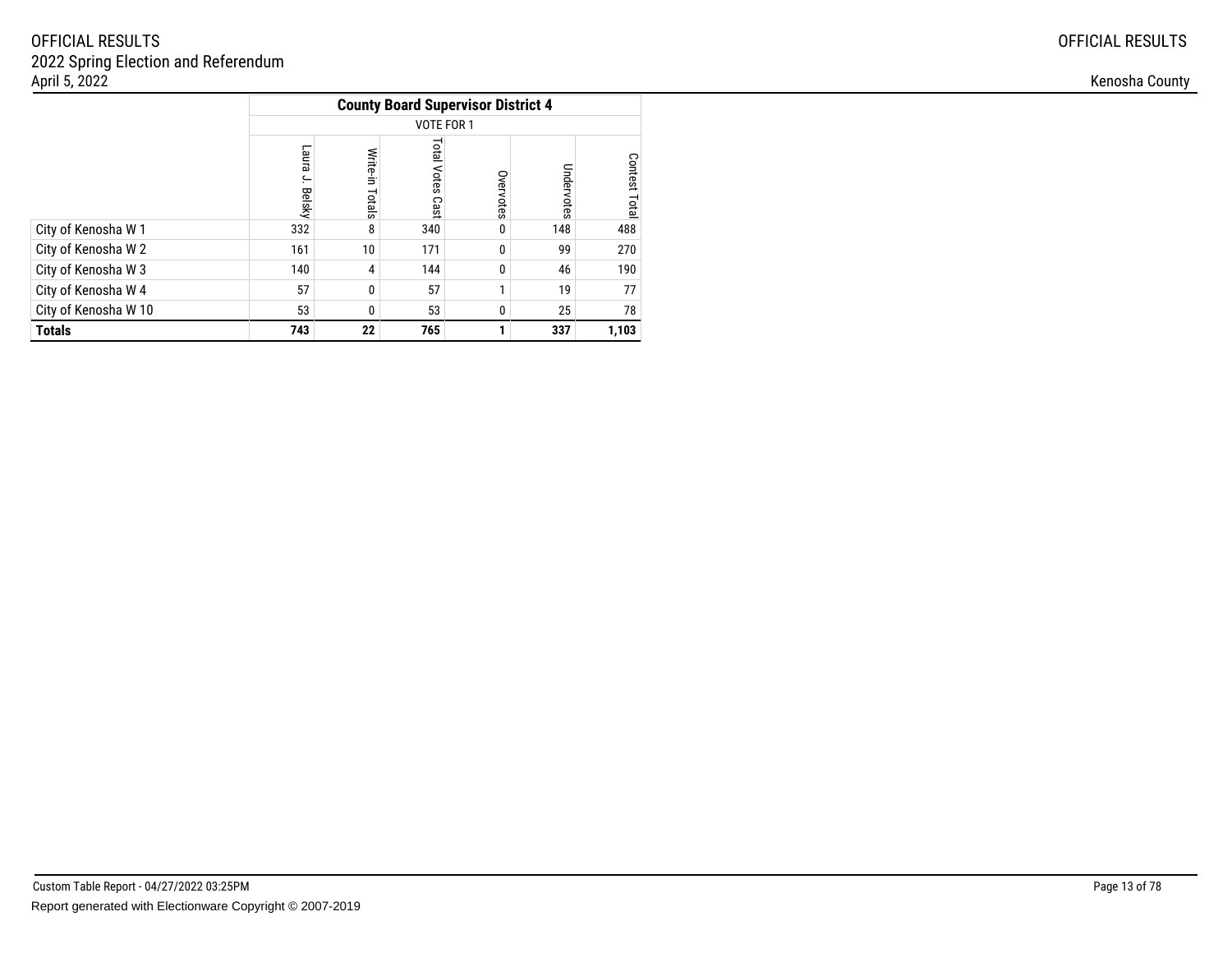|                      |                                             |                  |                    | <b>County Board Supervisor District 5</b> |           |            |               |
|----------------------|---------------------------------------------|------------------|--------------------|-------------------------------------------|-----------|------------|---------------|
|                      |                                             |                  |                    | VOTE FOR 1                                |           |            |               |
|                      | Brian<br>$\overline{\phantom{0}}$<br>Thomas | Dennis<br>Pierce | Write-in<br>Totals | <b>Total Votes</b><br>Cast                | Overvotes | Undervotes | Contest Total |
| City of Kenosha W 8  | 84                                          | 91               | 0                  | 175                                       | $\Omega$  | 30         | 205           |
| City of Kenosha W 11 | 256                                         | 254              | $\overline{2}$     | 512                                       | 0         | 44         | 556           |
| City of Kenosha W 12 | 143                                         | 138              |                    | 282                                       | $\Omega$  | 42         | 324           |
| City of Kenosha W 13 | 222                                         | 210              |                    | 433                                       | 0         | 25         | 458           |
| <b>Totals</b>        | 705                                         | 693              | 4                  | 1,402                                     | 0         | 141        | 1,543         |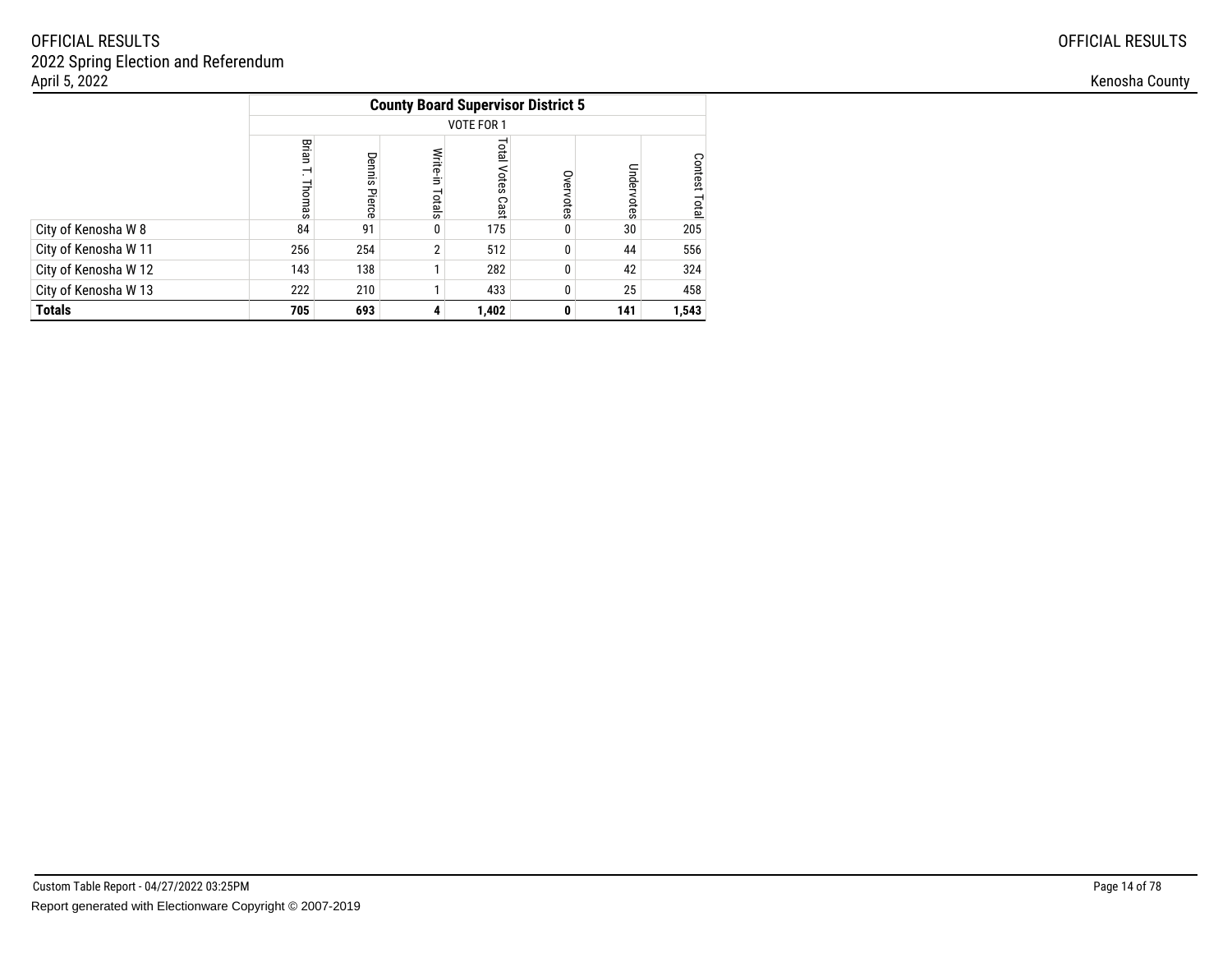|                     |                              |                    | <b>County Board Supervisor District 6</b> |           |            |                                |
|---------------------|------------------------------|--------------------|-------------------------------------------|-----------|------------|--------------------------------|
|                     |                              |                    | VOTE FOR 1                                |           |            |                                |
|                     | Edward<br>ward D.<br>Kubicki | Write-in<br>Totals | <b>Total</b><br>Votes<br>Cast             | Overvotes | Undervotes | <b>Contest</b><br><b>Lotal</b> |
| City of Kenosha W 5 | 87                           | 3                  | 90                                        | 0         | 27         | 117                            |
| City of Kenosha W 7 | 213                          | 8                  | 221                                       | 0         | 91         | 312                            |
| City of Kenosha W 9 | 326                          | g                  | 335                                       | 0         | 157        | 492                            |
| <b>Totals</b>       | 626                          | 20                 | 646                                       | 0         | 275        | 921                            |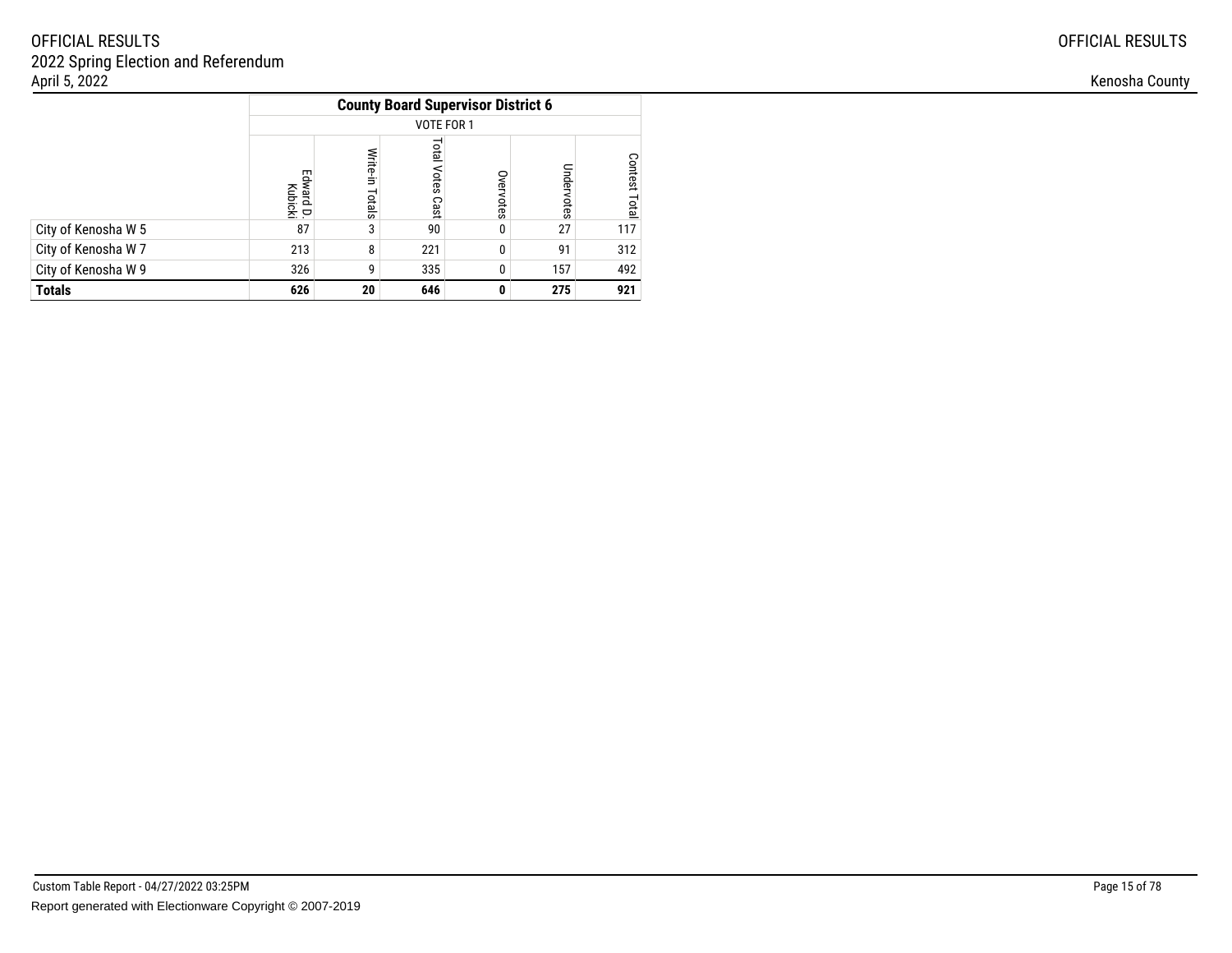|                      |                      |                   |                    |                     | <b>County Board Supervisor District 7</b> |            |               |
|----------------------|----------------------|-------------------|--------------------|---------------------|-------------------------------------------|------------|---------------|
|                      |                      |                   |                    | VOTE FOR 1          |                                           |            |               |
|                      | <b>Frank Petrick</b> | Daniel<br>Gaschke | Write-in<br>Totals | Total Votes<br>Cast | Overvotes                                 | Undervotes | Contest Total |
| City of Kenosha W 20 | 15                   | 30                | 2                  | 47                  | 0                                         | 4          | 51            |
| City of Kenosha W 21 | 18                   | 33                | 0                  | 51                  | 0                                         | 4          | 55            |
| City of Kenosha W 22 | 11                   | 62                | 0                  | 73                  | 0                                         | 5          | 78            |
| City of Kenosha W 28 | 24                   | 53                | 0                  | 77                  | 0                                         | 7          | 84            |
| City of Kenosha W 29 | 12                   | 12                | $\Omega$           | 24                  | 0                                         |            | 25            |
| <b>Totals</b>        | 80                   | 190               | $\mathbf{2}$       | 272                 | 0                                         | 21         | 293           |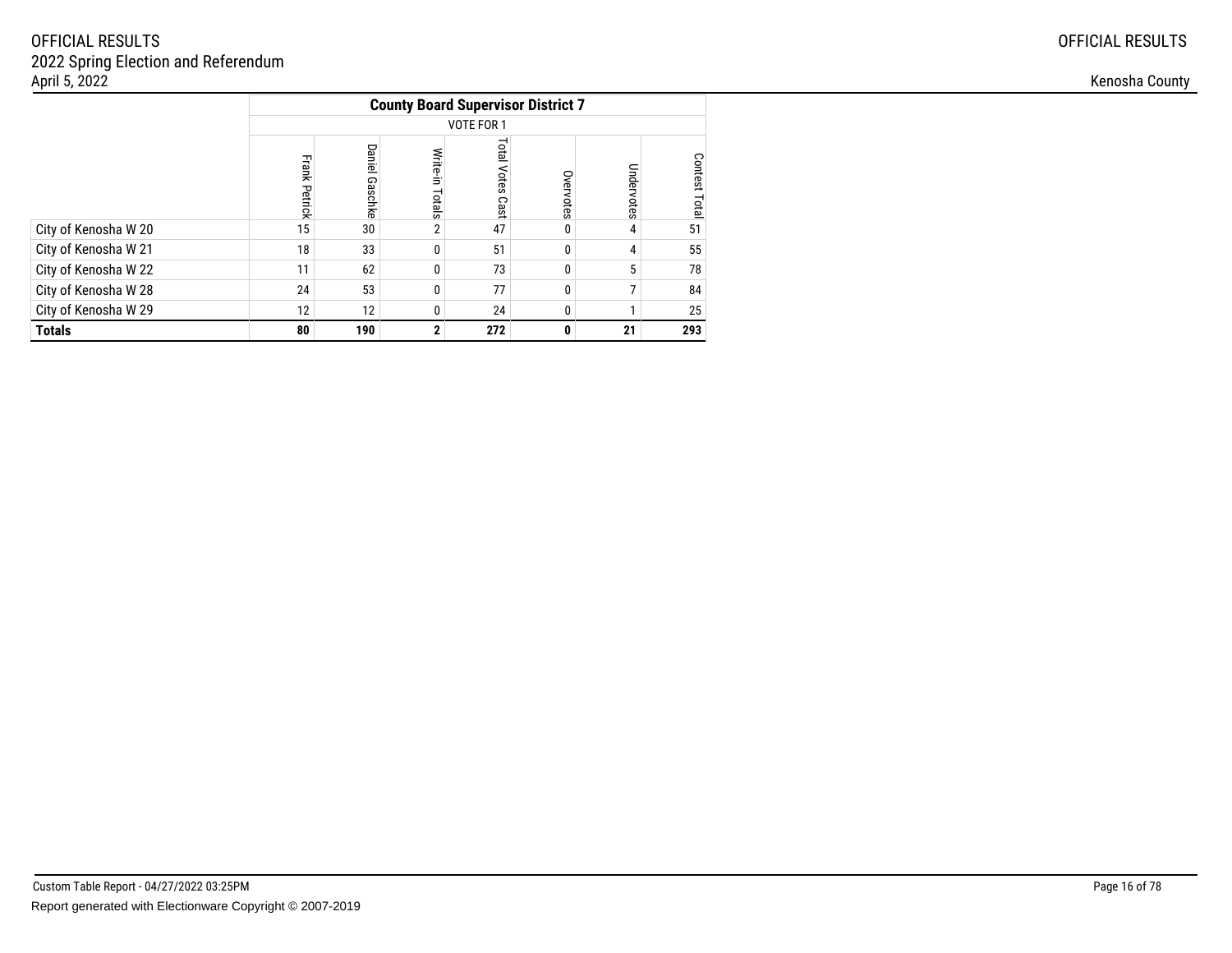|                      |                 |                   |                    |                            | <b>County Board Supervisor District 8</b> |            |                  |
|----------------------|-----------------|-------------------|--------------------|----------------------------|-------------------------------------------|------------|------------------|
|                      |                 |                   |                    | VOTE FOR 1                 |                                           |            |                  |
|                      | Alyssa Williams | Zach<br>Rodriguez | Write-in<br>Totals | <b>Total Votes</b><br>Cast | Overvotes                                 | Undervotes | Contest<br>Total |
| City of Kenosha W 27 | 31              | 18                | 0                  | 49                         | 0                                         |            | 50               |
| City of Kenosha W 30 | 68              | 68                | 0                  | 136                        | 0                                         | 6          | 142              |
| City of Kenosha W 31 | 130             | 137               | $\overline{2}$     | 269                        |                                           | 9          | 279              |
| City of Kenosha W 32 | 84              | 83                | 0                  | 167                        | 0                                         | 5          | 172              |
| City of Kenosha W 41 | 57              | 64                | 0                  | 121                        | 0                                         | 5          | 126              |
| <b>Totals</b>        | 370             | 370               | $\mathbf{2}$       | 742                        |                                           | 26         | 769              |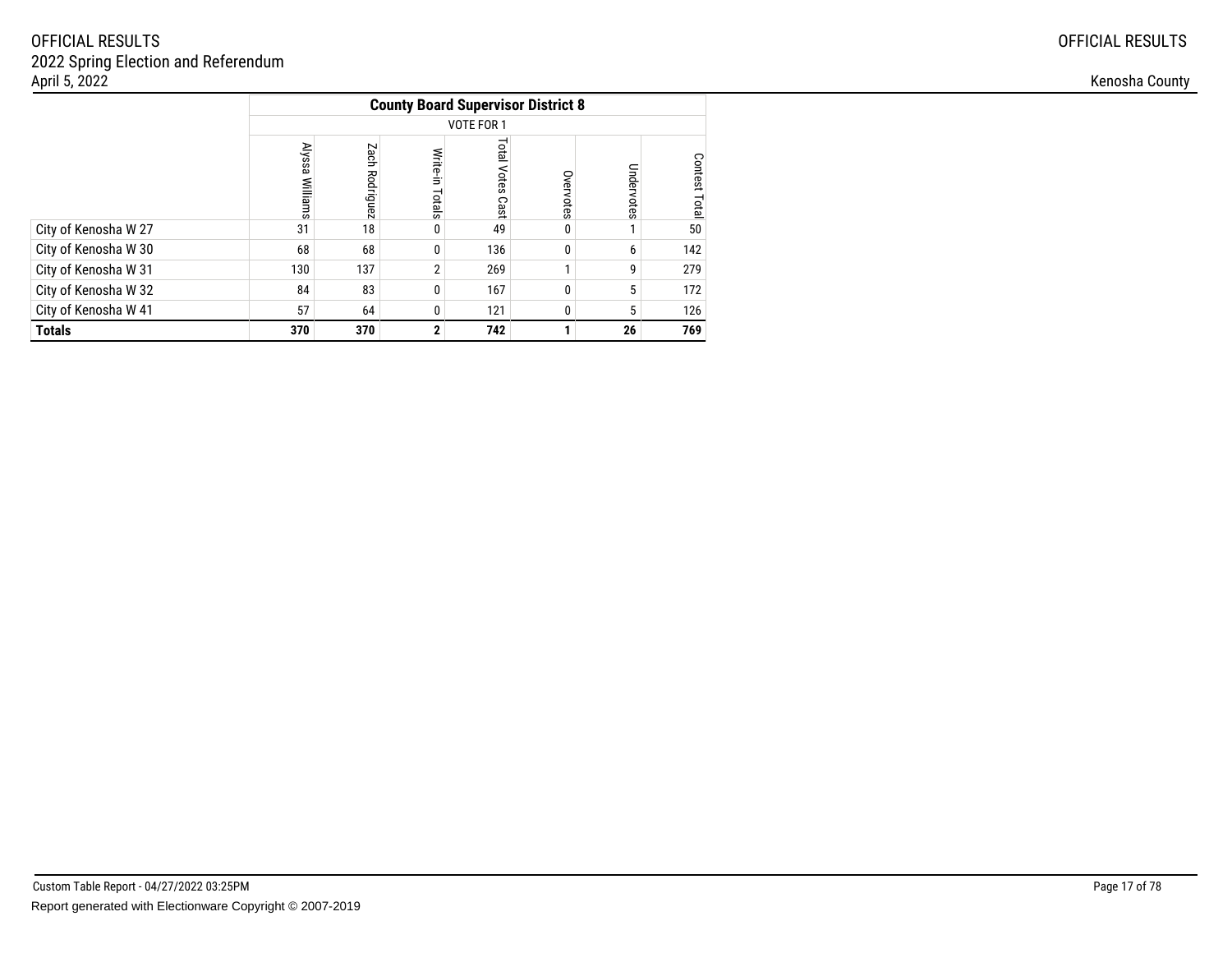|                      |                         |               |                    | <b>County Board Supervisor District 9</b> |           |            |               |
|----------------------|-------------------------|---------------|--------------------|-------------------------------------------|-----------|------------|---------------|
|                      |                         |               |                    | VOTE FOR 1                                |           |            |               |
|                      | Daniel<br>ပ္ပ<br>Nyberg | John<br>O'Day | Write-in<br>Totals | <b>Total Votes</b><br>Cast                | Overvotes | Undervotes | Contest Total |
| City of Kenosha W 38 | 216                     | 218           | $\overline{2}$     | 436                                       | 0         | 26         | 462           |
| City of Kenosha W 39 | 204                     | 196           | 4                  | 404                                       | $\Omega$  | 35         | 439           |
| City of Kenosha W 40 | 60                      | 46            | 0                  | 106                                       | 0         | 8          | 114           |
| City of Kenosha W 62 | 329                     | 358           |                    | 687                                       | 0         | 49         | 736           |
| <b>Totals</b>        | 809                     | 818           | 6                  | 1,633                                     | 0         | 118        | 1,751         |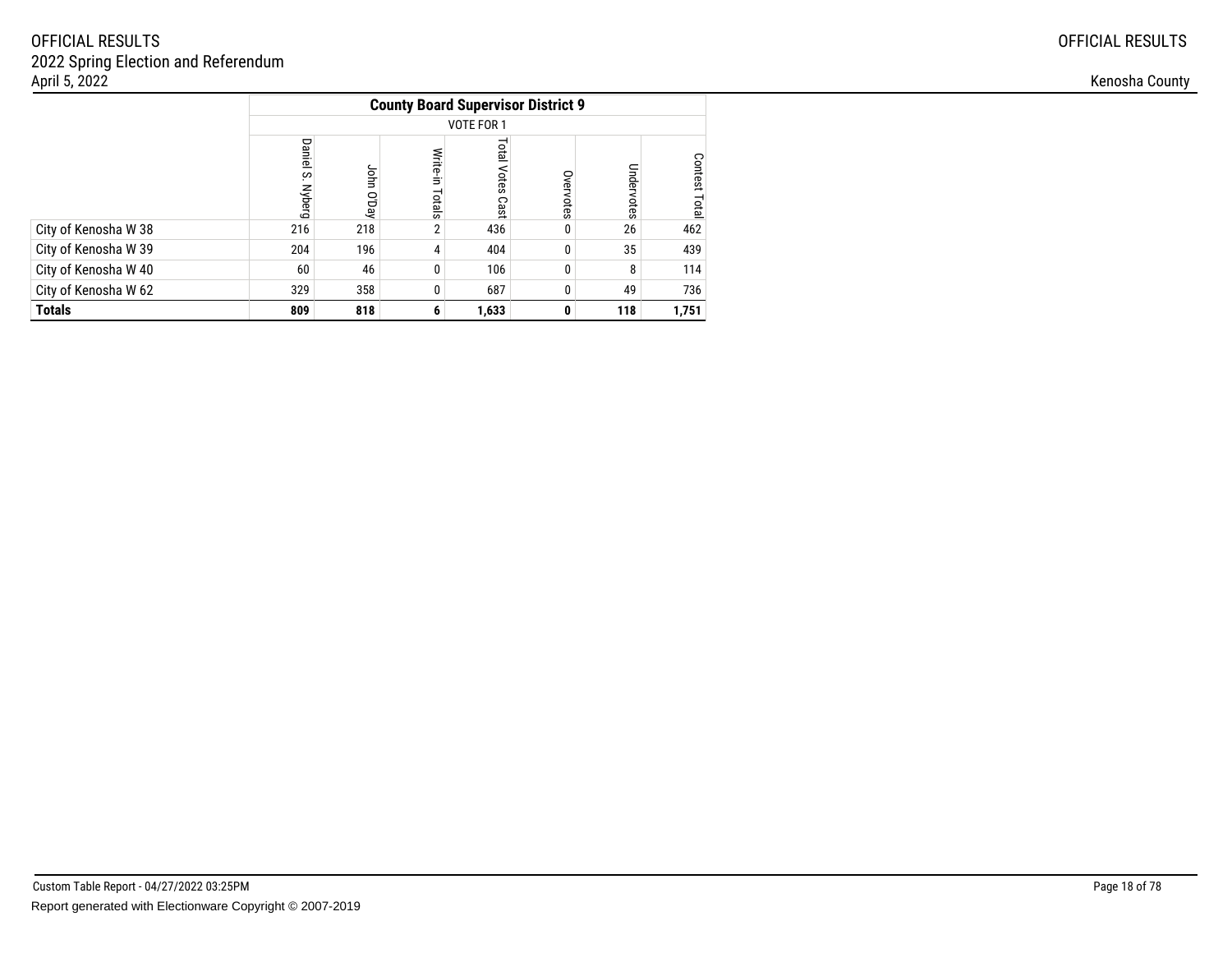|                      |              |                    | <b>County Board Supervisor District 10</b> |           |            |                         |
|----------------------|--------------|--------------------|--------------------------------------------|-----------|------------|-------------------------|
|                      |              |                    | VOTE FOR 1                                 |           |            |                         |
|                      | Andy<br>Berg | Write-in<br>Totals | Total<br>Votes<br>Cast                     | Overvotes | Undervotes | <b>Contest</b><br>Total |
| City of Kenosha W 15 | 86           | 3                  | 89                                         | 0         | 27         | 116                     |
| City of Kenosha W 16 | 87           |                    | 88                                         | $\Omega$  | 21         | 109                     |
| City of Kenosha W 17 | 48           | 2                  | 50                                         | $\Omega$  | 14         | 64                      |
| City of Kenosha W 44 | 175          | 14                 | 189                                        | $\Omega$  | 113        | 302                     |
| <b>Totals</b>        | 396          | 20                 | 416                                        | 0         | 175        | 591                     |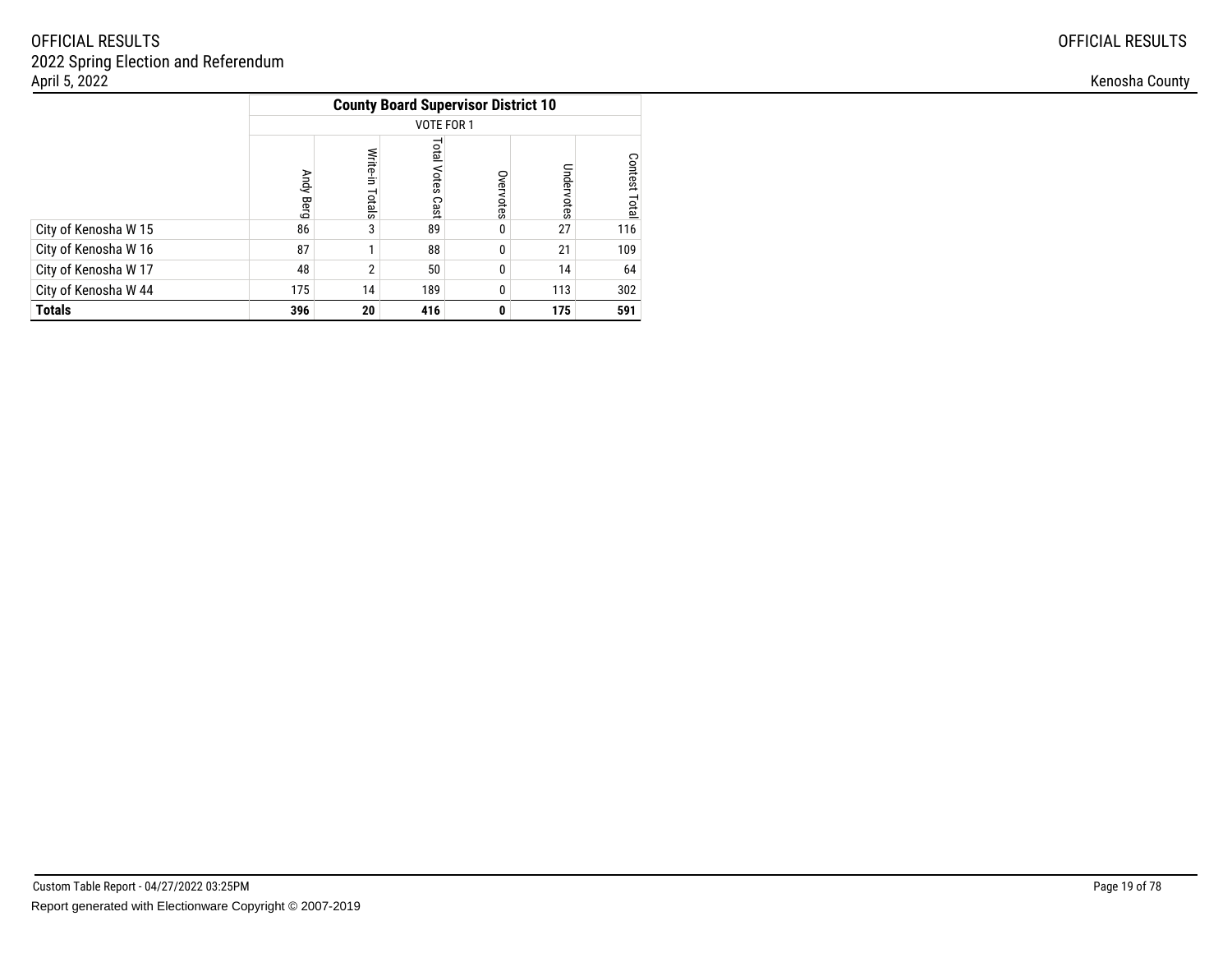|                      | <b>County Board Supervisor District 11</b> |                |                    |                            |           |            |               |  |  |
|----------------------|--------------------------------------------|----------------|--------------------|----------------------------|-----------|------------|---------------|--|--|
|                      |                                            |                |                    | VOTE FOR 1                 |           |            |               |  |  |
|                      | Zach<br>Stock                              | Guida<br>Brown | Write-in<br>Totals | <b>Total Votes</b><br>Cast | Overvotes | Undervotes | Contest Total |  |  |
| City of Kenosha W 42 | 149                                        | 135            | 3                  | 287                        | 0         | 22         | 309           |  |  |
| City of Kenosha W 43 | 56                                         | 68             | 1                  | 125                        | 0         | 9          | 134           |  |  |
| City of Kenosha W 46 | 15                                         | 23             | 0                  | 38                         | 0         | 3          | 41            |  |  |
| City of Kenosha W 47 | 244                                        | 263            | 1                  | 508                        | $\Omega$  | 18         | 526           |  |  |
| City of Kenosha W 48 | 107                                        | 93             | 0                  | 200                        | 0         | 12         | 212           |  |  |
| City of Kenosha W 61 | 44                                         | 26             | $\overline{2}$     | 72                         | 0         | 5          | 77            |  |  |
| <b>Totals</b>        | 615                                        | 608            | 7                  | 1,230                      | 0         | 69         | 1,299         |  |  |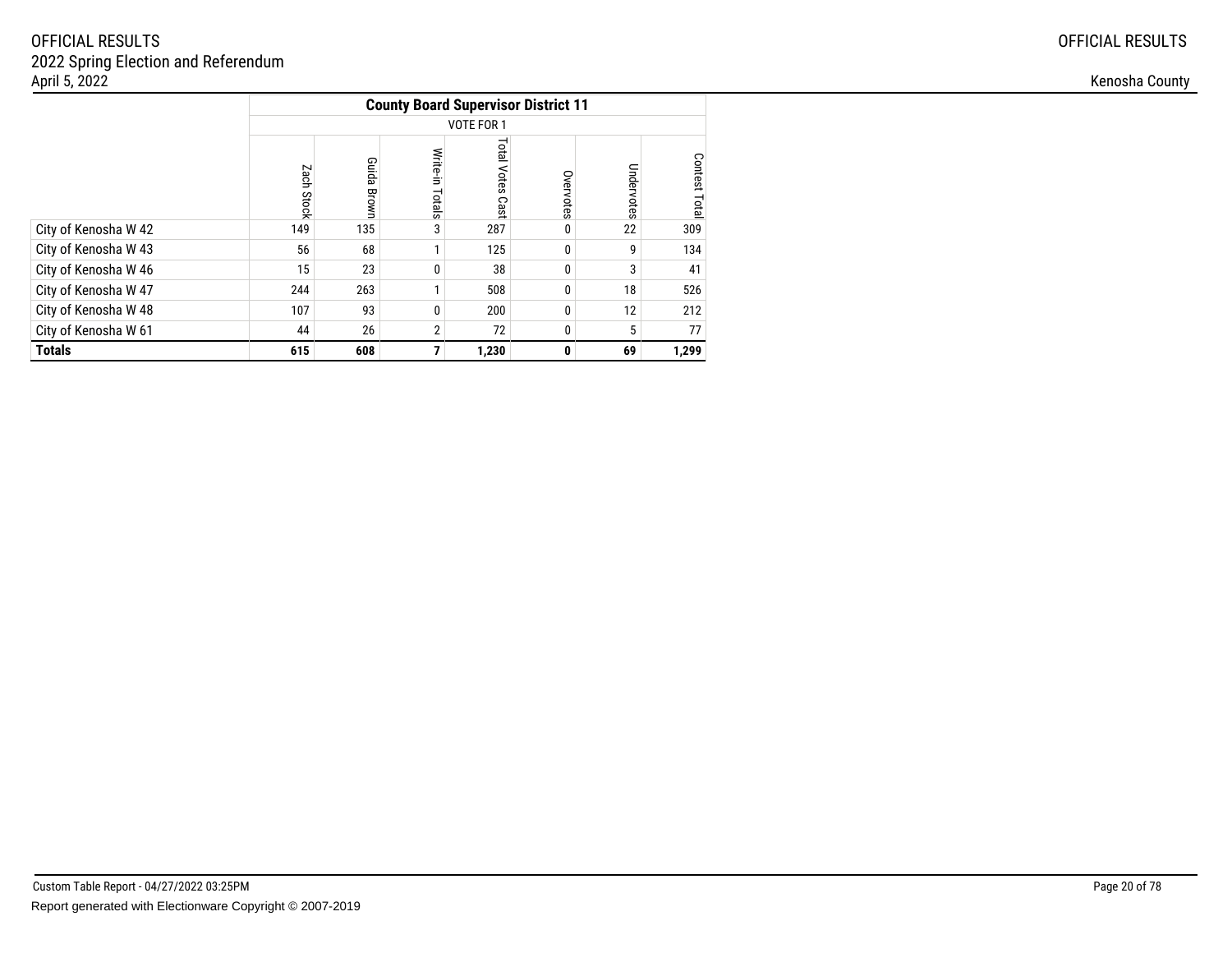|                      |              |                    | <b>County Board Supervisor District 12</b> |           |            |                                |
|----------------------|--------------|--------------------|--------------------------------------------|-----------|------------|--------------------------------|
|                      |              |                    | VOTE FOR 1                                 |           |            |                                |
|                      | Gabe<br>Nudo | Write-in<br>Totals | Total<br>Votes<br>Cast                     | Overvotes | Undervotes | <b>Contest</b><br><b>Lotal</b> |
| City of Kenosha W 49 | 143          |                    | 150                                        | 0         | 73         | 223                            |
| City of Kenosha W 51 | 70           | 2                  | 72                                         | $\Omega$  | 28         | 100                            |
| City of Kenosha W 59 | 213          | 16                 | 229                                        | 0         | 90         | 319                            |
| City of Kenosha W 60 | 272          | 12                 | 284                                        | 0         | 155        | 439                            |
| <b>Totals</b>        | 698          | 37                 | 735                                        | 0         | 346        | 1,081                          |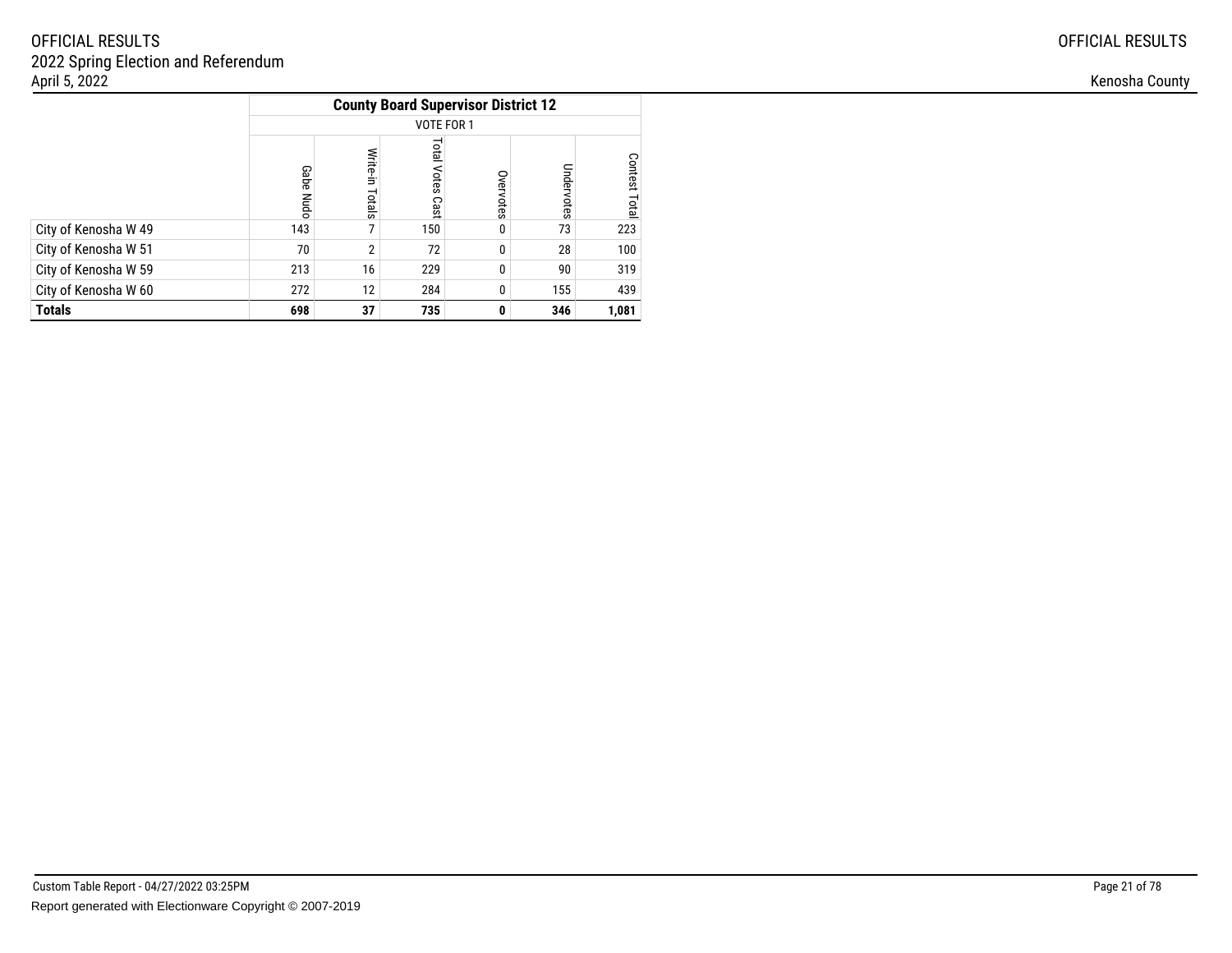|                      | <b>County Board Supervisor District 13</b> |                 |                    |                            |           |            |               |  |  |
|----------------------|--------------------------------------------|-----------------|--------------------|----------------------------|-----------|------------|---------------|--|--|
|                      |                                            |                 |                    | VOTE FOR 1                 |           |            |               |  |  |
|                      | John Franco                                | Jenn<br>Bittner | Write-in<br>Totals | <b>Total Votes</b><br>Cast | Overvotes | Undervotes | Contest Total |  |  |
| City of Kenosha W 53 | 0                                          | $\Omega$        | 0                  | $\Omega$                   | 0         | 0          | <sup>0</sup>  |  |  |
| City of Kenosha W 54 | 0                                          | $\Omega$        | 0                  | $\Omega$                   | 0         | 0          |               |  |  |
| City of Kenosha W 55 | 96                                         | 105             | 0                  | 201                        | 0         | 18         | 219           |  |  |
| City of Kenosha W 56 | 144                                        | 119             |                    | 264                        | 0         | 4          | 268           |  |  |
| City of Kenosha W 57 | 63                                         | 28              | 0                  | 91                         | 0         | 1          | 92            |  |  |
| City of Kenosha W 58 | 241                                        | 250             |                    | 492                        | 0         | 16         | 508           |  |  |
| <b>Totals</b>        | 544                                        | 502             | $\mathbf{2}$       | 1,048                      | 0         | 39         | 1,087         |  |  |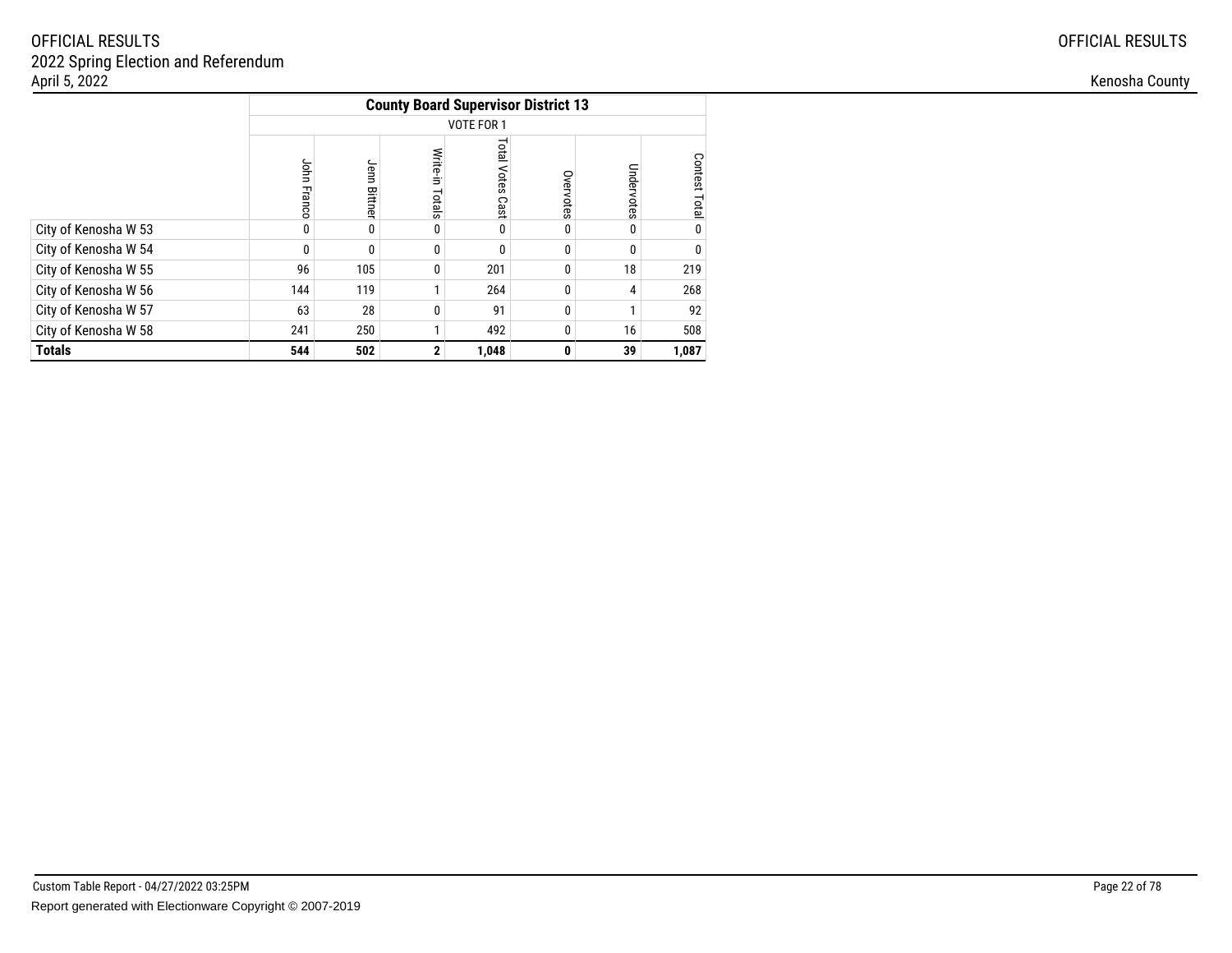|                      |              |                   |                    | <b>County Board Supervisor District 14</b> |           |            |               |
|----------------------|--------------|-------------------|--------------------|--------------------------------------------|-----------|------------|---------------|
|                      |              |                   |                    | VOTE FOR 1                                 |           |            |               |
|                      | 글<br>Stocker | Boyd<br>Frederick | Write-in<br>Totals | <b>Total Votes</b><br>Cast                 | Overvotes | Undervotes | Contest Total |
| City of Kenosha W 14 | 164          | 154               |                    | 319                                        | 0         | 17         | 336           |
| City of Kenosha W 45 | 82           | 75                | 3                  | 160                                        | 0         | 12         | 172           |
| City of Kenosha W 50 | 128          | 96                | 3                  | 227                                        | 0         | 13         | 240           |
| City of Kenosha W 52 | 72           | 81                |                    | 154                                        | 0         | 9          | 163           |
| <b>Totals</b>        | 446          | 406               | 8                  | 860                                        | 0         | 51         | 911           |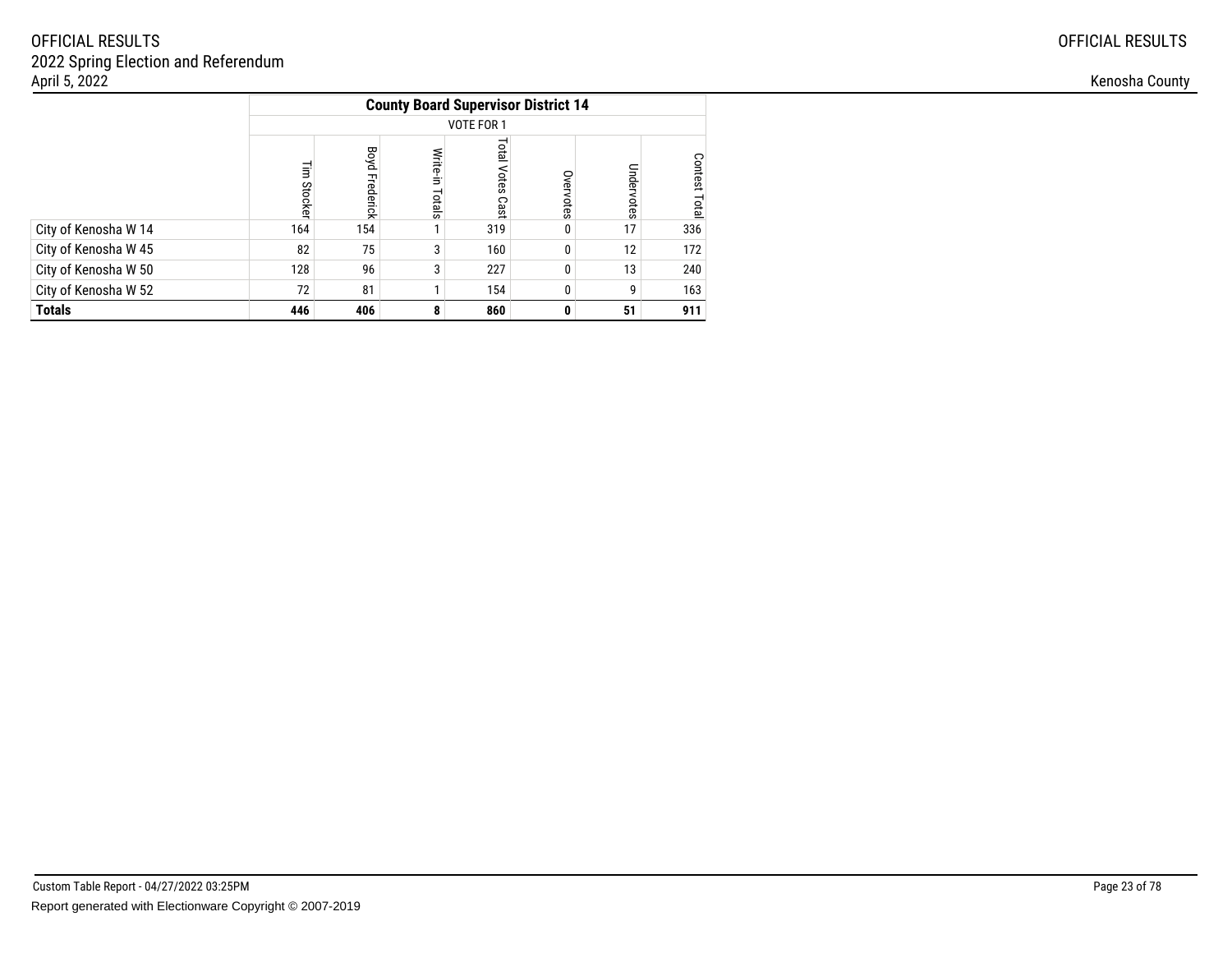|                      |                  |                    | <b>County Board Supervisor District 15</b> |           |            |                  |
|----------------------|------------------|--------------------|--------------------------------------------|-----------|------------|------------------|
|                      |                  |                    | VOTE FOR 1                                 |           |            |                  |
|                      | Dave<br>Geertser | Write-in<br>Totals | Total<br>Votes<br>Cast                     | Overvotes | Undervotes | Contest<br>Total |
| T. Somers W 1,2      | 132              | 3                  | 135                                        | 0         | 74         | 209              |
| V. Somers W 1-4      | 151              | 3                  | 154                                        | $\Omega$  | 79         | 233              |
| V. Somers W 5,6,9,10 | 321              | 3                  | 324                                        | $\Omega$  | 214        | 538              |
| V. Somers W 7,8      | 139              | $\overline{2}$     | 141                                        | $\Omega$  | 69         | 210              |
| V. Somers W 11-13    | 204              | 3                  | 207                                        | $\Omega$  | 141        | 348              |
| City of Kenosha W 63 | $\overline{2}$   | 0                  | $\overline{2}$                             | 0         | 0          | 2                |
| <b>Totals</b>        | 949              | 14                 | 963                                        | 0         | 577        | 1,540            |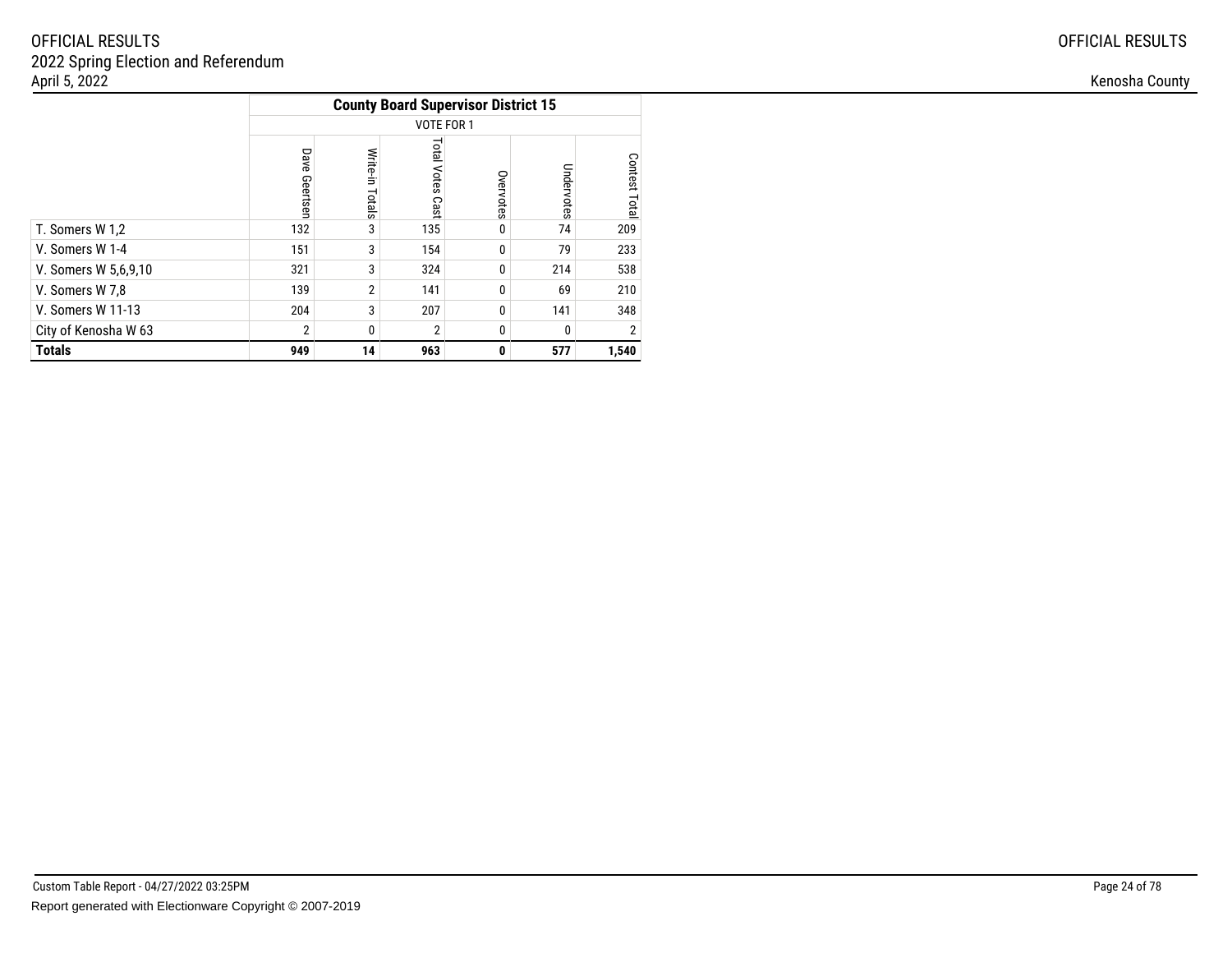|                           |                      |                    |                    | <b>County Board Supervisor District 16</b> |           |            |                         |
|---------------------------|----------------------|--------------------|--------------------|--------------------------------------------|-----------|------------|-------------------------|
|                           |                      |                    |                    | VOTE FOR 1                                 |           |            |                         |
|                           | ┍<br>aVerne<br>Jaros | Amanda<br>Nedweski | Write-in<br>Totals | Total<br>Votes<br>Cast                     | Overvotes | Undervotes | <b>Contest</b><br>Total |
| V. Pleasant Prairie W 1-3 | 524                  | 609                | າ                  | 1,135                                      | 0         | 61         | 1,196                   |
| V. Pleasant Prairie W 4,5 | 267                  | 351                |                    | 619                                        |           | 31         | 650                     |
| <b>Totals</b>             | 791                  | 960                |                    | 1,754                                      | O         | 92         | 1,846                   |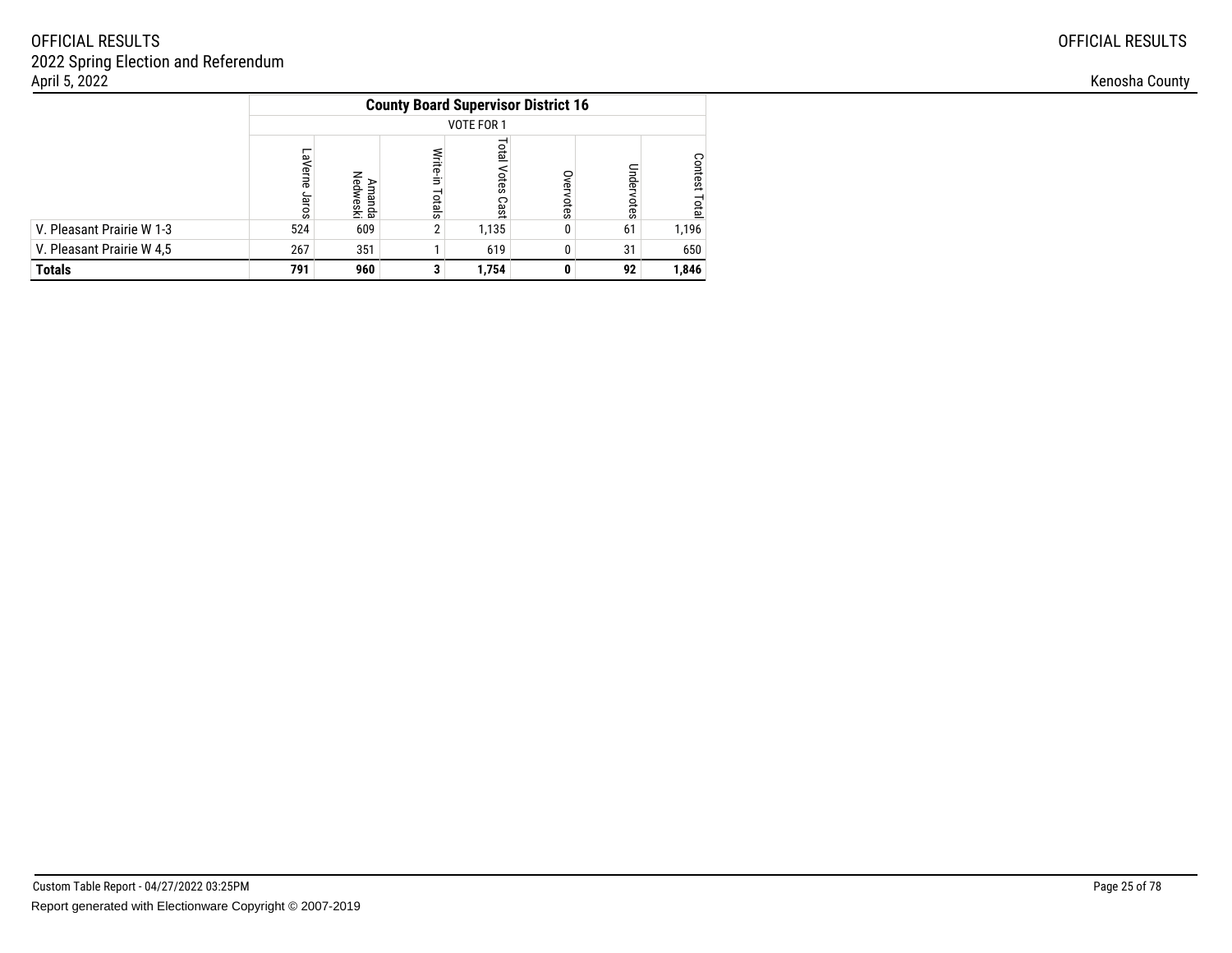|                            |                                                       |                           |                    | <b>County Board Supervisor District 17</b> |           |            |                  |
|----------------------------|-------------------------------------------------------|---------------------------|--------------------|--------------------------------------------|-----------|------------|------------------|
|                            |                                                       |                           |                    | VOTE FOR 1                                 |           |            |                  |
|                            | <b>Brooks</b><br>$\overline{\phantom{0}}$<br>Fig. 221 | Monica<br>Yuhas<br>$\leq$ | Write-in<br>Totals | Total<br>Votes<br>Cast                     | Overvotes | Undervotes | Contest<br>Total |
| V. Pleasant Prairie W 6.7  | 269                                                   | 413                       | 3                  | 685                                        | 0         | 72         | 757              |
| V. Pleasant Prairie W 8-10 | 336                                                   | 399                       | $\overline{2}$     | 737                                        | 0         | 67         | 804              |
| V. Pleasant Prairie W 11   | 122                                                   | 174                       |                    | 297                                        | 0         | 18         | 315              |
| <b>Totals</b>              | 727                                                   | 986                       | 6                  | 1,719                                      | 0         | 157        | 1,876            |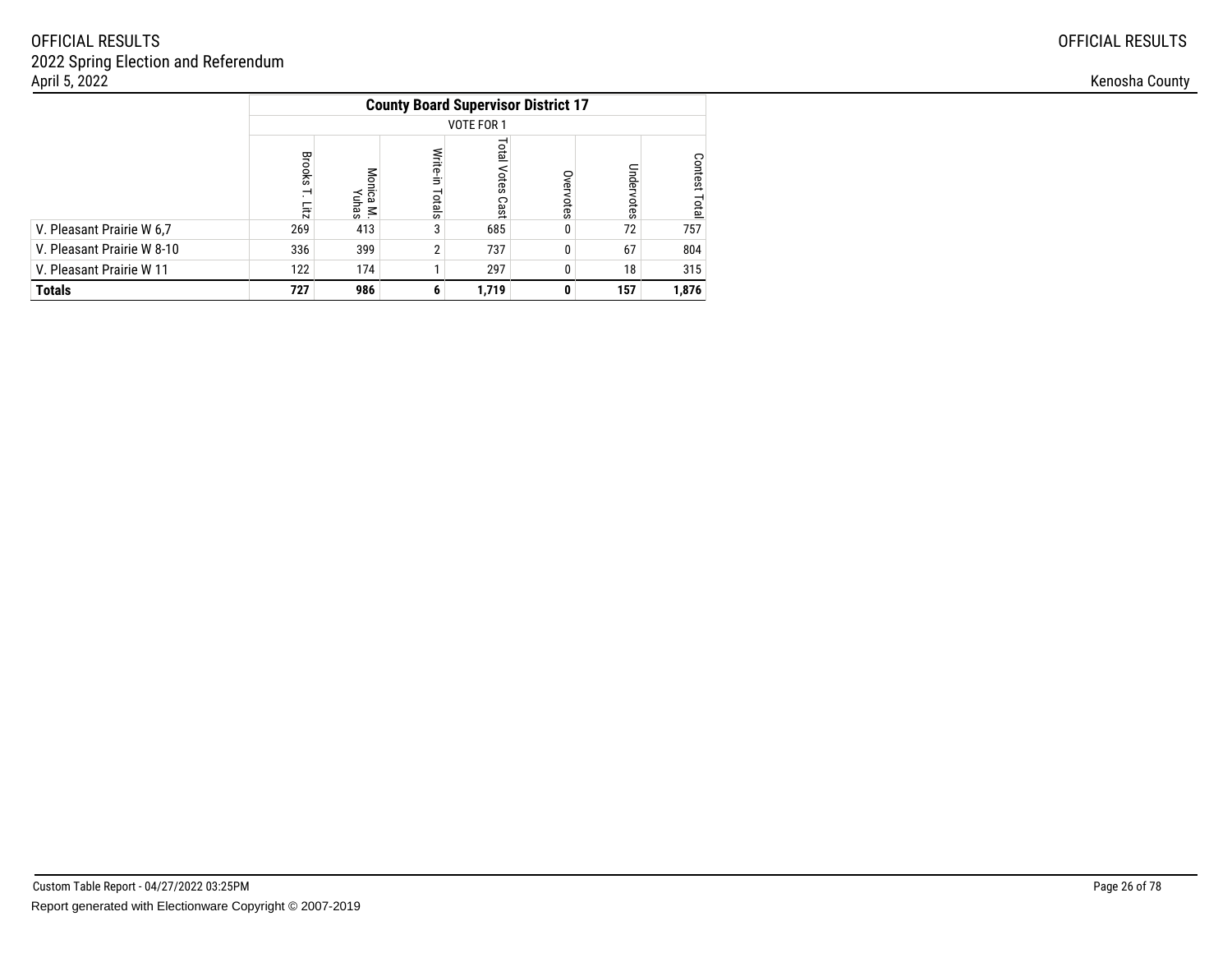|                             |                 |                    | <b>County Board Supervisor District 18</b> |           |            |                         |
|-----------------------------|-----------------|--------------------|--------------------------------------------|-----------|------------|-------------------------|
|                             |                 |                    | VOTE FOR 1                                 |           |            |                         |
|                             | जून<br>Wamboldt | Write-in<br>Totals | <b>Lota</b><br>Votes<br>Cast               | Overvotes | Undervotes | <b>Contest</b><br>Total |
| V. Bristol W 1-7            | 345             | 3                  | 348                                        | 0         | 209        | 557                     |
| V. Pleasant Prairie W 12-16 | 703             | 15                 | 718                                        | 0         | 272        | 990                     |
| <b>Totals</b>               | 1,048           | 18                 | 1,066                                      | O         | 481        | 1,547                   |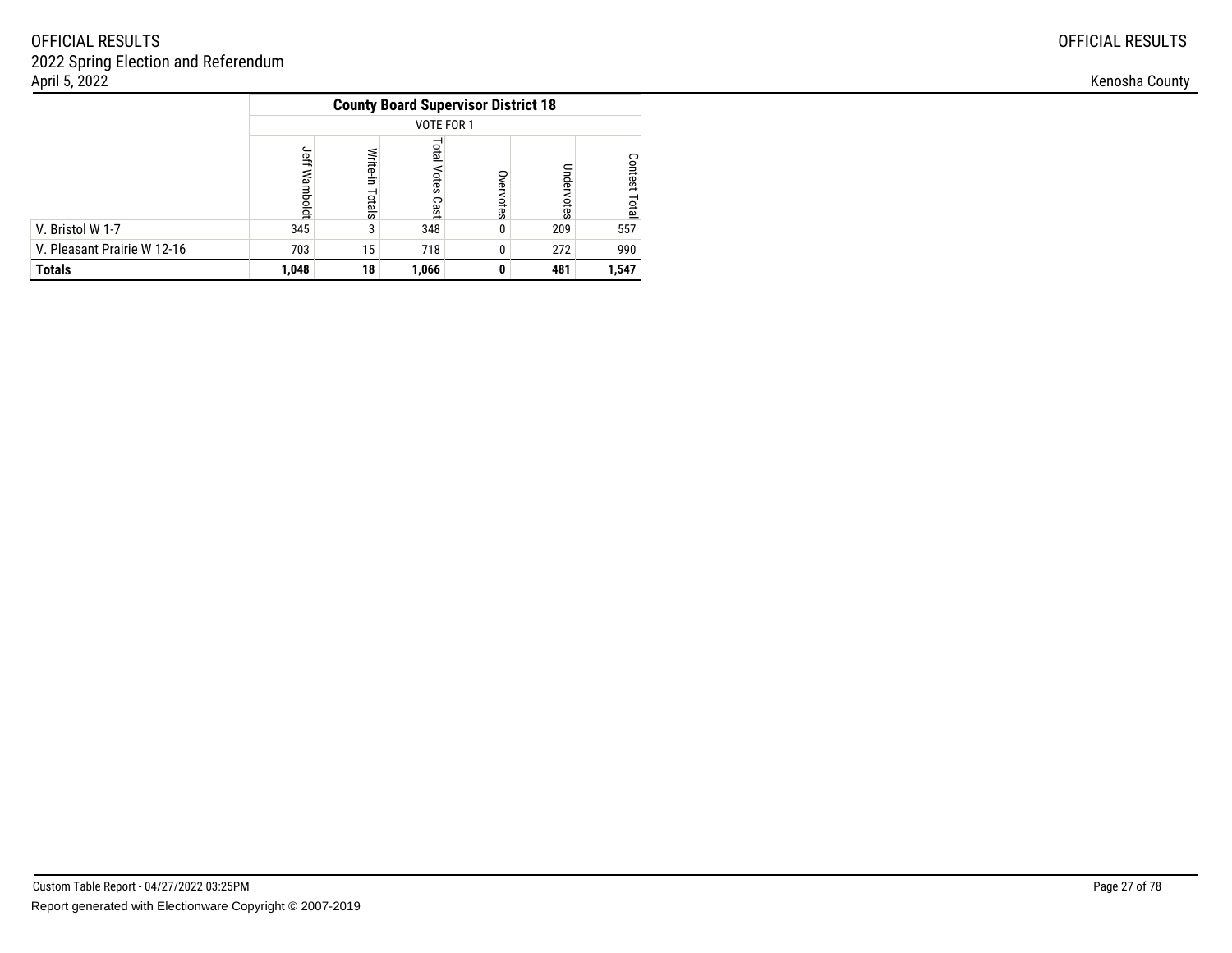|                       |                       |                |                    |                            | <b>County Board Supervisor District 19</b> |            |               |
|-----------------------|-----------------------|----------------|--------------------|----------------------------|--------------------------------------------|------------|---------------|
|                       |                       |                |                    | VOTE FOR 1                 |                                            |            |               |
|                       | Brian<br>Š.<br>Bashaw | Larry<br>Zamba | Write-in<br>Totals | <b>Total Votes</b><br>Cast | Overvotes                                  | Undervotes | Contest Total |
| T. Brighton W 1-4     | 304                   | 105            | 0                  | 409                        | 0                                          | 19         | 428           |
| <b>T. Paris W 1,2</b> | 252                   | 156            | 0                  | 408                        | 0                                          | 20         | 428           |
| V. Bristol W 1-7      | 436                   | 206            | $\overline{2}$     | 644                        | 0                                          | 110        | 754           |
| V. Somers W 1-4       | 198                   | 171            | 1                  | 370                        | 0                                          | 38         | 408           |
| V. Somers W 11-13     | 0                     | 0              | 0                  | 0                          | 0                                          | 0          | $\Omega$      |
| <b>Totals</b>         | 1,190                 | 638            | 3                  | 1,831                      | 0                                          | 187        | 2,018         |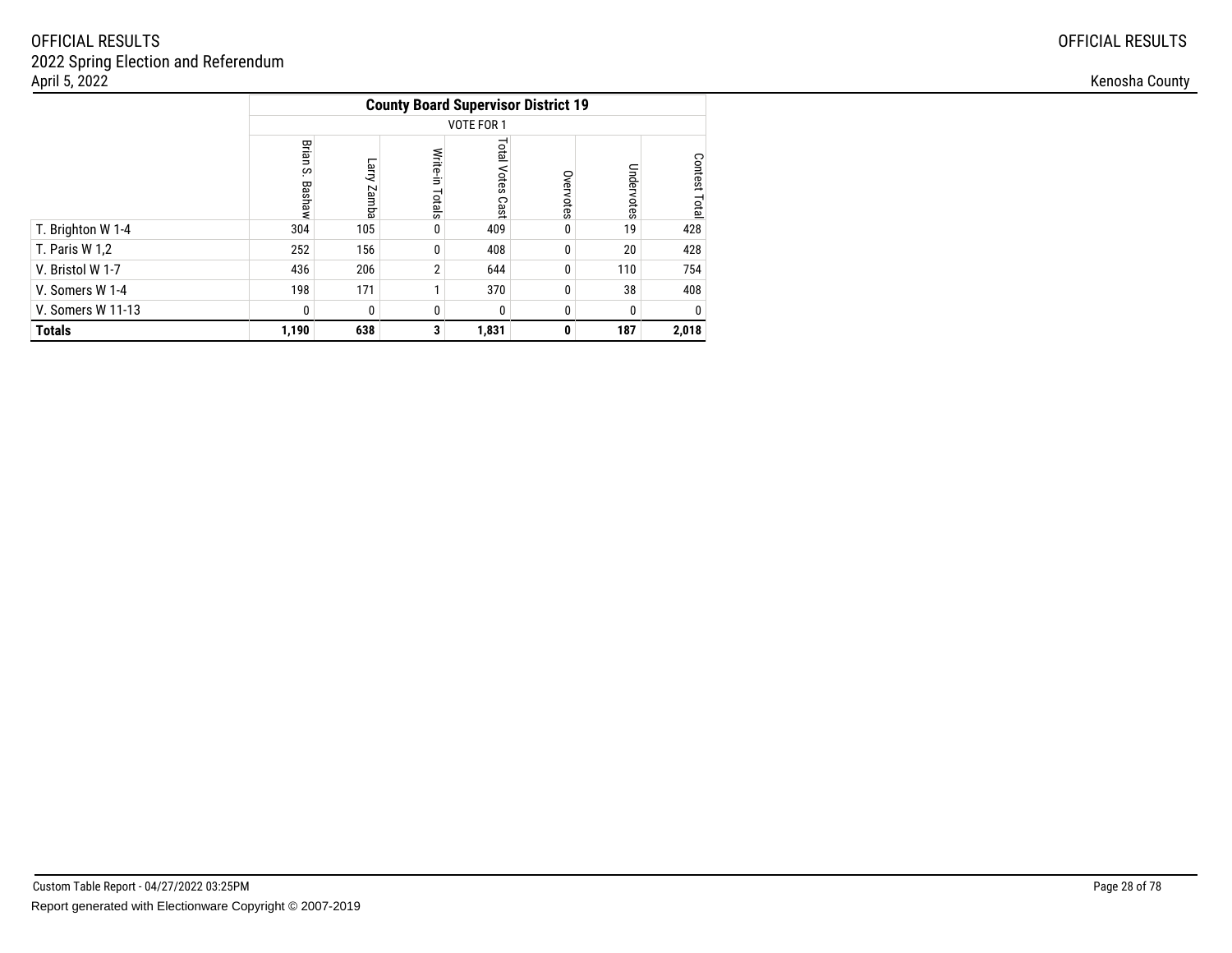|                       |            |                |                    | <b>County Board Supervisor District 20</b> |           |            |                         |
|-----------------------|------------|----------------|--------------------|--------------------------------------------|-----------|------------|-------------------------|
|                       |            |                |                    | VOTE FOR 1                                 |           |            |                         |
|                       | John Poole | Steve<br>Brown | Write-in<br>Totals | <b>Tota</b><br>Votes<br>Cast               | Overvotes | Undervotes | <b>Contest</b><br>Total |
| V. Paddock Lake W 1-6 | 348        | 179            | 3                  | 530                                        | 0         | 34         | 564                     |
| V. Salem Lakes W 1-6  | 502        | 307            | $\overline{2}$     | 811                                        | 0         | 42         | 853                     |
| V. Salem Lakes W 7-10 | 94         | 57             |                    | 151                                        | 0         | 5          | 156                     |
| <b>Totals</b>         | 944        | 543            | 5                  | 1,492                                      | 0         | 81         | 1,573                   |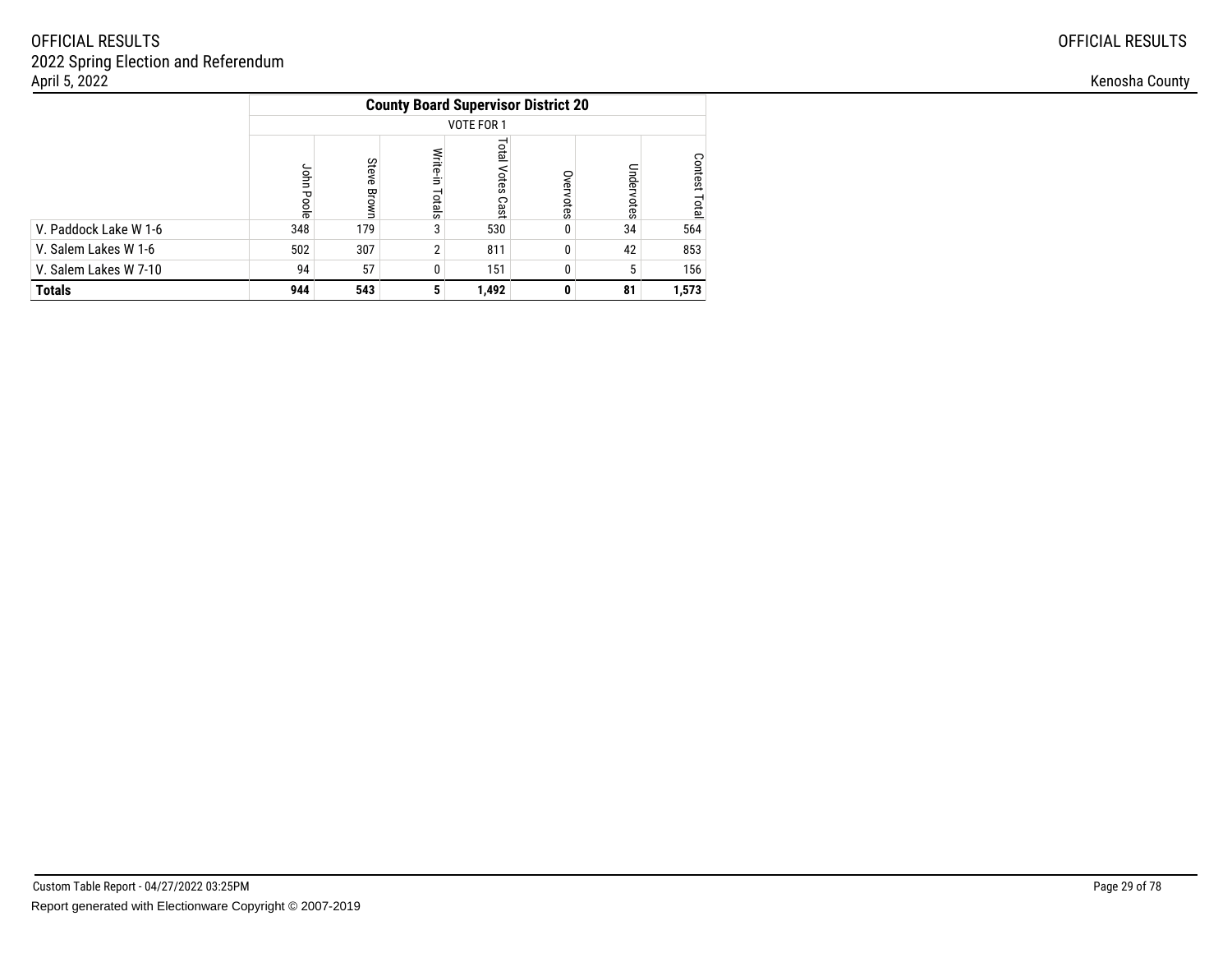| April 5, 2022          |               |                       |                              |                                            |            |          |        |                 |                                            |              |            |                   | Kenosha County |
|------------------------|---------------|-----------------------|------------------------------|--------------------------------------------|------------|----------|--------|-----------------|--------------------------------------------|--------------|------------|-------------------|----------------|
|                        |               |                       |                              | <b>County Board Supervisor District 21</b> |            |          |        |                 | <b>County Board Supervisor District 22</b> |              |            |                   |                |
|                        |               |                       | VOTE FOR 1                   |                                            |            |          |        |                 | VOTE FOR 1                                 |              |            |                   |                |
|                        | Mark<br>aigia | <b>Write</b><br>otals | <b>Total</b><br>Votes<br>Cas | Overvotes                                  | Undervotes | Con<br>ವ | ш<br>≂ |                 | ឡ<br>ຂ                                     | $\circ$      | Undervotes | Conte<br>ğ<br>ota |                |
| T. Brighton W 1-4      |               |                       |                              |                                            |            |          | 28     |                 | 28                                         |              |            | 37                |                |
| T. Randall W 1-6       | 162           | 3 <sub>1</sub>        | 165                          | $\mathbf 0$                                | 54         | 219      | 168    |                 | 175                                        | $\Omega$     | 68         | 243               |                |
| T. Wheatland W 1-5     |               |                       |                              |                                            |            |          | 546    | 19              | 565                                        | $\mathbf{0}$ | 212        | 777               |                |
| V. Salem Lakes W 1-6   | 289           | 8                     | 297                          | $\mathbf{0}$                               | 105        | 402      |        |                 |                                            |              |            |                   |                |
| V. Salem Lakes W 7-10  | 638           | 18                    | 656                          | 0                                          | 219        | 875      |        |                 |                                            |              |            |                   |                |
| V. Salem Lakes W 11-13 |               |                       |                              |                                            |            |          | 426    | 22 <sub>1</sub> | 448                                        | $\bf{0}$     | 178        | 626               |                |
| V. Twin Lakes W 1-11   | 10            | 0                     | 10 <sub>1</sub>              | $\mathbf 0$                                | 8          | 18       |        |                 |                                            |              |            |                   |                |
| <b>Totals</b>          | 1,099         | 29                    | 1,128                        | $\mathbf{0}$                               | 386        | 1,514    | 1,168  | 48              | 1,216                                      | $\mathbf{0}$ | 467        | 1,683             |                |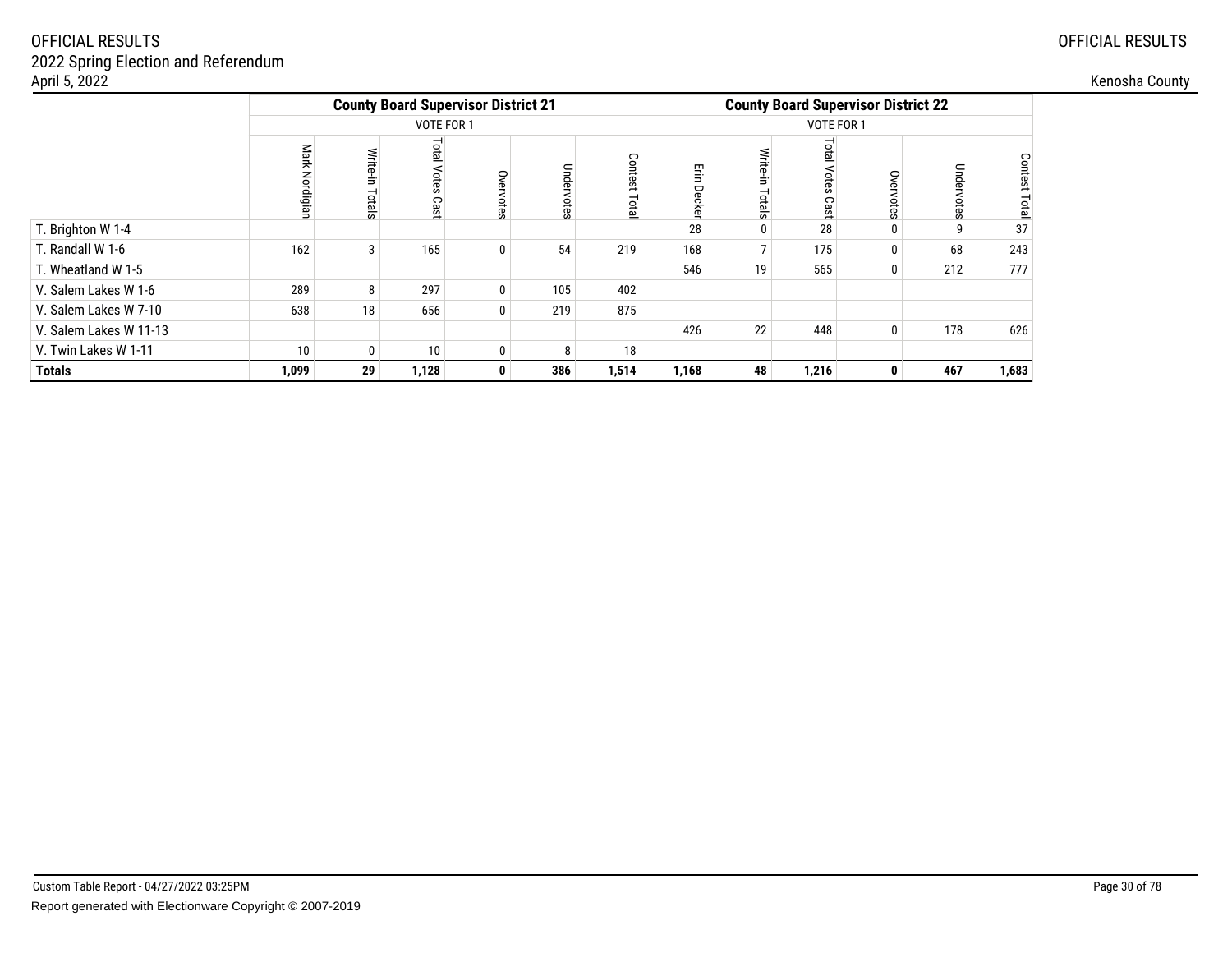|                      |             |              |                    | <b>County Board Supervisor District 23</b> |           |              |                         |
|----------------------|-------------|--------------|--------------------|--------------------------------------------|-----------|--------------|-------------------------|
|                      |             |              |                    | VOTE FOR 1                                 |           |              |                         |
|                      | Aaron Karow | ΚÎΠ<br>Lewis | Write-in<br>Totals | <b>Total</b><br>Votes<br>Cast              | Overvotes | Undervotes   | <b>Contest</b><br>Total |
| T. Randall W 1-6     | 165         | 114          | 0                  | 279                                        | 0         | 18           | 297                     |
| V. Genoa City W 6    | 0           |              | 0                  | 0                                          | 0         | $\mathbf{0}$ | 0                       |
| V. Twin Lakes W 1-11 | 535         | 481          | 4                  | 1,020                                      | 0         | 47           | 1,067                   |
| <b>Totals</b>        | 700         | 595          | 4                  | 1,299                                      | 0         | 65           | 1,364                   |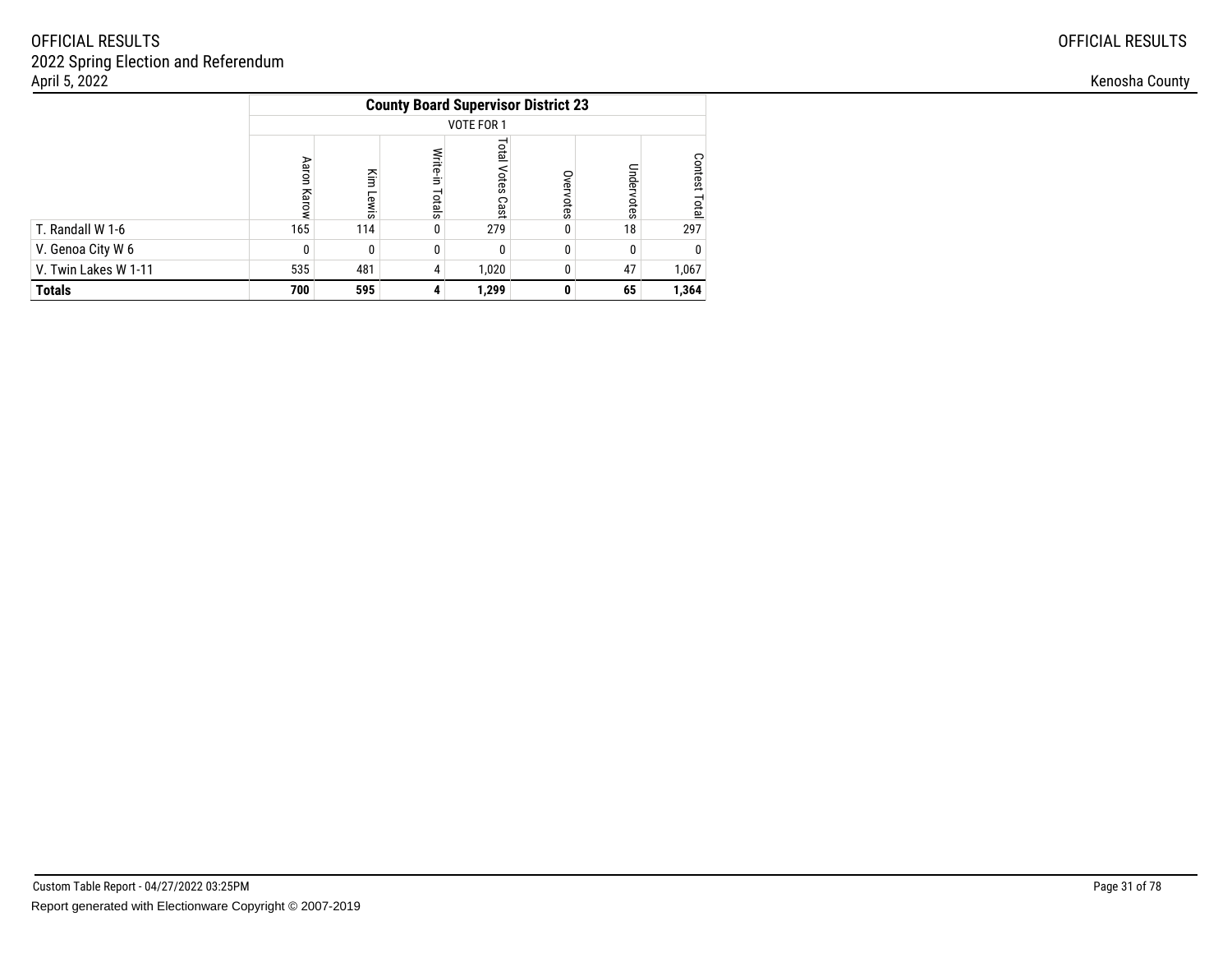|                     |                 |                    | <b>Alderperson District 1</b> |           |            |                  |
|---------------------|-----------------|--------------------|-------------------------------|-----------|------------|------------------|
|                     |                 |                    | VOTE FOR 1                    |           |            |                  |
|                     | Eig<br>Haugaard | Write-in<br>Totals | Total<br>Votes<br>Cast        | Overvotes | Undervotes | Contest<br>Total |
| City of Kenosha W 4 | 60              | 0                  | 60                            | $\Omega$  | 17         | 77               |
| City of Kenosha W 5 | 89              | 3                  | 92                            | 0         | 25         | 117              |
| City of Kenosha W 6 | 294             | 19                 | 313                           | $\Omega$  | 77         | 390              |
| <b>Totals</b>       | 443             | 22                 | 465                           | 0         | 119        | 584              |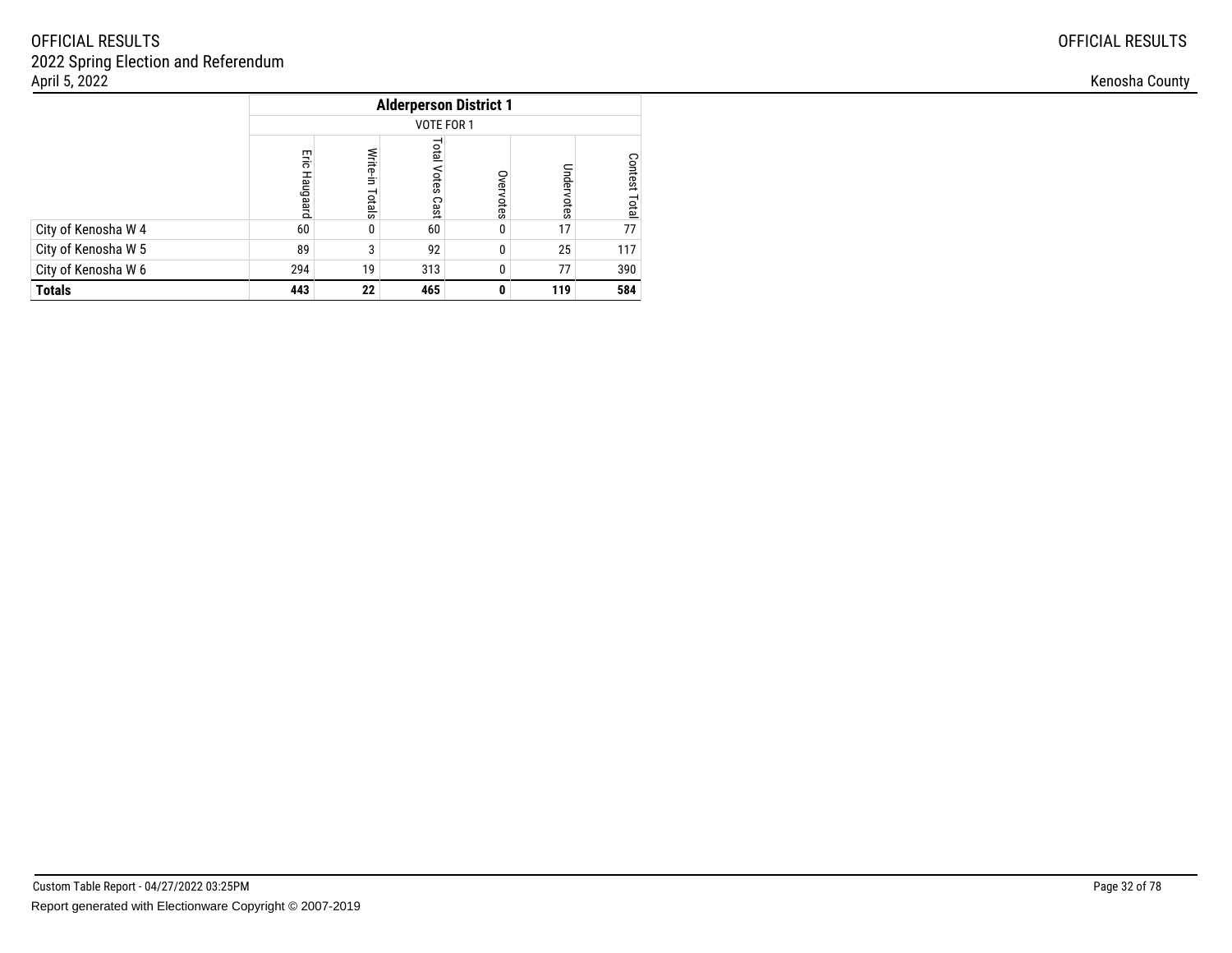|                      |                       |           |                    | <b>Alderperson District 2</b> |           |            |                         |
|----------------------|-----------------------|-----------|--------------------|-------------------------------|-----------|------------|-------------------------|
|                      |                       |           |                    | VOTE FOR 1                    |           |            |                         |
|                      | <b>Mitchell Kamon</b> | ≌<br>Siel | Write-in<br>Totals | <b>Total</b><br>Votes<br>Cast | Overvotes | Undervotes | Contest<br><b>Total</b> |
| City of Kenosha W 21 | 11                    | 38        | 4                  | 53                            | 0         | 2          | 55                      |
| City of Kenosha W 22 | 23                    | 47        | 0                  | 70                            | 0         | 8          | 78                      |
| City of Kenosha W 23 | 30                    | 81        | 0                  | 111                           | 0         | 5          | 116                     |
| City of Kenosha W 24 | 89                    | 184       | 0                  | 273                           | 0         | 22         | 295                     |
| <b>Totals</b>        | 153                   | 350       | 4                  | 507                           | 0         | 37         | 544                     |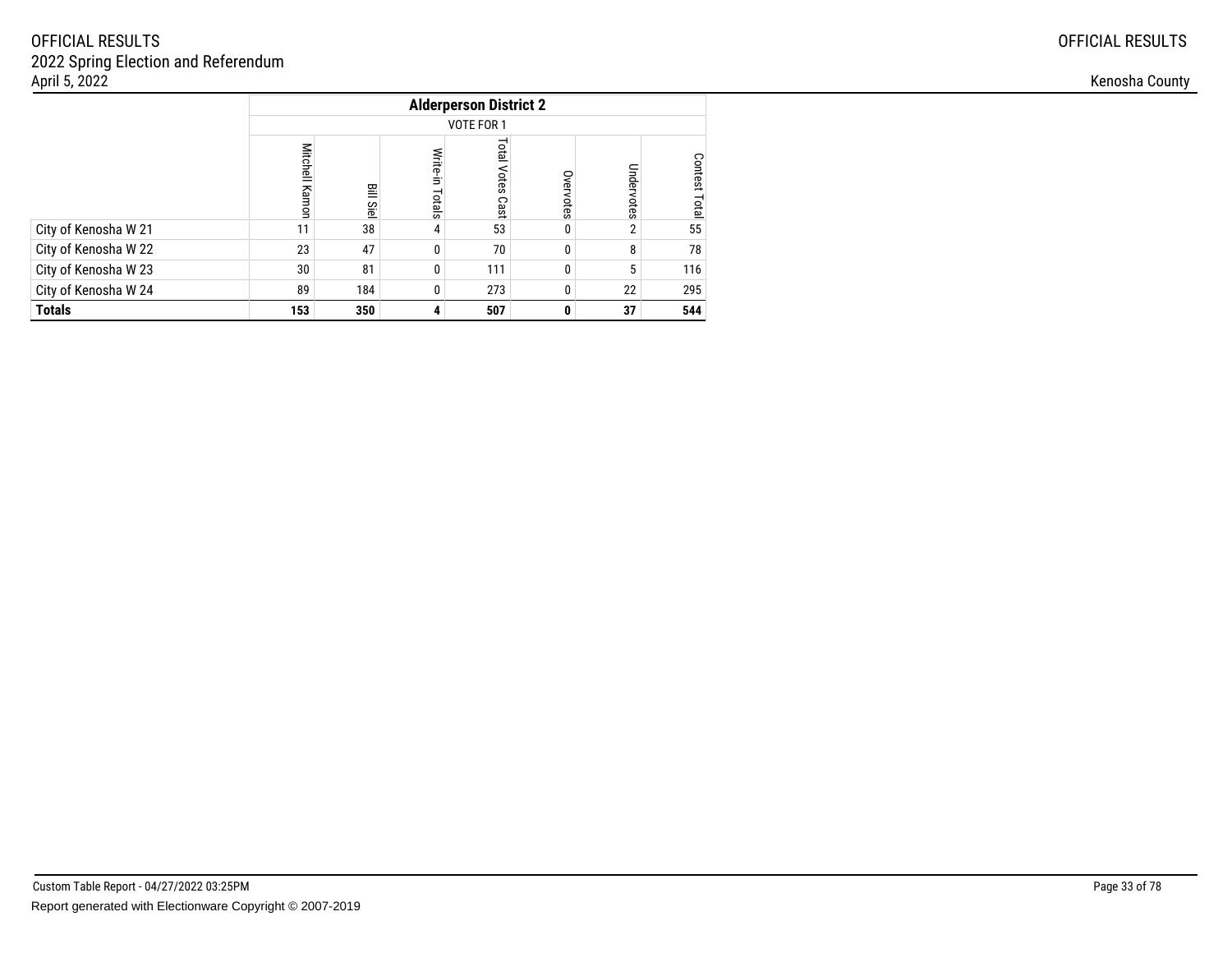| April 5, 2022        |                            |                |                               |              |            |                  |        |                   |            |                               |            |                       |
|----------------------|----------------------------|----------------|-------------------------------|--------------|------------|------------------|--------|-------------------|------------|-------------------------------|------------|-----------------------|
|                      |                            |                | <b>Alderperson District 3</b> |              |            |                  |        |                   |            | <b>Alderperson District 4</b> |            |                       |
|                      |                            | VOTE FOR 1     |                               |              |            |                  |        |                   | VOTE FOR 1 |                               |            |                       |
|                      | Jan<br><b>Michals</b><br>* | Write<br>otals | <b>Total Votes</b><br>Cas     | Overvotes    | Undervotes | Conte<br>Ö<br>ದೆ | 공<br>ౚ |                   | lota       | 9                             | Undervotes | Contest<br><b>DTB</b> |
| City of Kenosha W 1  |                            |                |                               |              |            |                  | 357    | 12                | 369        |                               | 119        | 488                   |
| City of Kenosha W 2  |                            |                |                               |              |            |                  | 176    | $12 \overline{ }$ | 188        |                               | 82         | 270                   |
| City of Kenosha W 3  |                            |                |                               |              |            |                  | 146    |                   | 151        | $\mathbf{0}$                  | 39         | 190                   |
| City of Kenosha W 25 | 430                        | 31             | 461                           | 0            | 156        | 617              |        |                   |            |                               |            |                       |
| City of Kenosha W 26 | 154                        | 10             | 164                           | 0            | 68         | 232              |        |                   |            |                               |            |                       |
| City of Kenosha W 27 | 40                         |                | 41                            | 0            | 9          | 50               |        |                   |            |                               |            |                       |
| City of Kenosha W 28 | 67                         | $\mathbf 0$    | 67                            | 0            | 17         | 84               |        |                   |            |                               |            |                       |
| City of Kenosha W 63 |                            |                |                               |              |            |                  |        |                   | $\sim$     | <sup>0</sup>                  | 0          |                       |
| <b>Totals</b>        | 691                        | 42             | 733                           | $\mathbf{0}$ | 250        | 983              | 681    | 29                | 710        | $\mathbf{0}$                  | 240        | 950                   |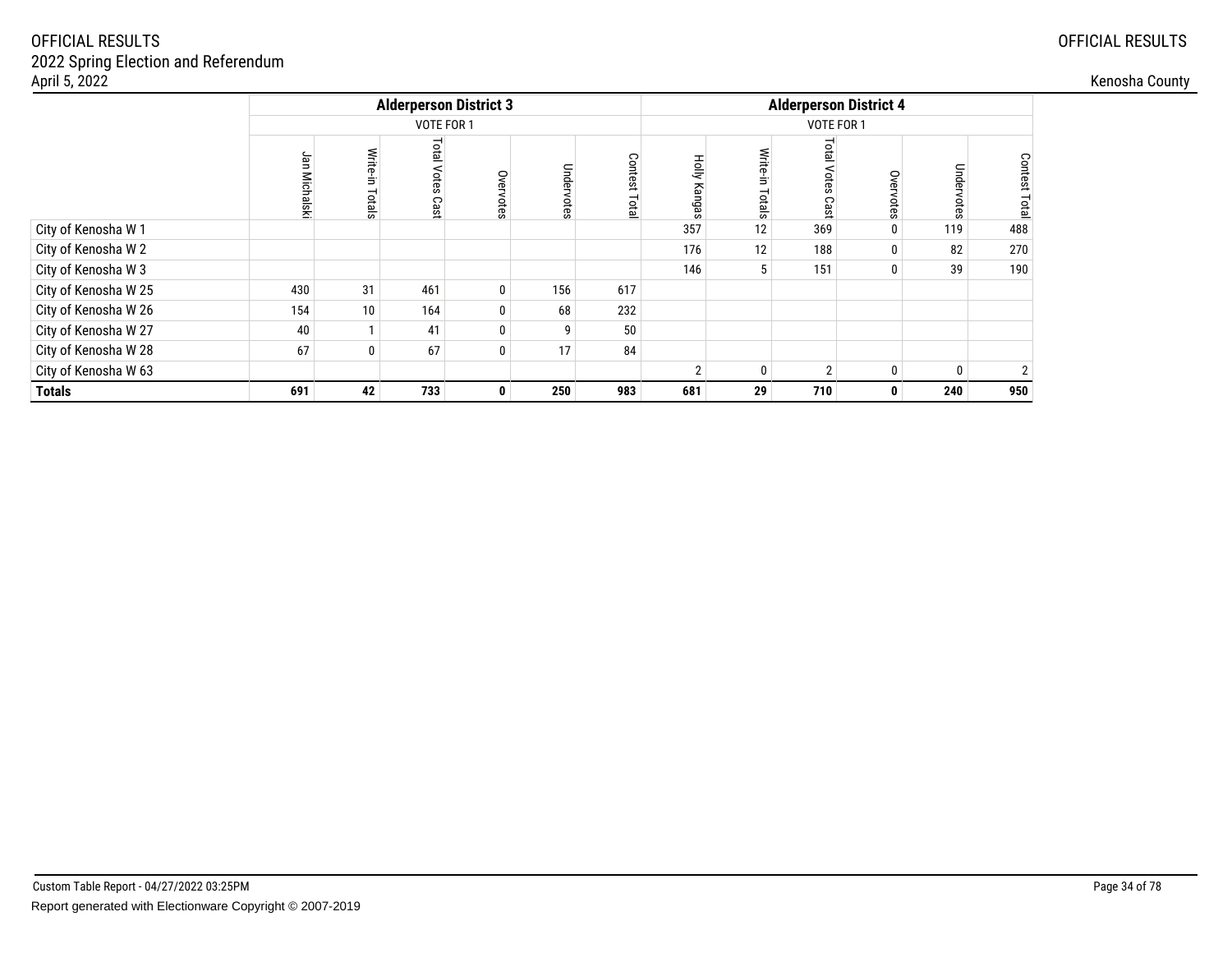|                      | <b>Alderperson District 5</b><br>VOTE FOR 1 |                    |                               |           |            |                         |  |  |  |  |
|----------------------|---------------------------------------------|--------------------|-------------------------------|-----------|------------|-------------------------|--|--|--|--|
|                      |                                             |                    |                               |           |            |                         |  |  |  |  |
|                      | LaMacchia<br>Rocco                          | Write-in<br>Totals | <b>Total</b><br>Votes<br>Cast | Overvotes | Undervotes | Contest<br><b>Total</b> |  |  |  |  |
| City of Kenosha W 11 | 408                                         | 11                 | 419                           | 0         | 137        | 556                     |  |  |  |  |
| City of Kenosha W 12 | 223                                         | 14                 | 237                           | 0         | 87         | 324                     |  |  |  |  |
| City of Kenosha W 13 | 328                                         | 26                 | 354                           | 0         | 104        | 458                     |  |  |  |  |
| <b>Totals</b>        | 959                                         | 51                 | 1,010                         | 0         | 328        | 1,338                   |  |  |  |  |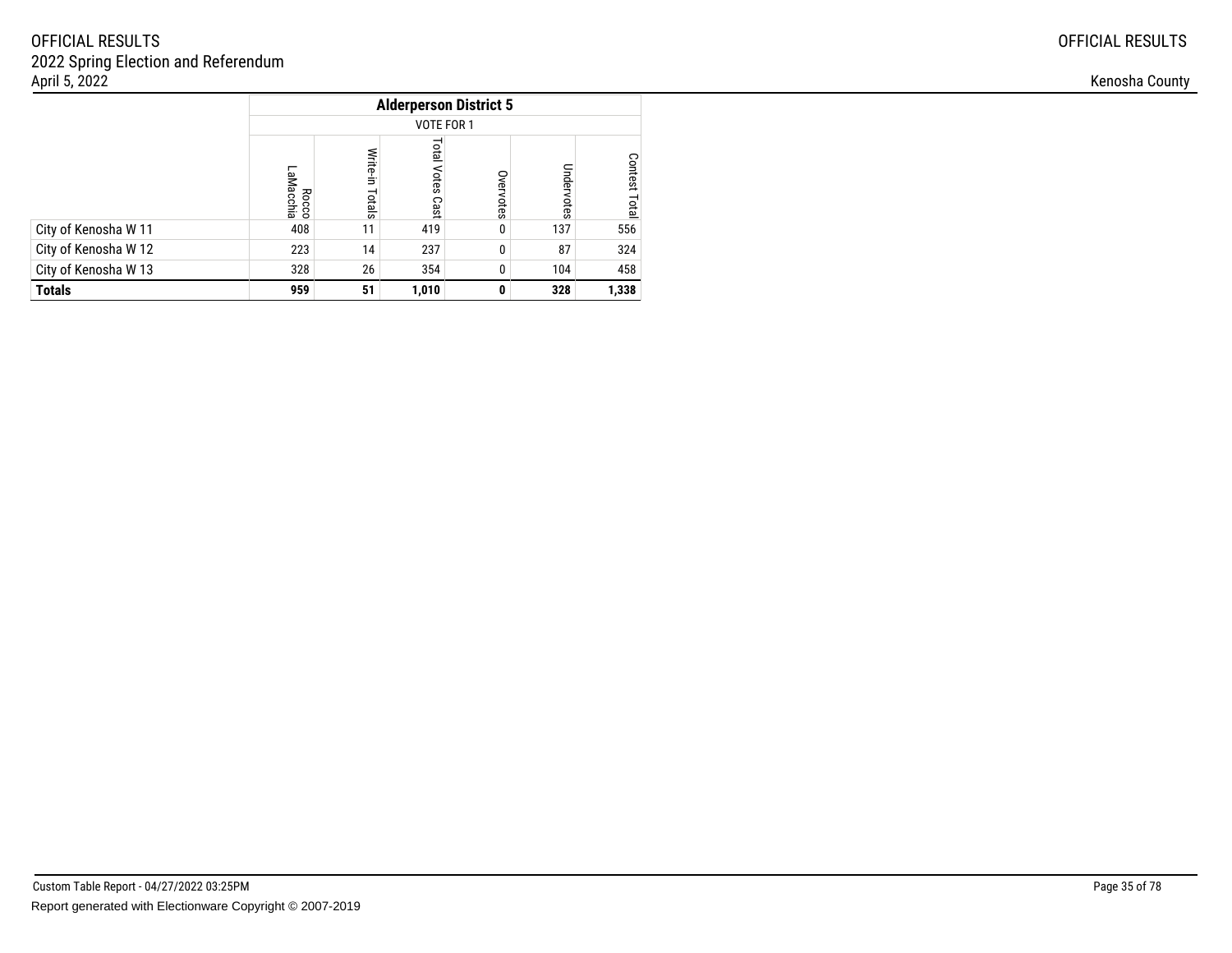|                      | <b>Alderperson District 6</b> |              |                    |                              |           |            |                                |  |  |  |
|----------------------|-------------------------------|--------------|--------------------|------------------------------|-----------|------------|--------------------------------|--|--|--|
|                      | VOTE FOR 1                    |              |                    |                              |           |            |                                |  |  |  |
|                      | <b>Brandi Feree</b>           | Dave<br>Paff | Write-in<br>Totals | <b>Lota</b><br>Votes<br>Cast | Overvotes | Undervotes | <b>Contest</b><br><b>Lotal</b> |  |  |  |
| City of Kenosha W 7  | 185                           | 120          | 0                  | 305                          | 0         | 7          | 312                            |  |  |  |
| City of Kenosha W 8  | 98                            | 84           | 1                  | 183                          | 0         | 22         | 205                            |  |  |  |
| City of Kenosha W 9  | 232                           | 216          | $\overline{2}$     | 450                          | 0         | 42         | 492                            |  |  |  |
| City of Kenosha W 10 | 34                            | 38           | 0                  | 72                           |           | 6          | 78                             |  |  |  |
| <b>Totals</b>        | 549                           | 458          | 3                  | 1,010                        | 0         | 77         | 1,087                          |  |  |  |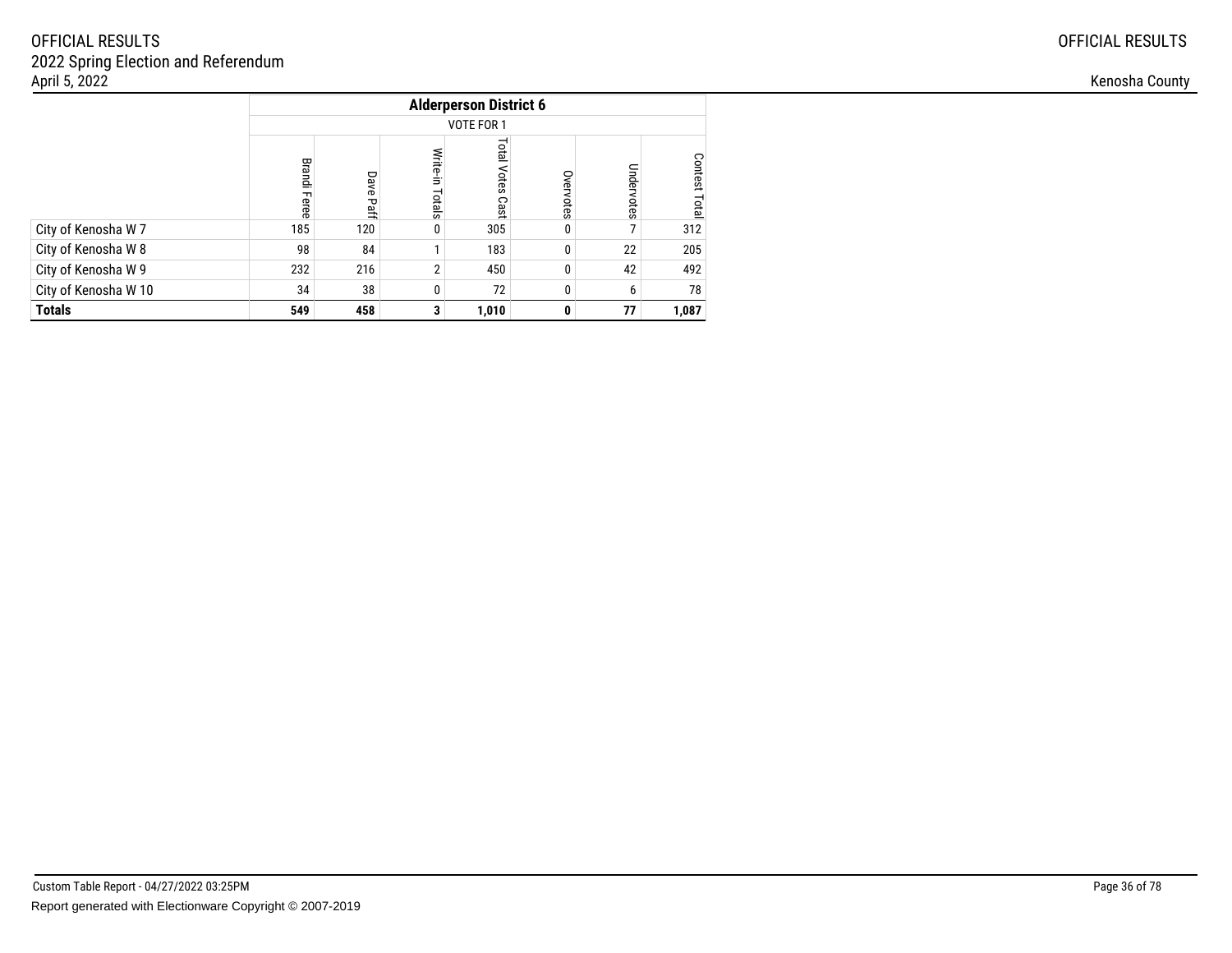|                      |              |                    | <b>Alderperson District 7</b> |           |            |                  |  |  |  |  |  |
|----------------------|--------------|--------------------|-------------------------------|-----------|------------|------------------|--|--|--|--|--|
|                      |              | VOTE FOR 1         |                               |           |            |                  |  |  |  |  |  |
|                      | Kelly Mackay | Write-in<br>Totals | Total<br><b>Votes</b><br>Cast | Overvotes | Undervotes | Contest<br>Total |  |  |  |  |  |
| City of Kenosha W 17 | 49           | 3                  | 52                            | 0         | 12         | 64               |  |  |  |  |  |
| City of Kenosha W 18 | 117          | 4                  | 121                           | 0         | 45         | 166              |  |  |  |  |  |
| City of Kenosha W 19 | 30           |                    | 31                            | 0         | 6          | 37               |  |  |  |  |  |
| City of Kenosha W 20 | 38           |                    | 39                            | $\Omega$  | 12         | 51               |  |  |  |  |  |
| <b>Totals</b>        | 234          | 9                  | 243                           | 0         | 75         | 318              |  |  |  |  |  |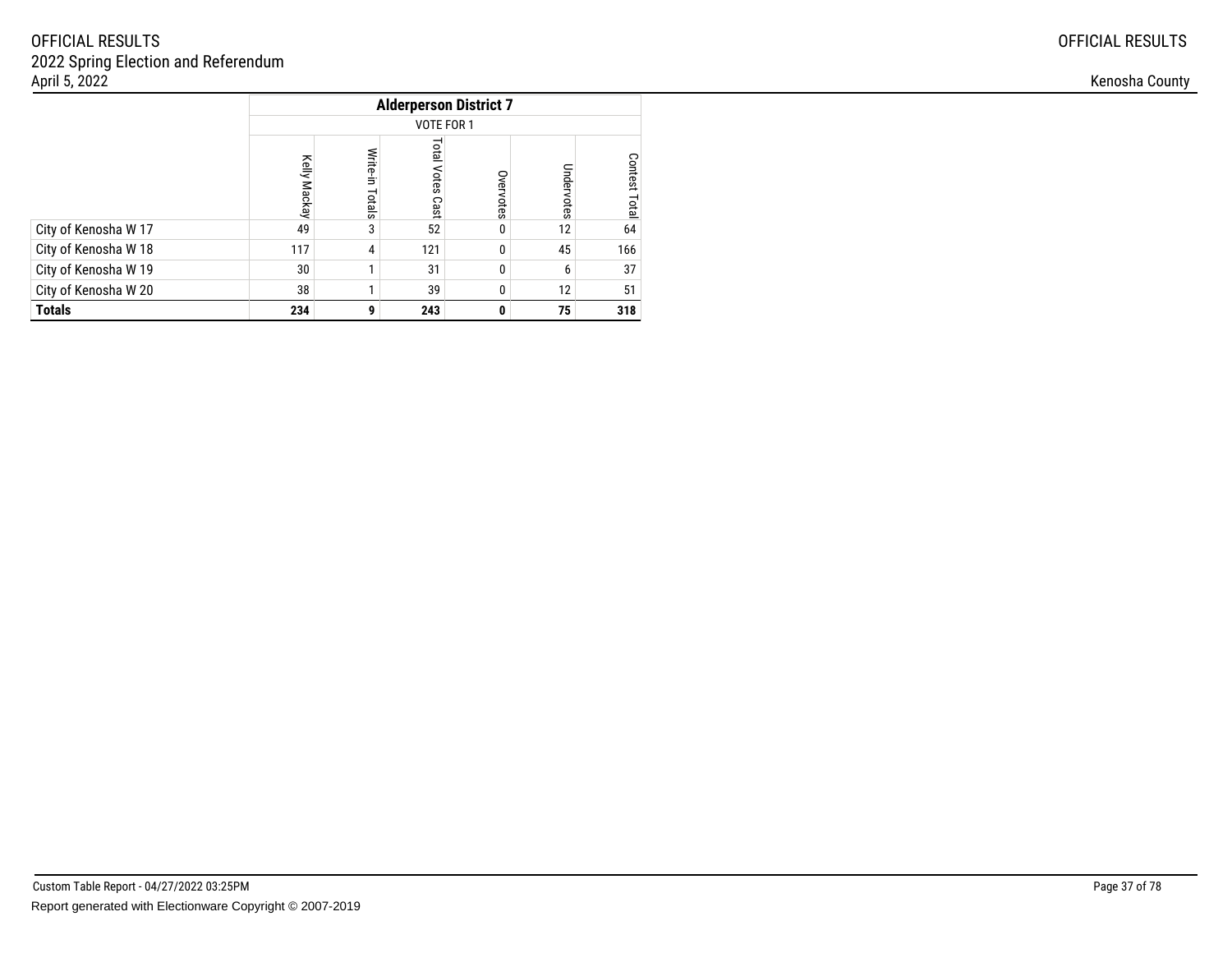|                      | <b>Alderperson District 8</b> |                     |                    |                               |           |            |                         |  |  |  |  |
|----------------------|-------------------------------|---------------------|--------------------|-------------------------------|-----------|------------|-------------------------|--|--|--|--|
|                      |                               | VOTE FOR 1          |                    |                               |           |            |                         |  |  |  |  |
|                      | David Mau                     | <b>Bruce</b><br>Fox | Write-in<br>Totals | <b>Total</b><br>Votes<br>Cast | Overvotes | Undervotes | <b>Contest</b><br>Total |  |  |  |  |
| City of Kenosha W 39 | 239                           | 172                 | 0                  | 411                           |           | 28         | 439                     |  |  |  |  |
| City of Kenosha W 40 | 63                            | 45                  | 0                  | 108                           | 0         | 6          | 114                     |  |  |  |  |
| City of Kenosha W 41 | 80                            | 41                  | 0                  | 121                           |           | 5          | 126                     |  |  |  |  |
| City of Kenosha W 42 | 145                           | 140                 | 1                  | 286                           |           | 23         | 309                     |  |  |  |  |
| <b>Totals</b>        | 527                           | 398                 |                    | 926                           | 0         | 62         | 988                     |  |  |  |  |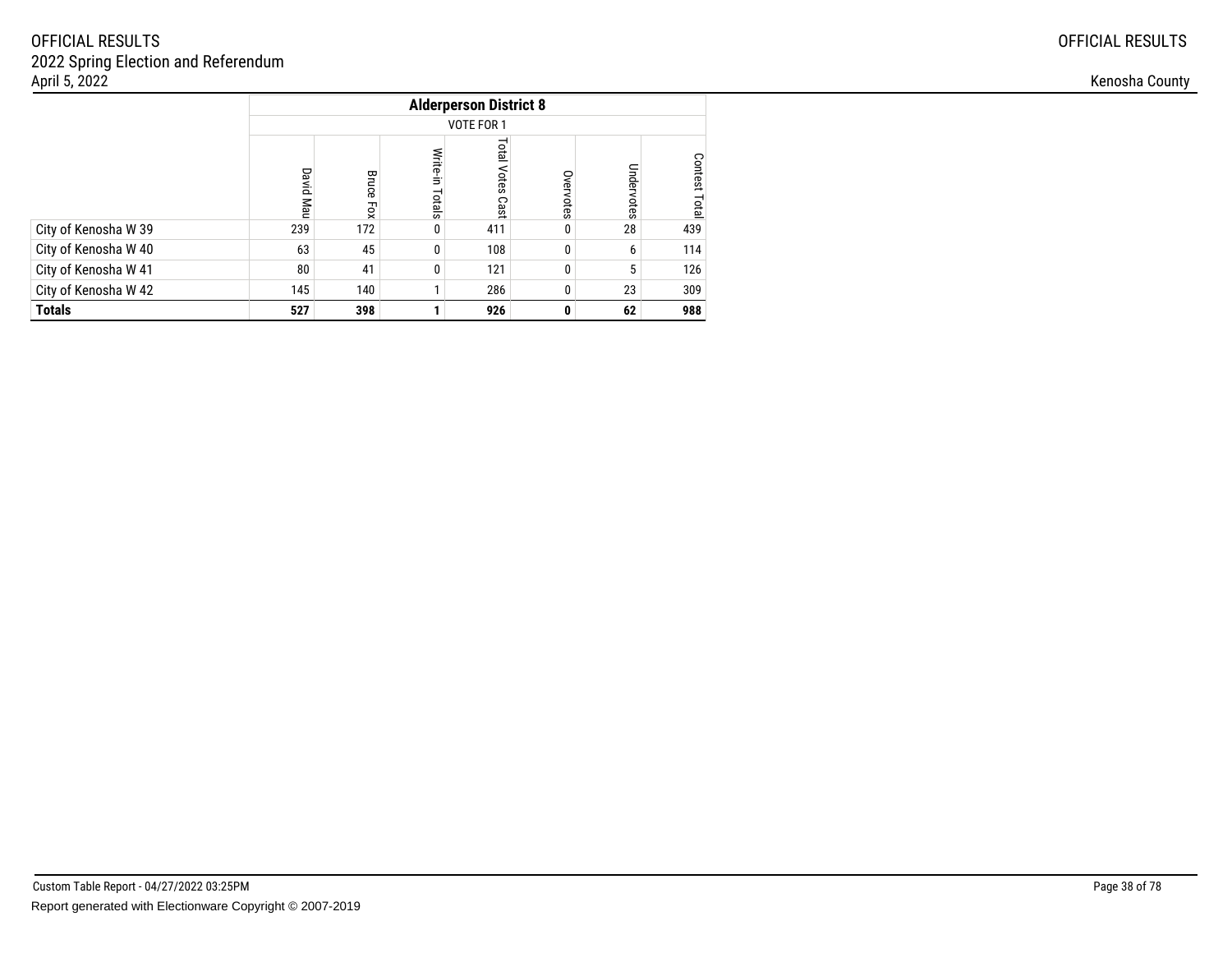|                      |                    | <b>Alderperson District 9</b> |                               |           |            |                  |  |  |  |  |  |
|----------------------|--------------------|-------------------------------|-------------------------------|-----------|------------|------------------|--|--|--|--|--|
|                      |                    | VOTE FOR 1                    |                               |           |            |                  |  |  |  |  |  |
|                      | Keith<br>Rosenberg | Write-in<br>Totals            | <b>Total</b><br>Votes<br>Cast | Overvotes | Undervotes | Contest<br>Total |  |  |  |  |  |
| City of Kenosha W 35 | $\overline{2}$     | 0                             | $\overline{2}$                | 0         |            | 3                |  |  |  |  |  |
| City of Kenosha W 36 | 126                | $\overline{2}$                | 128                           | 0         | 25         | 153              |  |  |  |  |  |
| City of Kenosha W 37 | 109                | 5                             | 114                           | 0         | 54         | 168              |  |  |  |  |  |
| City of Kenosha W 38 | 321                | 16                            | 337                           |           | 124        | 462              |  |  |  |  |  |
| <b>Totals</b>        | 558                | 23                            | 581                           |           | 204        | 786              |  |  |  |  |  |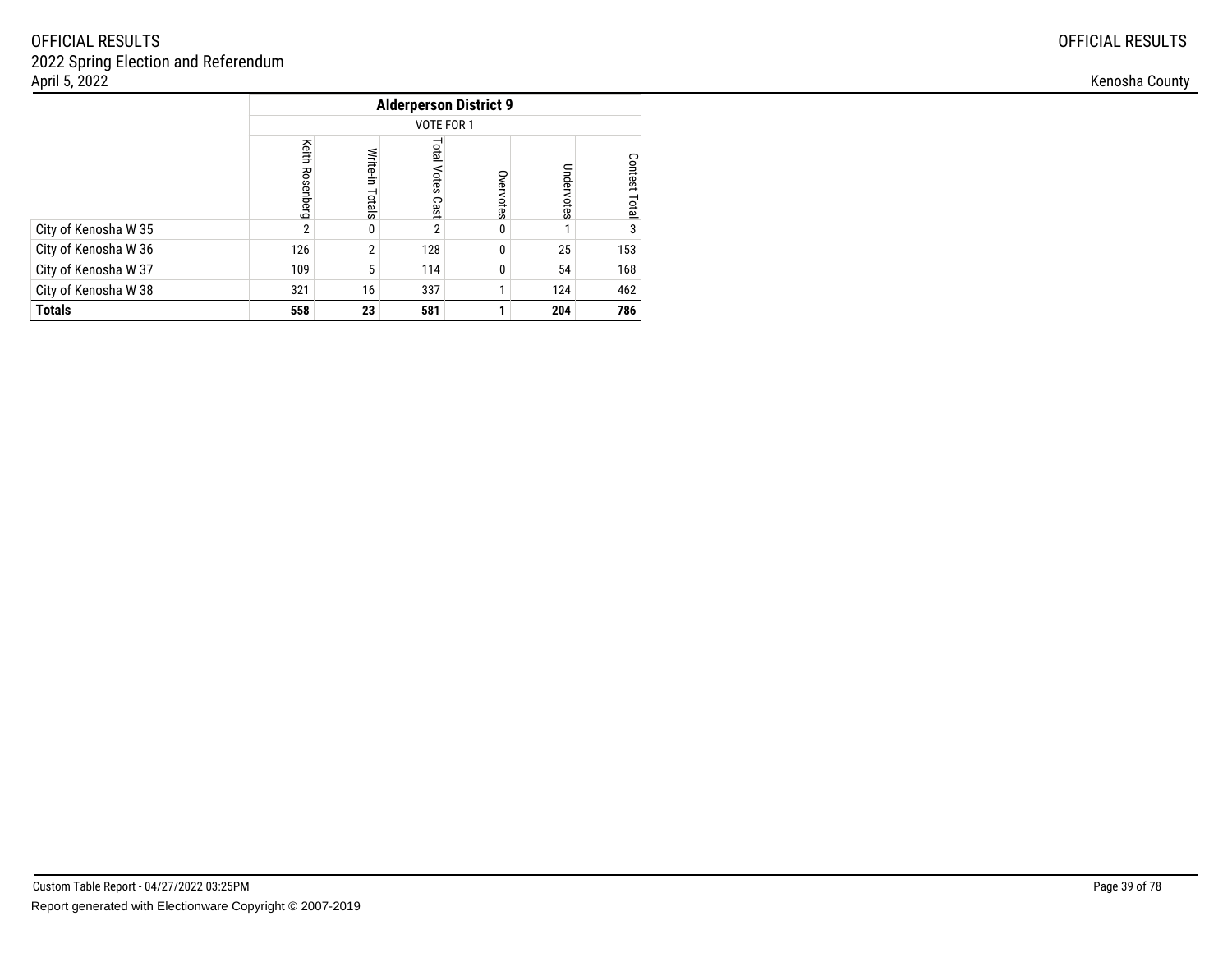|                      |                           | <b>Alderperson District 10</b> |                    |                               |           |            |                                |  |  |  |  |  |
|----------------------|---------------------------|--------------------------------|--------------------|-------------------------------|-----------|------------|--------------------------------|--|--|--|--|--|
|                      |                           | VOTE FOR 1                     |                    |                               |           |            |                                |  |  |  |  |  |
|                      | <b>Anthony</b><br>Kennedy | Kathryn<br><b>Woods</b>        | Write-in<br>Totals | <b>Total</b><br>Votes<br>Cast | Overvotes | Undervotes | <b>Contest</b><br><b>Lotal</b> |  |  |  |  |  |
| City of Kenosha W 14 | 159                       | 170                            |                    | 330                           |           | 6          | 336                            |  |  |  |  |  |
| City of Kenosha W 15 | 65                        | 48                             | 0                  | 113                           |           | 3          | 116                            |  |  |  |  |  |
| City of Kenosha W 16 | 74                        | 33<br>107<br>109<br>0<br>ŋ     |                    |                               |           |            |                                |  |  |  |  |  |
| <b>Totals</b>        | 298                       | 251<br>550<br>11               |                    |                               |           |            |                                |  |  |  |  |  |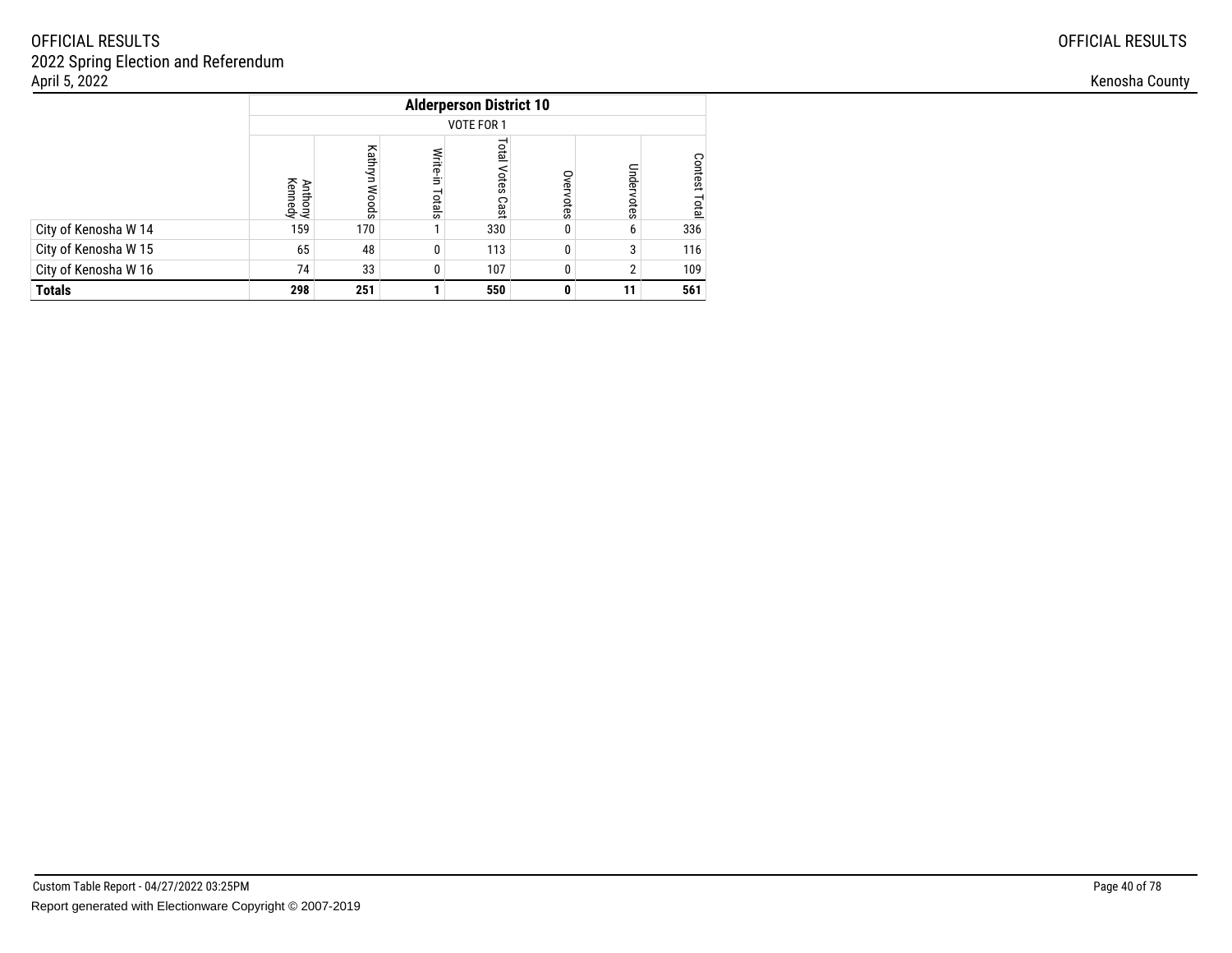|                      |                          |                    | <b>Alderperson District 11</b> |           |            |                  |  |  |  |  |  |
|----------------------|--------------------------|--------------------|--------------------------------|-----------|------------|------------------|--|--|--|--|--|
|                      |                          | VOTE FOR 1         |                                |           |            |                  |  |  |  |  |  |
|                      | Rollin<br><b>Pizzala</b> | Write-in<br>Totals | <b>Total</b><br>Votes<br>Cast  | Overvotes | Undervotes | Contest<br>Total |  |  |  |  |  |
| City of Kenosha W 43 | 89                       | $\overline{2}$     | 91                             | 0         | 43         | 134              |  |  |  |  |  |
| City of Kenosha W 44 | 181                      | 15                 | 196                            | 0         | 106        | 302              |  |  |  |  |  |
| City of Kenosha W 45 | 108                      | 11                 | 119                            | 0         | 53         | 172              |  |  |  |  |  |
| City of Kenosha W 46 | 30                       |                    | 31                             | 0         | 10         | 41               |  |  |  |  |  |
| <b>Totals</b>        | 408                      | 29                 | 437                            | 0         | 212        | 649              |  |  |  |  |  |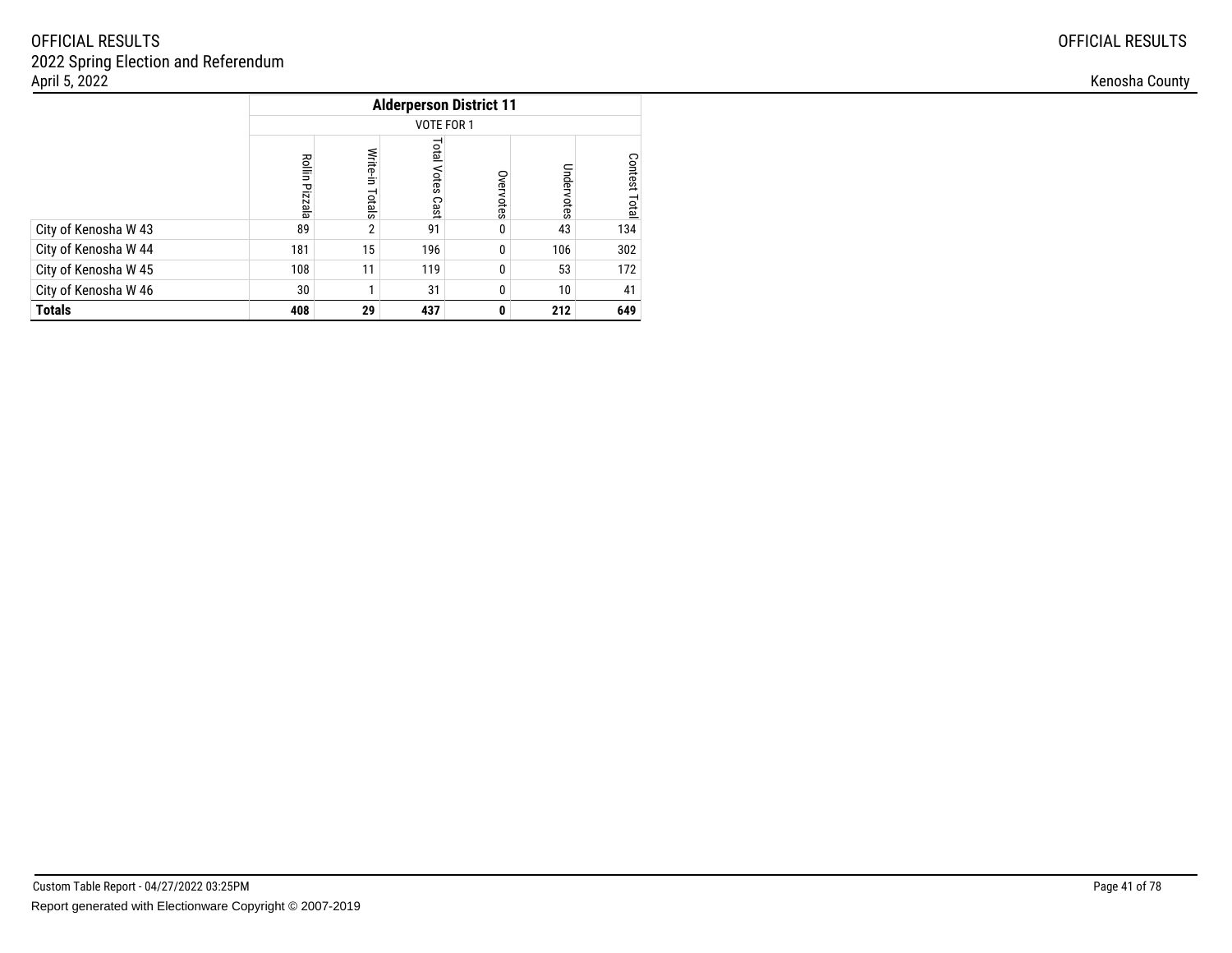|                      |            | <b>Alderperson District 12</b>              |                    |                              |           |            |                         |  |  |  |  |  |
|----------------------|------------|---------------------------------------------|--------------------|------------------------------|-----------|------------|-------------------------|--|--|--|--|--|
|                      |            | VOTE FOR 1                                  |                    |                              |           |            |                         |  |  |  |  |  |
|                      | Ruth Dyson | Erick Hanser                                | Write-in<br>Totals | <b>Lota</b><br>Votes<br>Cast | Overvotes | Undervotes | Contest<br><b>Lotal</b> |  |  |  |  |  |
| City of Kenosha W 29 | 6          | 17                                          | 0                  | 23                           |           | 2          | 25                      |  |  |  |  |  |
| City of Kenosha W 30 | 78         | 49                                          | 0                  | 127                          |           | 15         | 142                     |  |  |  |  |  |
| City of Kenosha W 31 | 124        | 139<br>264<br>15<br>208<br>205<br>414<br>32 |                    |                              |           |            |                         |  |  |  |  |  |
| <b>Totals</b>        |            |                                             |                    |                              |           |            |                         |  |  |  |  |  |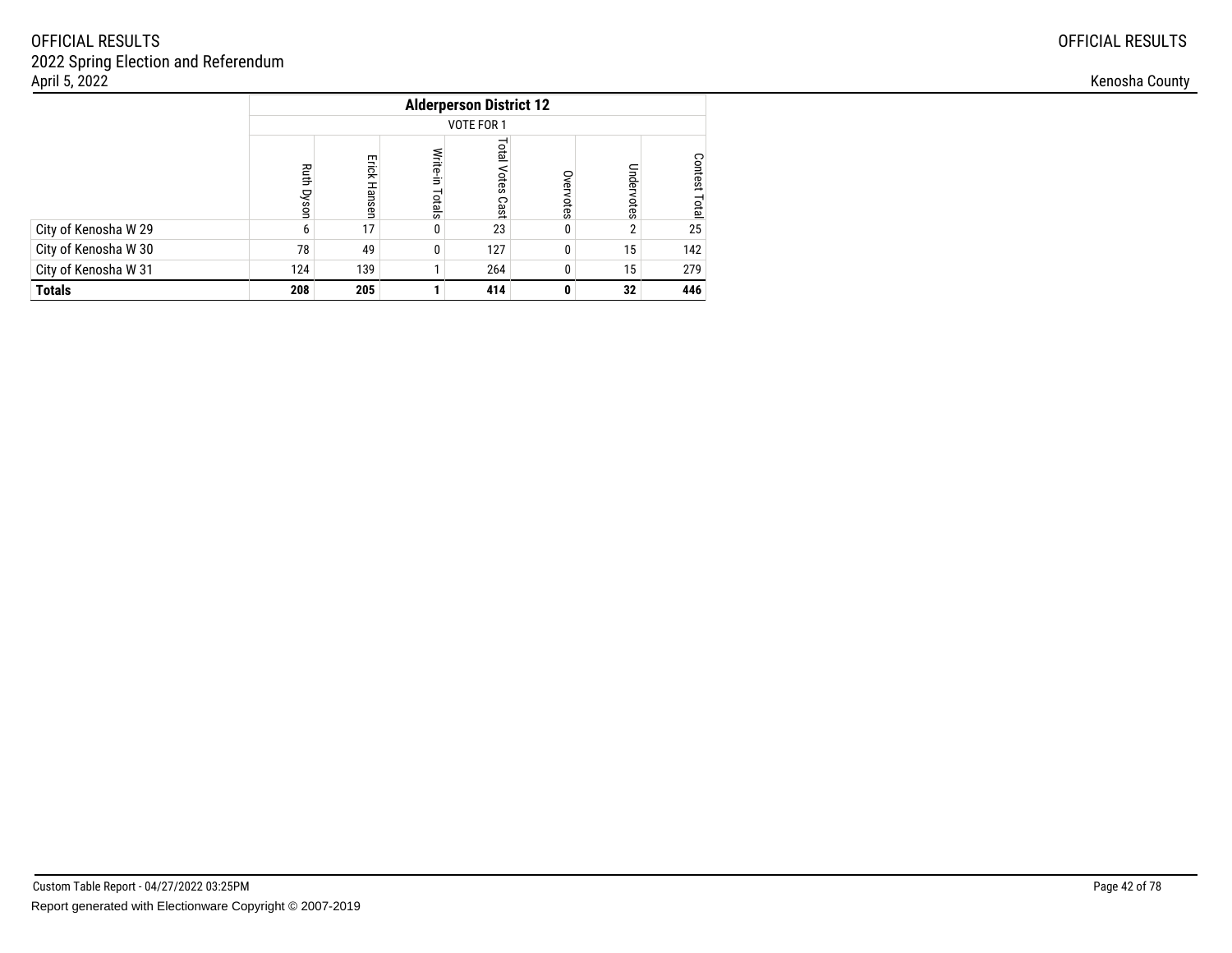|                      |                    |                    |                        | <b>Alderperson District 13</b> |            |                  |  |  |  |  |  |  |  |  |
|----------------------|--------------------|--------------------|------------------------|--------------------------------|------------|------------------|--|--|--|--|--|--|--|--|
|                      | VOTE FOR 1         |                    |                        |                                |            |                  |  |  |  |  |  |  |  |  |
|                      | <b>Curt Wilsor</b> | Write-in<br>Totals | Total<br>Votes<br>Cast | Overvotes                      | Undervotes | Contest<br>Total |  |  |  |  |  |  |  |  |
| City of Kenosha W 32 | 126                | 5                  | 131                    | 0                              | 41         | 172              |  |  |  |  |  |  |  |  |
| City of Kenosha W 33 | 364                | 26                 | 390                    | 0                              | 142        | 532              |  |  |  |  |  |  |  |  |
| City of Kenosha W 34 | 245                | 13                 | 258                    | $\Omega$                       | 97         | 355              |  |  |  |  |  |  |  |  |
| <b>Totals</b>        | 735                | 44                 | 779                    | 0                              | 280        | 1,059            |  |  |  |  |  |  |  |  |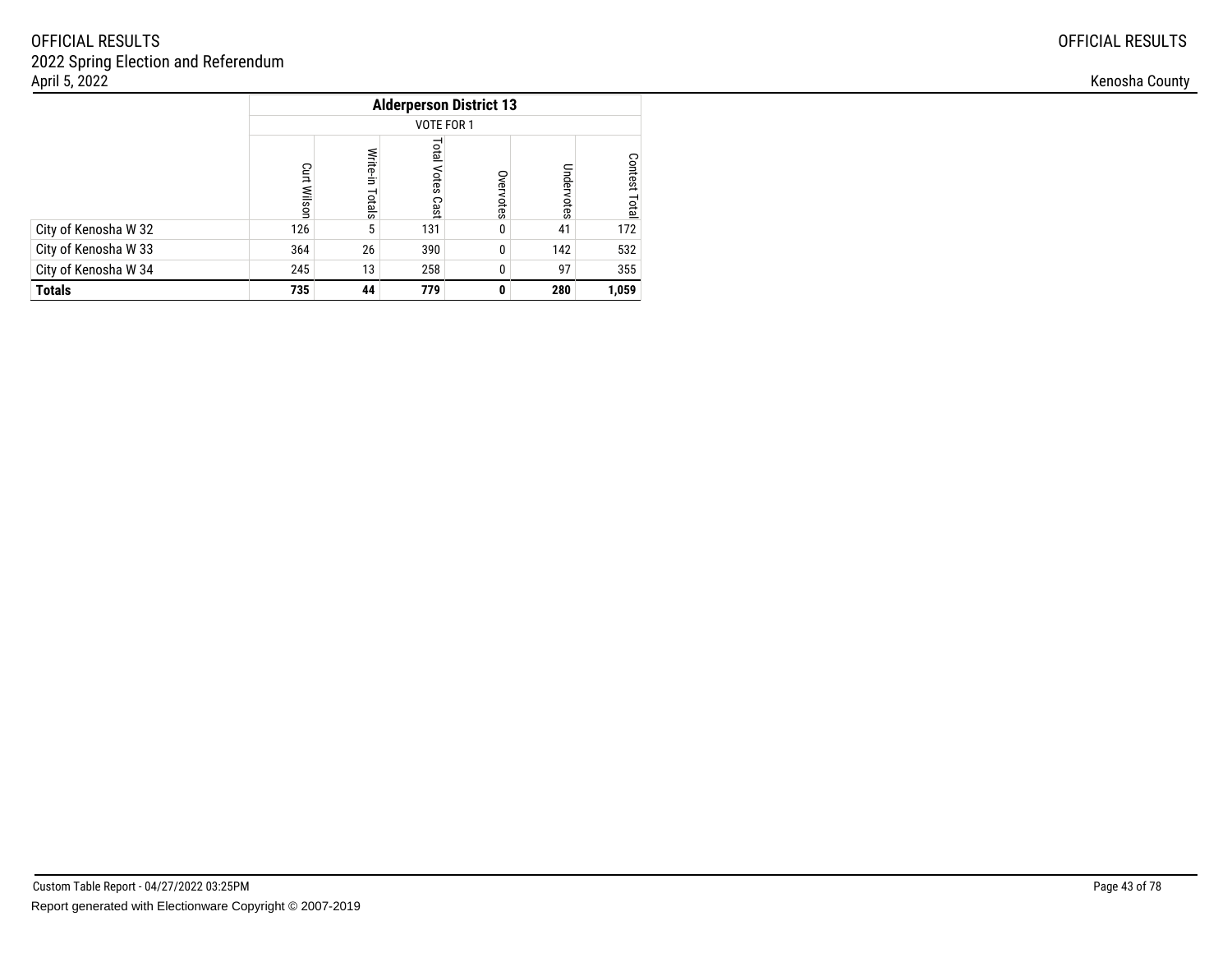|                      |                      | <b>Alderperson District 14</b> |                    |                               |           |            |                                |  |  |  |  |  |
|----------------------|----------------------|--------------------------------|--------------------|-------------------------------|-----------|------------|--------------------------------|--|--|--|--|--|
|                      |                      | VOTE FOR 1                     |                    |                               |           |            |                                |  |  |  |  |  |
|                      | <b>Daniel Becker</b> | Daniel<br>Prozanski            | Write-in<br>Totals | <b>Total</b><br>Votes<br>Cast | Overvotes | Undervotes | <b>Contest</b><br><b>Total</b> |  |  |  |  |  |
| City of Kenosha W 60 | 207                  | 211                            | $\overline{2}$     | 420                           |           | 19         | 439                            |  |  |  |  |  |
| City of Kenosha W 61 | 40                   | 31                             | 0                  | 71                            |           | 6          | 77                             |  |  |  |  |  |
| City of Kenosha W 62 | 307                  | 27<br>736<br>402<br>709<br>0   |                    |                               |           |            |                                |  |  |  |  |  |
| <b>Totals</b>        | 554                  | 644                            | 2                  | 1,200                         |           | 52         | 1,252                          |  |  |  |  |  |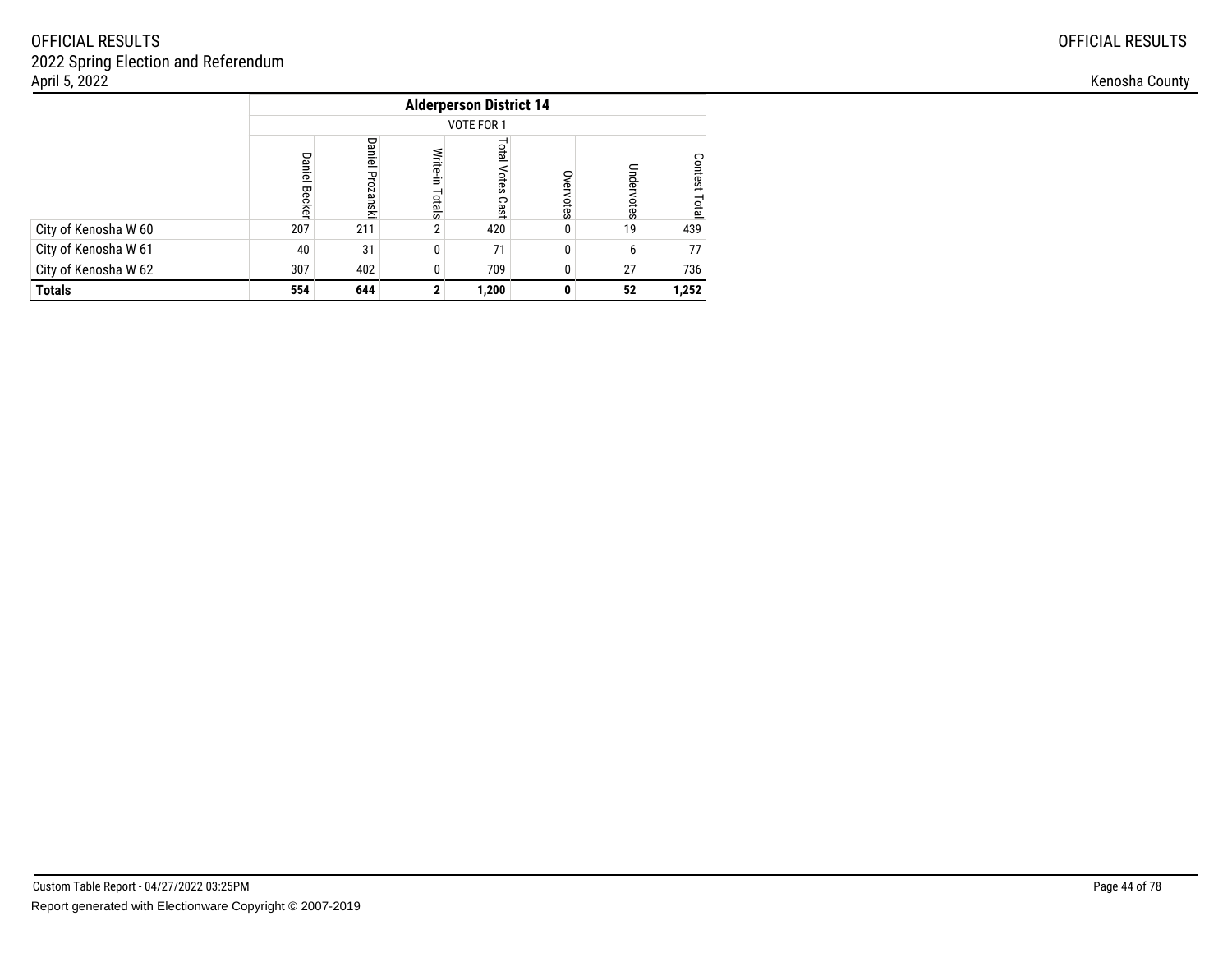| April 5, 2022        |                 |                    |                                |           |            |                   |                                 |                |                       |               |            |                        | Kenosha County |
|----------------------|-----------------|--------------------|--------------------------------|-----------|------------|-------------------|---------------------------------|----------------|-----------------------|---------------|------------|------------------------|----------------|
|                      |                 |                    | <b>Alderperson District 15</b> |           |            |                   | <b>Alderperson District 16</b>  |                |                       |               |            |                        |                |
|                      |                 |                    | VOTE FOR 1                     |           |            |                   |                                 |                | VOTE FOR 1            |               |            |                        |                |
|                      | <b>Jack Ros</b> | Write-in<br>Totals | <b>Total Votes</b><br>Cas      | Overvotes | Undervotes | Conte<br>ةة<br>g. | Dom<br>$\overline{c}$<br>큷<br>ਨ | ⋚<br>ದ         | Total<br>Votes<br>Cas | Overvote<br>Ö | Undervotes | Contest<br><b>Tota</b> |                |
| City of Kenosha W 47 | 391             | 12                 | 403                            | 0         | 123        | 526               |                                 |                |                       |               |            |                        |                |
| City of Kenosha W 48 | 162             | 5                  | 167                            | 0         | 45         | 212               |                                 |                |                       |               |            |                        |                |
| City of Kenosha W 49 | 146             | 11                 | 157                            | 0         | 66         | 223               |                                 |                |                       |               |            |                        |                |
| City of Kenosha W 50 | 150             | 13                 | 163                            | 0         | 77         | 240               |                                 |                |                       |               |            |                        |                |
| City of Kenosha W 51 |                 |                    |                                |           |            |                   | 77                              | $\overline{2}$ | 79                    | 0             | 21         | 100                    |                |
| City of Kenosha W 52 |                 |                    |                                |           |            |                   | 119                             |                | 122                   | $\mathbf{0}$  | 41         | 163                    |                |
| City of Kenosha W 53 |                 |                    |                                |           |            |                   |                                 |                | $\mathbf{0}$          | 0             | 0          |                        |                |
| City of Kenosha W 54 |                 |                    |                                |           |            |                   |                                 |                | $\Omega$              | 0             | 0          |                        |                |
| City of Kenosha W 55 |                 |                    |                                |           |            |                   | 163                             |                | 167                   | $\Omega$      | 52         | 219                    |                |
| City of Kenosha W 56 |                 |                    |                                |           |            |                   | 182                             |                | 191                   |               | 76         | 268                    |                |
| <b>Totals</b>        | 849             | 41                 | 890                            | 0         | 311        | 1,201             | 541                             | 18             | 559                   |               | 190        | 750                    |                |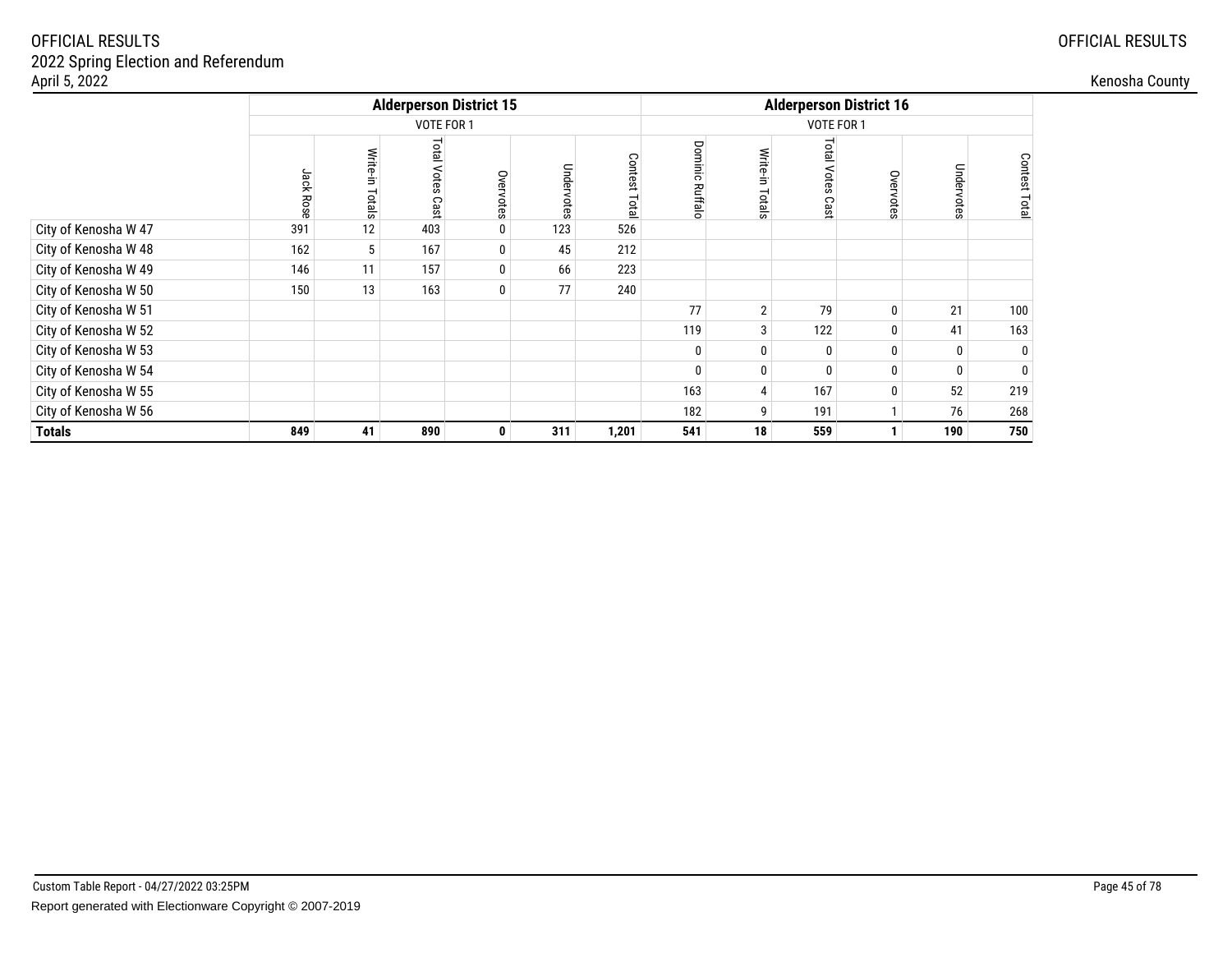| April 5, 2022        |     |                                |                         |              |                 |             |                      |    |                                                 |   |               |         | Kenosha County |
|----------------------|-----|--------------------------------|-------------------------|--------------|-----------------|-------------|----------------------|----|-------------------------------------------------|---|---------------|---------|----------------|
|                      |     | <b>Alderperson District 17</b> |                         |              |                 |             |                      |    | <b>Town Board Supervisor #2 Town of Randall</b> |   |               |         |                |
|                      |     | VOTE FOR 1                     |                         |              |                 |             |                      |    | VOTE FOR 1                                      |   |               |         |                |
|                      | èp. | 턐<br>otals                     | ota<br>ore<br>Ö<br>Cast | Оvе<br>ptes  | Unde<br>ਛੇ<br>Ö | test<br>ota | Paula A.<br>Soderman |    | Cas                                             | S | Undei<br>otes | Contest |                |
| T. Randall W 1-6     |     |                                |                         |              |                 |             | 519                  | 21 | 540                                             |   | 219           | 759     |                |
| City of Kenosha W 57 | 77  |                                | 79                      | 0            | 13              | 92          |                      |    |                                                 |   |               |         |                |
| City of Kenosha W 58 | 396 | 17 <sub>1</sub>                | 413                     | 0            | 95              | 508         |                      |    |                                                 |   |               |         |                |
| City of Kenosha W 59 | 263 |                                | 269                     | 0            | 50              | 319         |                      |    |                                                 |   |               |         |                |
| <b>Totals</b>        | 736 | 25                             | 761                     | $\mathbf{0}$ | 158             | 919         | 519                  | 21 | 540                                             |   | 219           | 759     |                |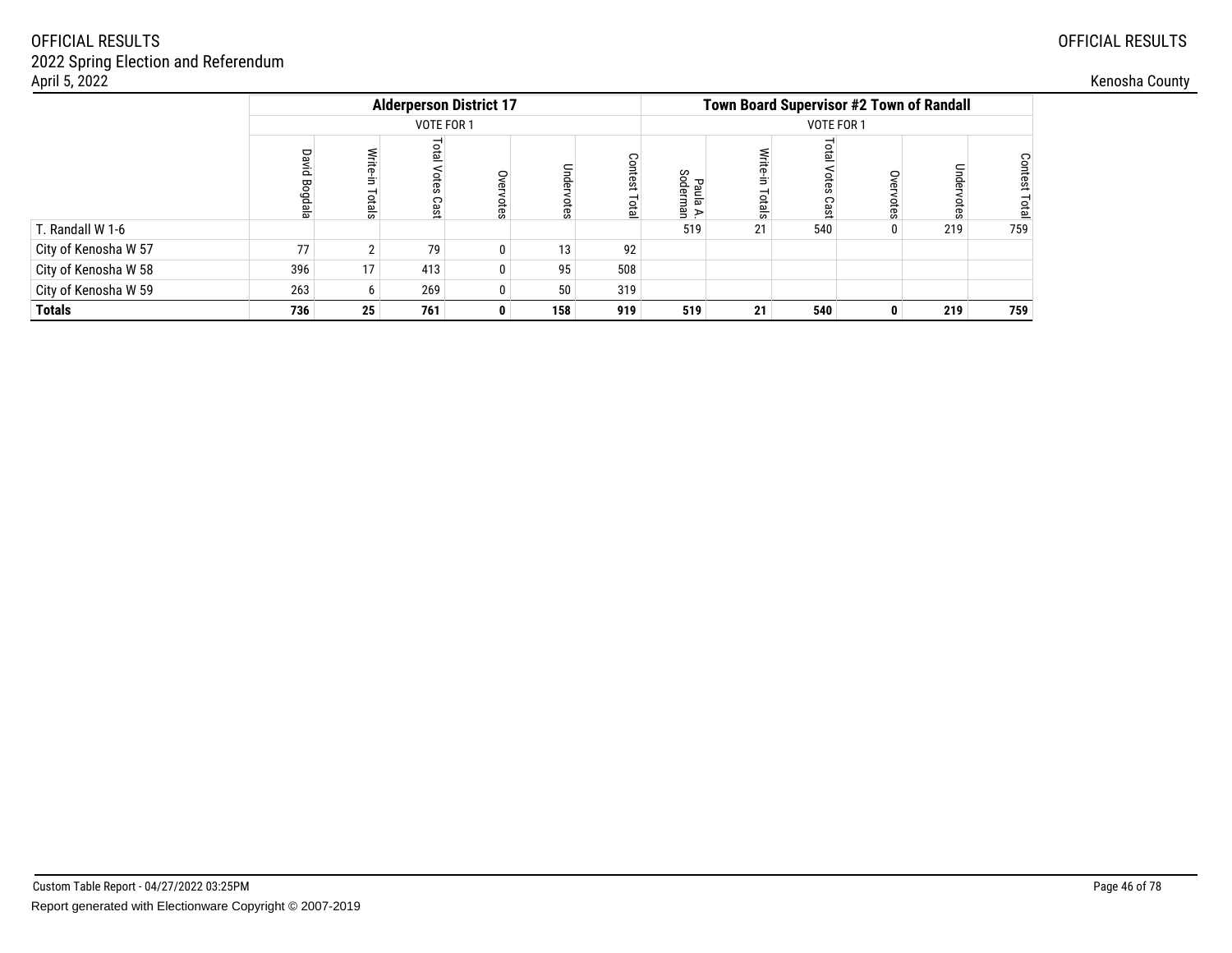|                  | <b>Town Board Supervisor #4 Town of Randall</b> |              |                    |                      |            |            |                               |  |  |  |  |
|------------------|-------------------------------------------------|--------------|--------------------|----------------------|------------|------------|-------------------------------|--|--|--|--|
|                  | VOTE FOR 1                                      |              |                    |                      |            |            |                               |  |  |  |  |
|                  | <b>Nancy</b><br>Kemp                            | ₹<br>Gaffron | Write-in<br>Totals | leto<br>otes<br>Cast | ቧ<br>votes | Undervotes | <b>Contest</b><br><b>Tota</b> |  |  |  |  |
| T. Randall W 1-6 | 322                                             | 364          |                    | 689                  |            | 70         | 759                           |  |  |  |  |
| <b>Totals</b>    | 322                                             | 364          |                    | 689                  |            | 70         | 759                           |  |  |  |  |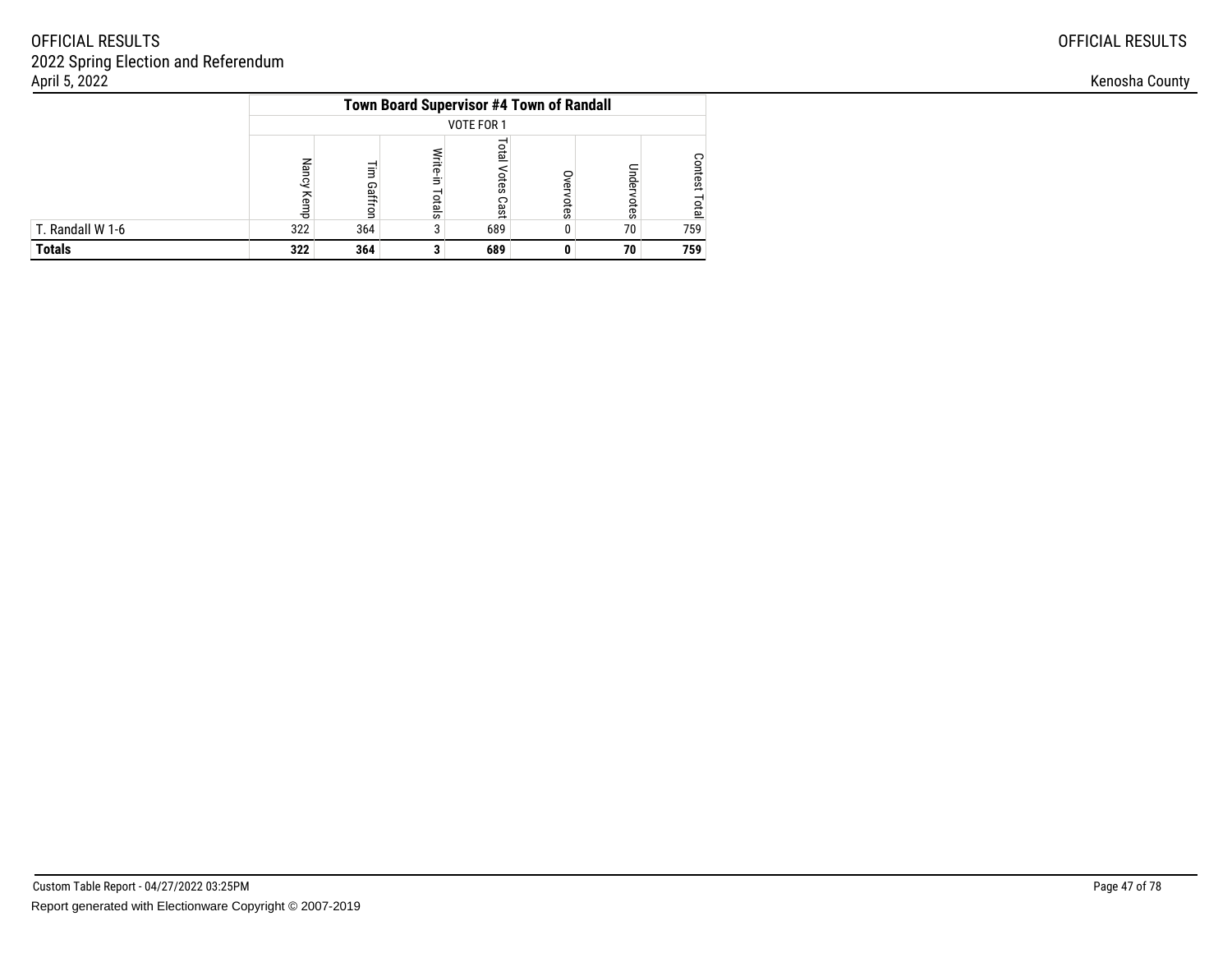|                 |                    |                   |                        |           | Town Board Supervisor #2 Town of Somers |                        |  |  |  |  |  |
|-----------------|--------------------|-------------------|------------------------|-----------|-----------------------------------------|------------------------|--|--|--|--|--|
|                 | VOTE FOR 1         |                   |                        |           |                                         |                        |  |  |  |  |  |
|                 | suues<br>⋗<br>rmes | Write-in<br>otals | letic<br>Votes<br>Cast | Overvotes | Indervotes                              | Contest<br><b>Tota</b> |  |  |  |  |  |
| T. Somers W 1,2 | 138                | n                 | 140                    |           | 69                                      | 209                    |  |  |  |  |  |
| <b>Totals</b>   | 138                |                   | 140                    |           | 69                                      | 209                    |  |  |  |  |  |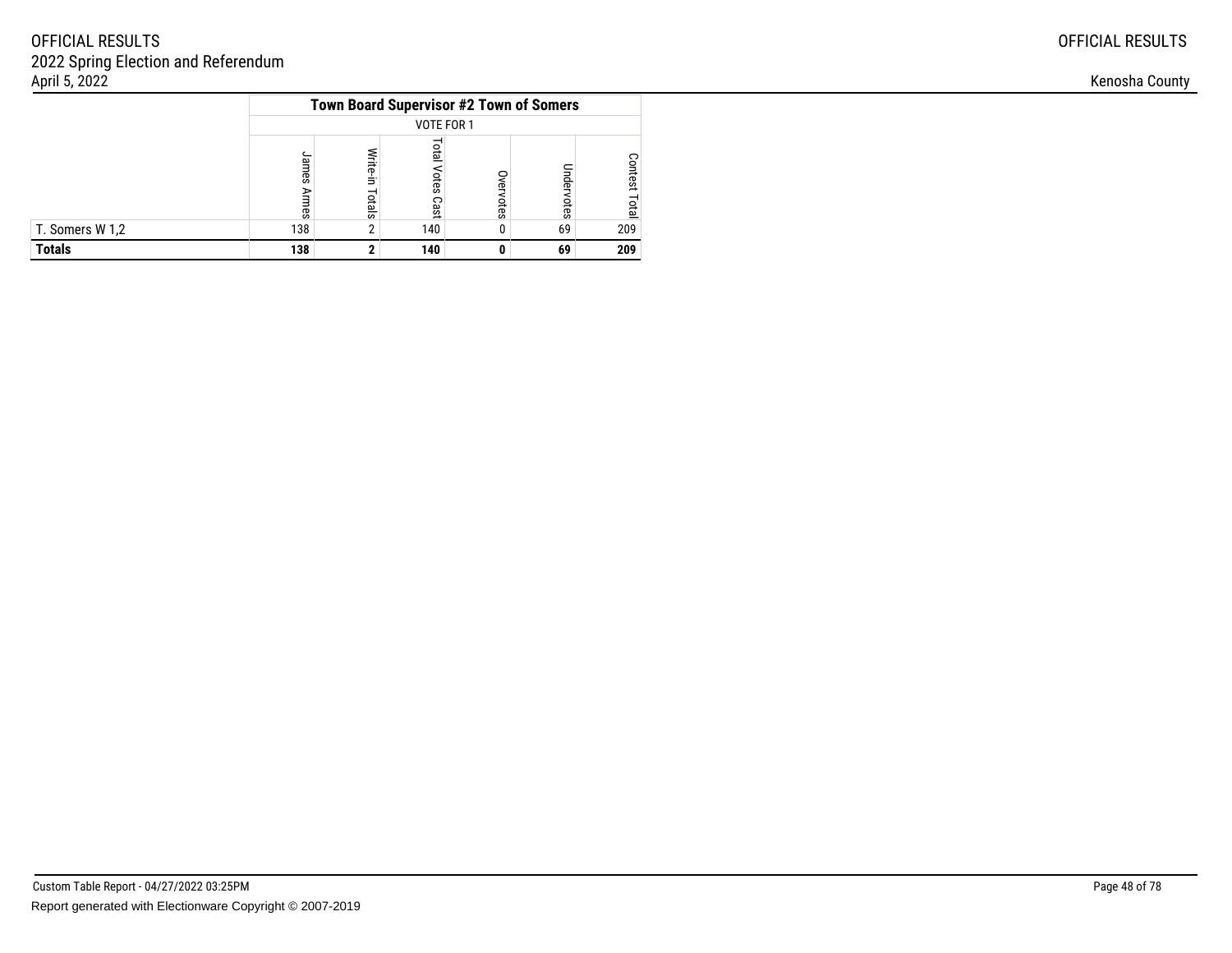|                  |                       | <b>Village Trustee Village of Bristol</b> |                    |                              |               |            |                        |  |  |  |  |
|------------------|-----------------------|-------------------------------------------|--------------------|------------------------------|---------------|------------|------------------------|--|--|--|--|
|                  |                       | VOTE FOR 2                                |                    |                              |               |            |                        |  |  |  |  |
|                  | <b>Chris</b><br>Leker | <b>Ruth</b><br>Atwood                     | Write-in<br>Totals | <b>Lota</b><br>Votes<br>Cast | c<br>vervotes | Undervotes | Contest<br><b>Tota</b> |  |  |  |  |
| V. Bristol W 1-7 | 783                   | 691                                       | 18                 | 1,492                        |               | 1,130      | 2,622                  |  |  |  |  |
| <b>Totals</b>    | 783                   | 691                                       | 18                 | 1,492                        |               | 1,130      | 2,622                  |  |  |  |  |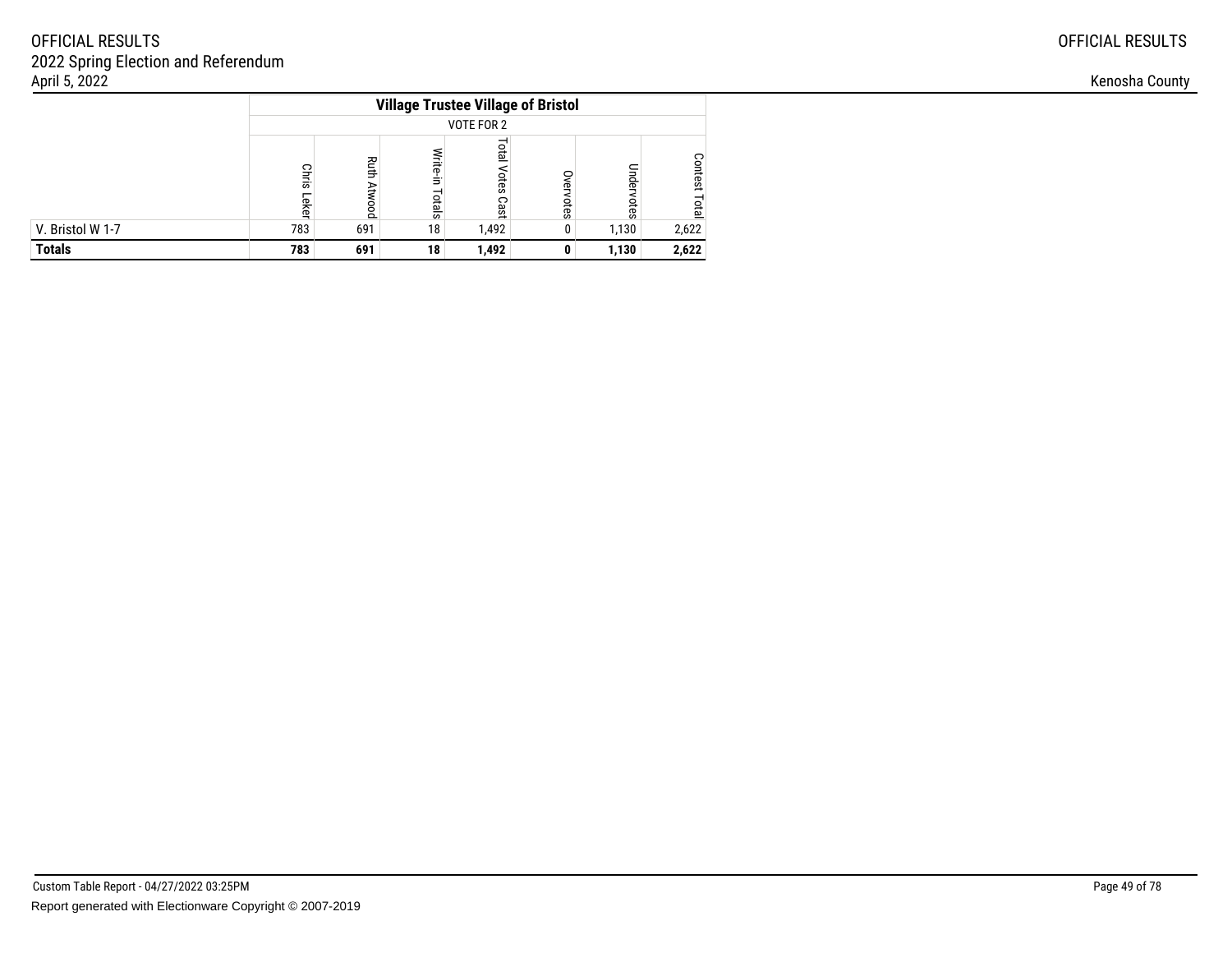|                   | <b>Village Trustee Village of Genoa City</b> |                   |                            |          |            |                                |  |  |  |
|-------------------|----------------------------------------------|-------------------|----------------------------|----------|------------|--------------------------------|--|--|--|
|                   | <b>VOTE FOR 3</b>                            |                   |                            |          |            |                                |  |  |  |
|                   | ᠊ᠣ<br>Plamela<br>arson                       | Write-in<br>otals | <b>DTB</b><br>otes<br>Cast | vervotes | Indervotes | <b>Contest</b><br><b>Lotal</b> |  |  |  |
| V. Genoa City W 6 |                                              |                   |                            |          |            |                                |  |  |  |
| <b>Totals</b>     |                                              |                   |                            |          |            |                                |  |  |  |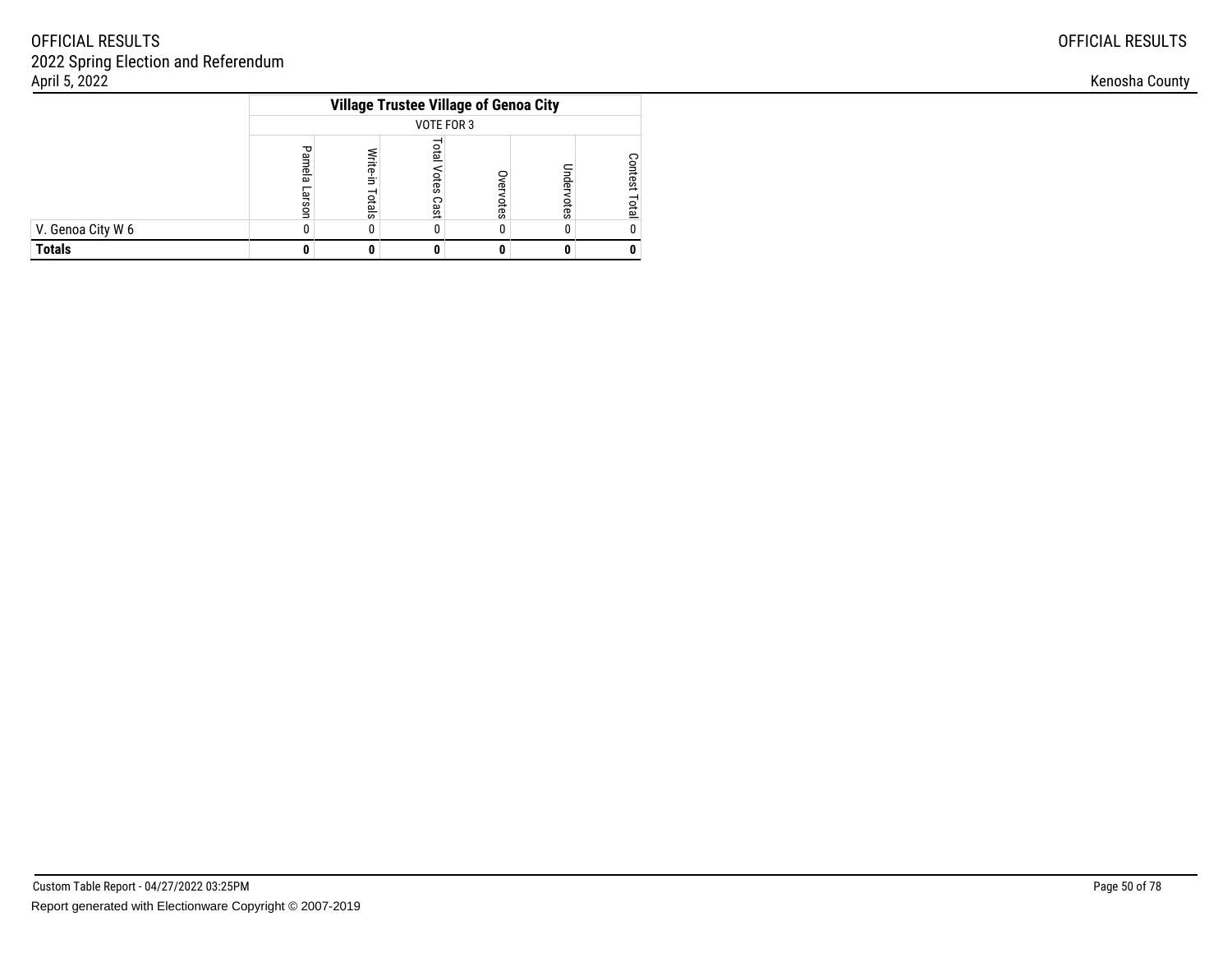|                       |                    |                          |                    | <b>Village Trustee Village of Paddock Lake</b> |               |            |                         |  |  |  |  |
|-----------------------|--------------------|--------------------------|--------------------|------------------------------------------------|---------------|------------|-------------------------|--|--|--|--|
|                       |                    | VOTE FOR 3               |                    |                                                |               |            |                         |  |  |  |  |
|                       | Barbara<br>Brenner | <b>Robert</b><br>Spencer | Write-in<br>Totals | <b>Lota</b><br>Votes<br>Cast                   | 0<br>vervotes | Undervotes | <b>Contest</b><br>Total |  |  |  |  |
| V. Paddock Lake W 1-6 | 328                | 314                      | 100                | 742                                            |               | 950        | 1,692                   |  |  |  |  |
| <b>Totals</b>         | 328                | 314                      | 100                | 742                                            | 0             | 950        | 1,692                   |  |  |  |  |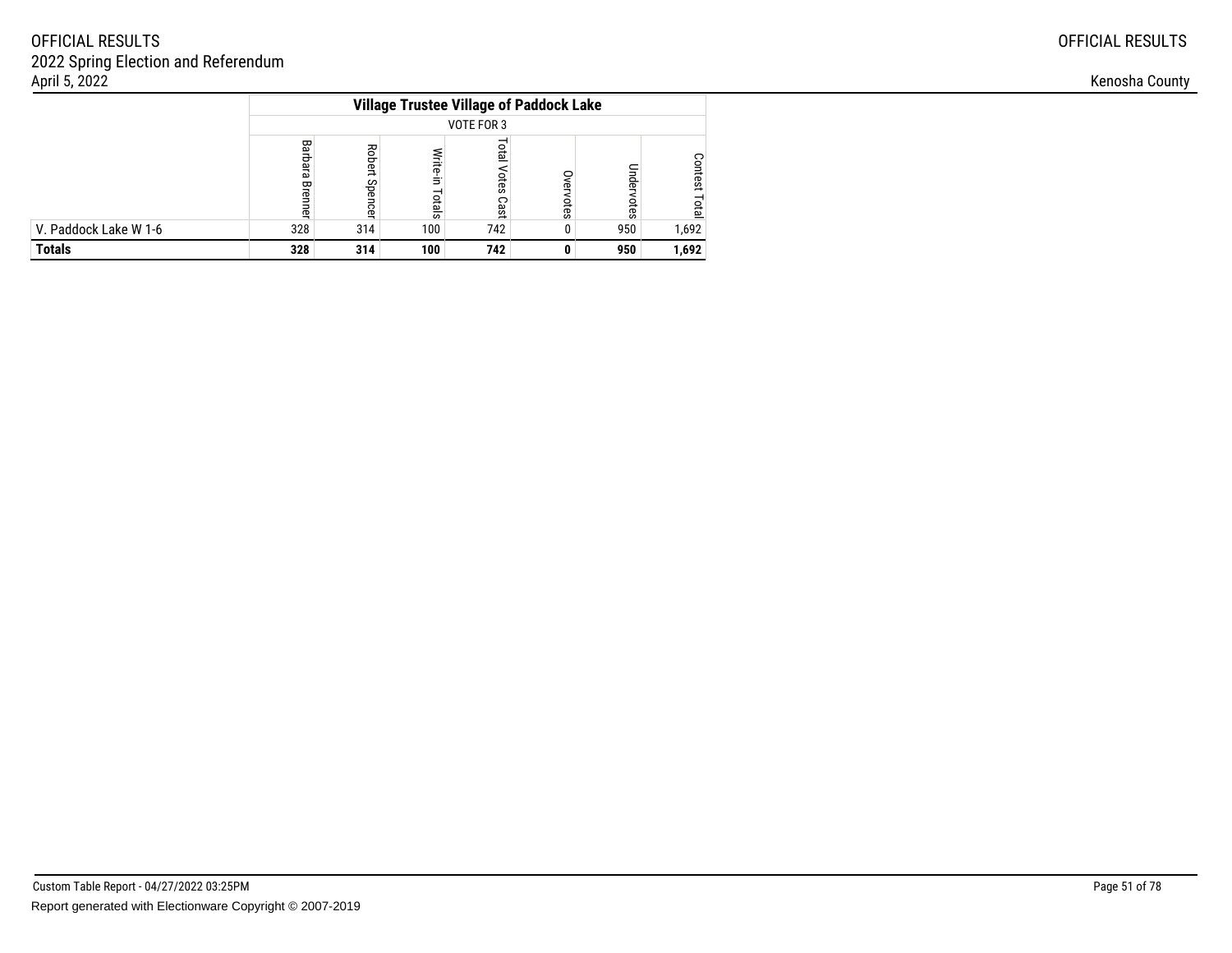| <b>OFFICIAL RESULTS</b> |
|-------------------------|
|-------------------------|

|                             |                   |                    |                               |           | <b>Village Trustee #2 Village of Pleasant Prairie</b> |               |  |  |  |  |
|-----------------------------|-------------------|--------------------|-------------------------------|-----------|-------------------------------------------------------|---------------|--|--|--|--|
|                             | VOTE FOR 1        |                    |                               |           |                                                       |               |  |  |  |  |
|                             | Mike<br>Pollocoff | Write-in<br>Totals | Total<br><b>Votes</b><br>Cast | Overvotes | Undervotes                                            | Contest Total |  |  |  |  |
| V. Pleasant Prairie W 1-3   | 806               | 31                 | 837                           | 0         | 359                                                   | 1,196         |  |  |  |  |
| V. Pleasant Prairie W 4,5   | 413               | 14                 | 427                           | 0         | 223                                                   | 650           |  |  |  |  |
| V. Pleasant Prairie W 6.7   | 527               | 11                 | 538                           | 0         | 219                                                   | 757           |  |  |  |  |
| V. Pleasant Prairie W 8-10  | 516               | 31                 | 547                           | 0         | 257                                                   | 804           |  |  |  |  |
| V. Pleasant Prairie W 11    | 218               | 10                 | 228                           | 0         | 87                                                    | 315           |  |  |  |  |
| V. Pleasant Prairie W 12-16 | 682               | 16                 | 698                           | 0         | 292                                                   | 990           |  |  |  |  |
| <b>Totals</b>               | 3,162             | 113                | 3,275                         | 0         | 1,437                                                 | 4,712         |  |  |  |  |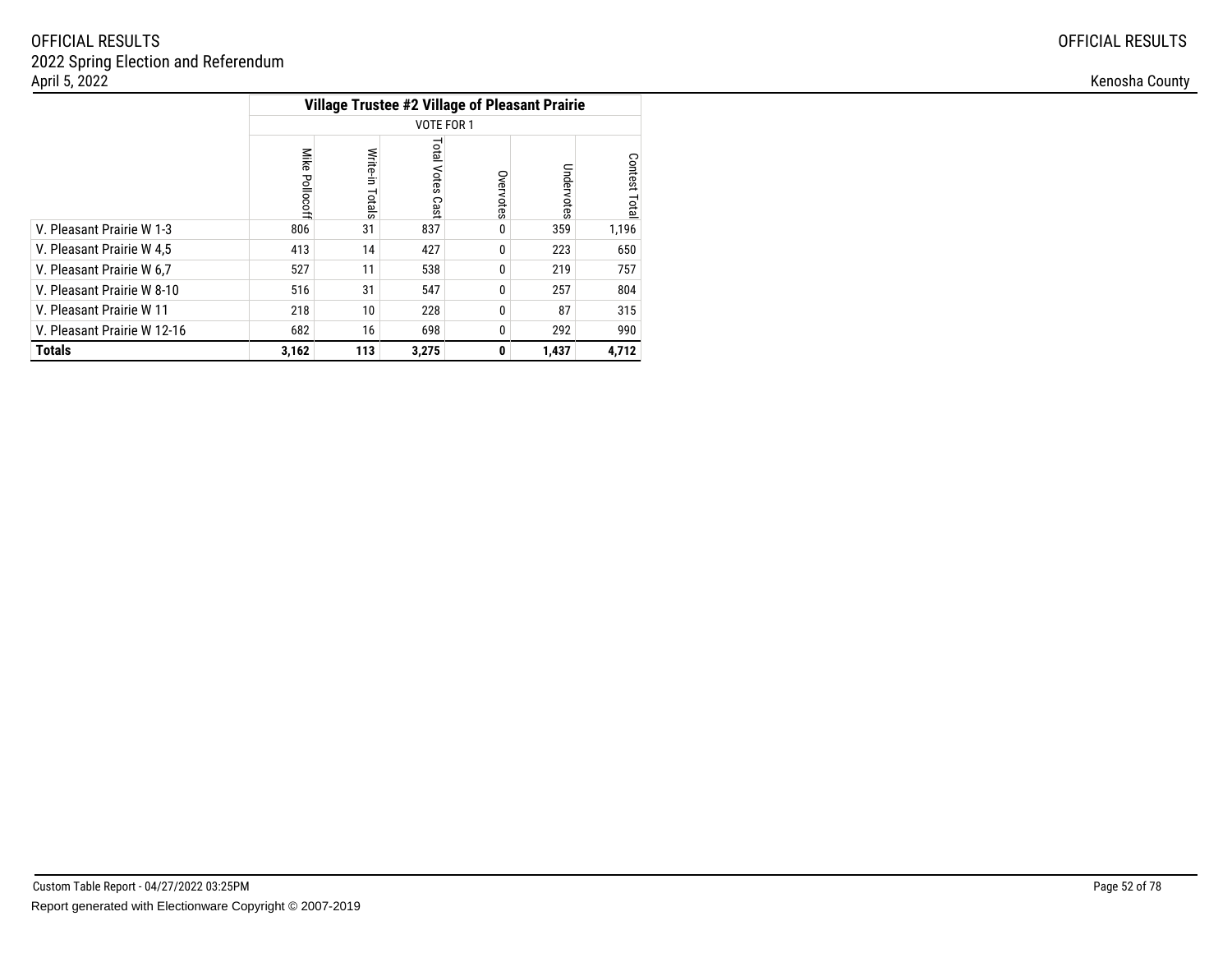|                             |                     |                 |                    | <b>Village Trustee #4 Village of Pleasant Prairie</b> |           |            |               |
|-----------------------------|---------------------|-----------------|--------------------|-------------------------------------------------------|-----------|------------|---------------|
|                             |                     |                 |                    | VOTE FOR 1                                            |           |            |               |
|                             | Williamsor<br>Brock | James<br>Kedrow | Write-in<br>Totals | <b>Total Votes</b><br>Cast                            | Overvotes | Undervotes | Contest Total |
| V. Pleasant Prairie W 1-3   | 452                 | 541             | 8                  | 1,001                                                 |           | 195        | 1,196         |
| V. Pleasant Prairie W 4,5   | 240                 | 301             | 4                  | 545                                                   | 0         | 105        | 650           |
| V. Pleasant Prairie W 6.7   | 330                 | 277             |                    | 608                                                   | 0         | 149        | 757           |
| V. Pleasant Prairie W 8-10  | 287                 | 374             |                    | 662                                                   |           | 142        | 804           |
| V. Pleasant Prairie W 11    | 130                 | 129             |                    | 260                                                   | 0         | 55         | 315           |
| V. Pleasant Prairie W 12-16 | 361                 | 471             | 10                 | 842                                                   | 0         | 148        | 990           |
| <b>Totals</b>               | 1,800               | 2,093           | 25                 | 3,918                                                 | 0         | 794        | 4,712         |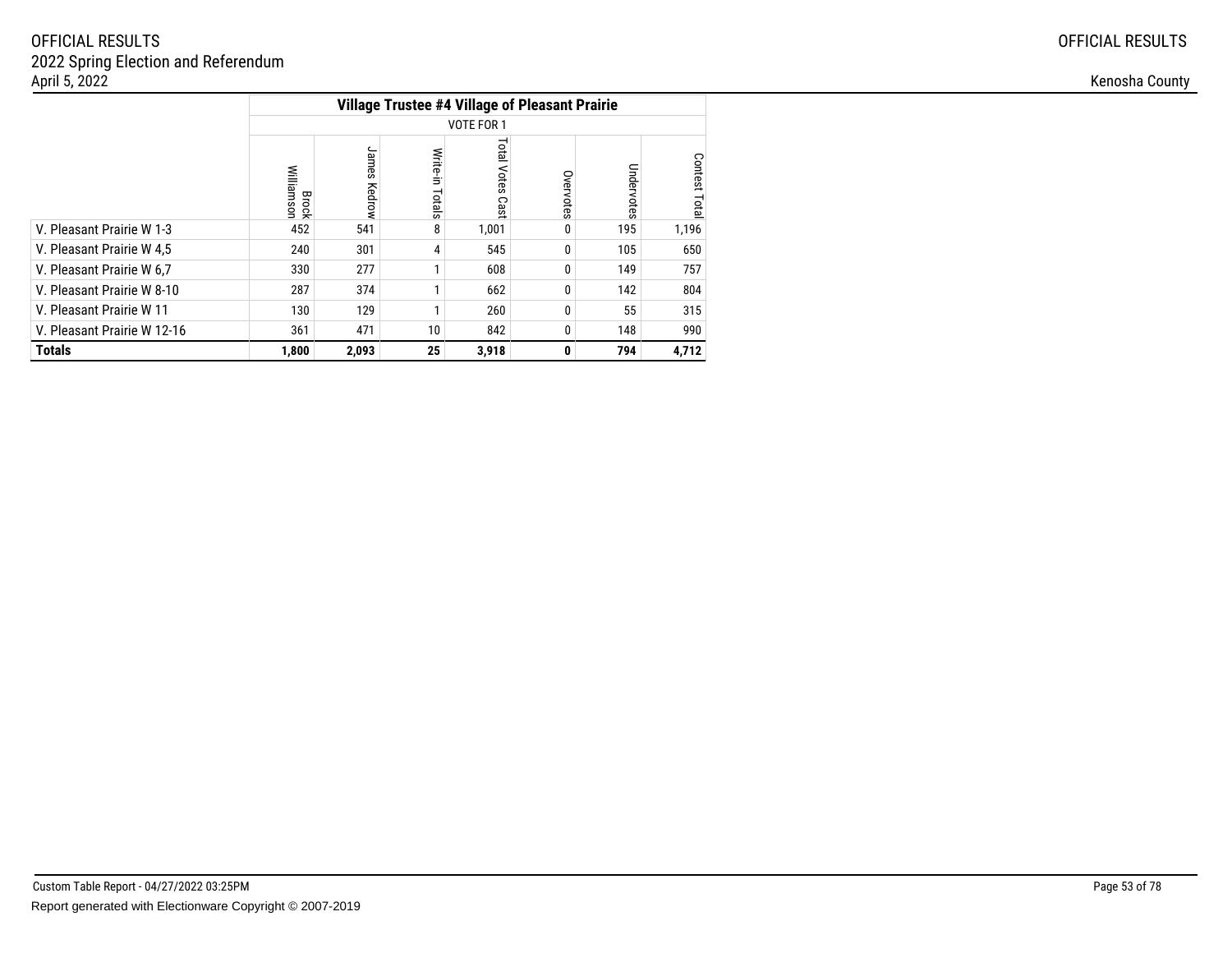|                        | <b>Village Trustee Village of Salem Lakes</b> |                 |              |                    |                        |           |            |                                |  |  |  |  |
|------------------------|-----------------------------------------------|-----------------|--------------|--------------------|------------------------|-----------|------------|--------------------------------|--|--|--|--|
|                        |                                               | VOTE FOR 3      |              |                    |                        |           |            |                                |  |  |  |  |
|                        | Ron<br>Gandt                                  | Dennis<br>Faber | 믈<br>Hopkins | Write-in<br>Totals | Total<br>Votes<br>Cast | Overvotes | Undervotes | <b>Contest</b><br><b>Total</b> |  |  |  |  |
| V. Salem Lakes W 1-6   | 769                                           | 835             | 779          | 36                 | 2,419                  | 3         | 1,343      | 3,765                          |  |  |  |  |
| V. Salem Lakes W 7-10  | 645                                           | 643             | 668          | 44                 | 2,000                  | 0         | 1,093      | 3,093                          |  |  |  |  |
| V. Salem Lakes W 11-13 | 388                                           | 349             | 428          | 25                 | 1,190                  |           | 688        | 1,878                          |  |  |  |  |
| <b>Totals</b>          | 1,802                                         | 1,827           | 1,875        | 105                | 5,609                  |           | 3,124      | 8,736                          |  |  |  |  |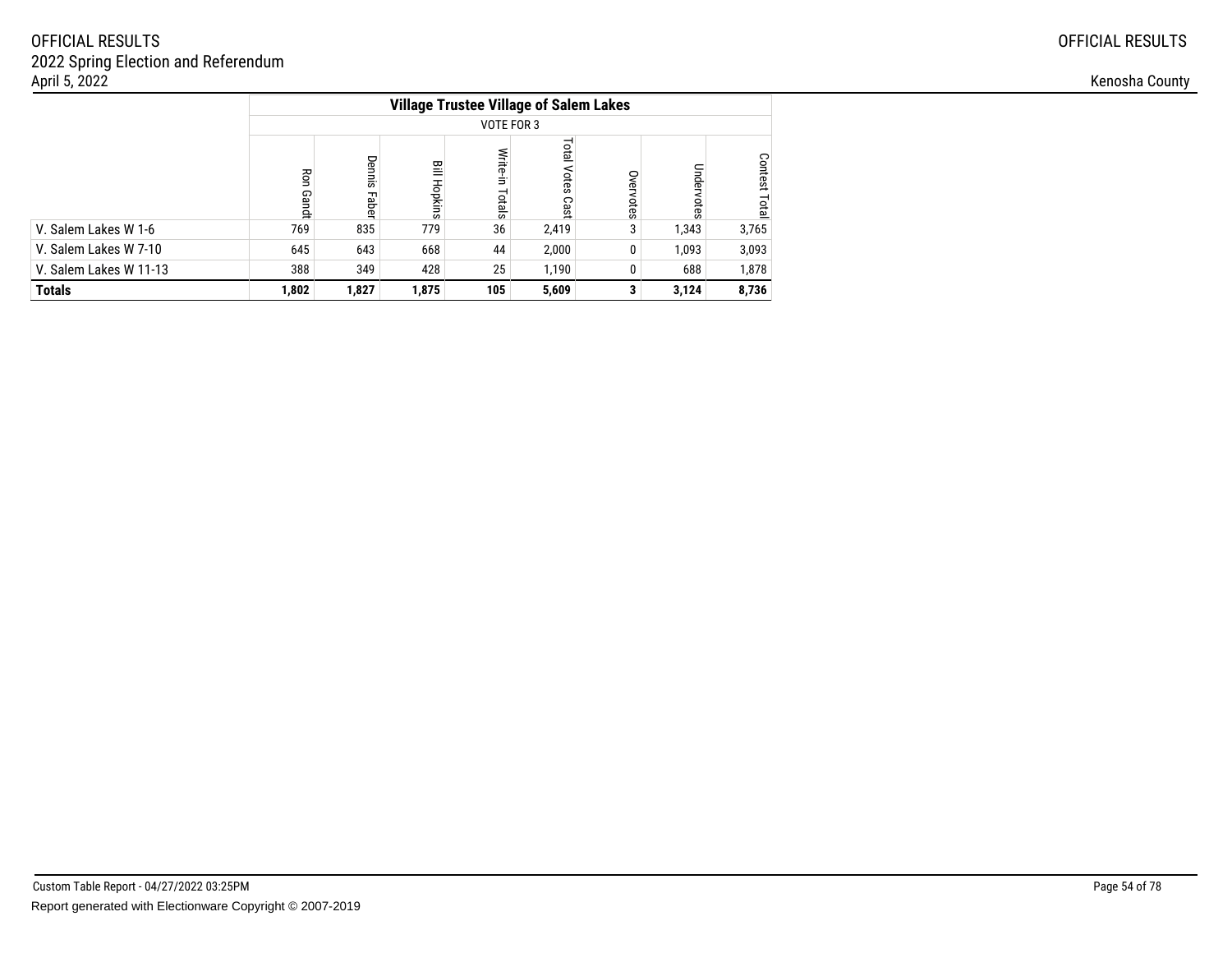|                      |               |                        |              | <b>Village Trustee Village of Somers</b> |                     |           |            |                         |
|----------------------|---------------|------------------------|--------------|------------------------------------------|---------------------|-----------|------------|-------------------------|
|                      |               |                        |              |                                          | VOTE FOR 3          |           |            |                         |
|                      | Karl<br>Ostby | Benjamin R.<br>Harbach | Joe<br>Smith | Write-in<br>Totals                       | Total Votes<br>Cast | Overvotes | Undervotes | Contest<br><b>Total</b> |
| V. Somers W 1-4      | 348           | 406                    | 374          | 13                                       | 1,141               | 0         | 782        | 1,923                   |
| V. Somers W 5,6,9,10 | 276           | 307                    | 312          |                                          | 902                 | 0         | 712        | 1,614                   |
| V. Somers W 7,8      | 116           | 133                    | 106          | 5                                        | 360                 | $\bf{0}$  | 270        | 630                     |
| V. Somers W 11-13    | 180           | 203                    | 193          | 6                                        | 582                 |           | 462        | 1,044                   |
| <b>Totals</b>        | 920           | 1,049                  | 985          | 31                                       | 2,985               | 0         | 2,226      | 5,211                   |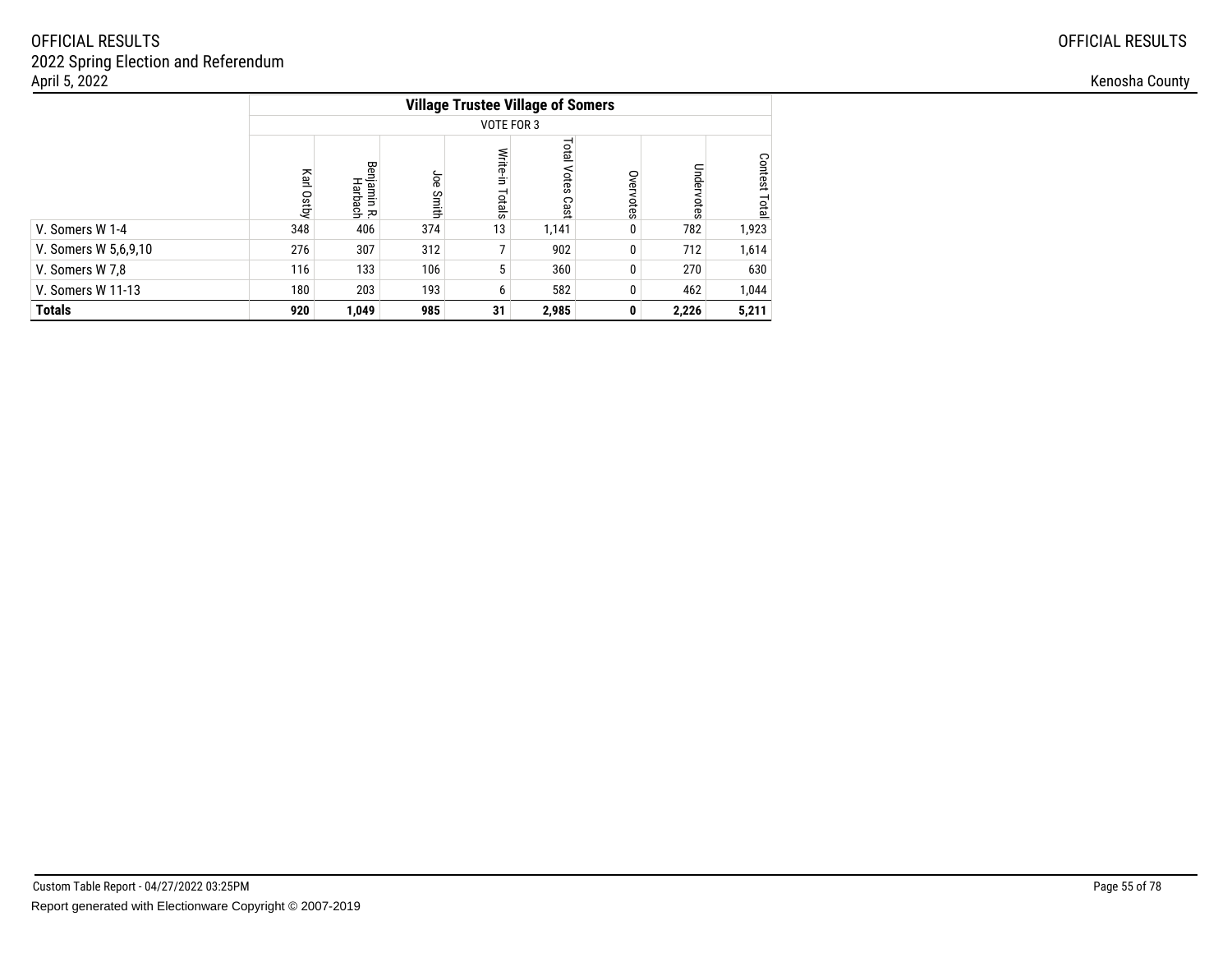| April 5, 2022        |     |               |                         |                                 |                                              |          |       |  |     |          | Kenosha County |
|----------------------|-----|---------------|-------------------------|---------------------------------|----------------------------------------------|----------|-------|--|-----|----------|----------------|
|                      |     |               |                         |                                 | <b>Village Trustee Village of Twin Lakes</b> |          |       |  |     |          |                |
|                      |     | VOTE FOR 3    |                         |                                 |                                              |          |       |  |     |          |                |
|                      |     | Gar<br>$\sim$ | Barb<br>قع<br>c<br>lres | Bob<br>≲<br>uÔe<br>$\mathbf{C}$ | Σ.                                           | $\omega$ |       |  |     | ິ<br>tes |                |
| V. Twin Lakes W 1-11 | 540 | 318           | 513                     | 442                             | 538                                          | 14       | 2,365 |  | 890 | 3,255    |                |
| <b>Totals</b>        | 540 | 318           | 513                     | 442                             | 538                                          | 14       | 2,365 |  | 890 | 3,255    |                |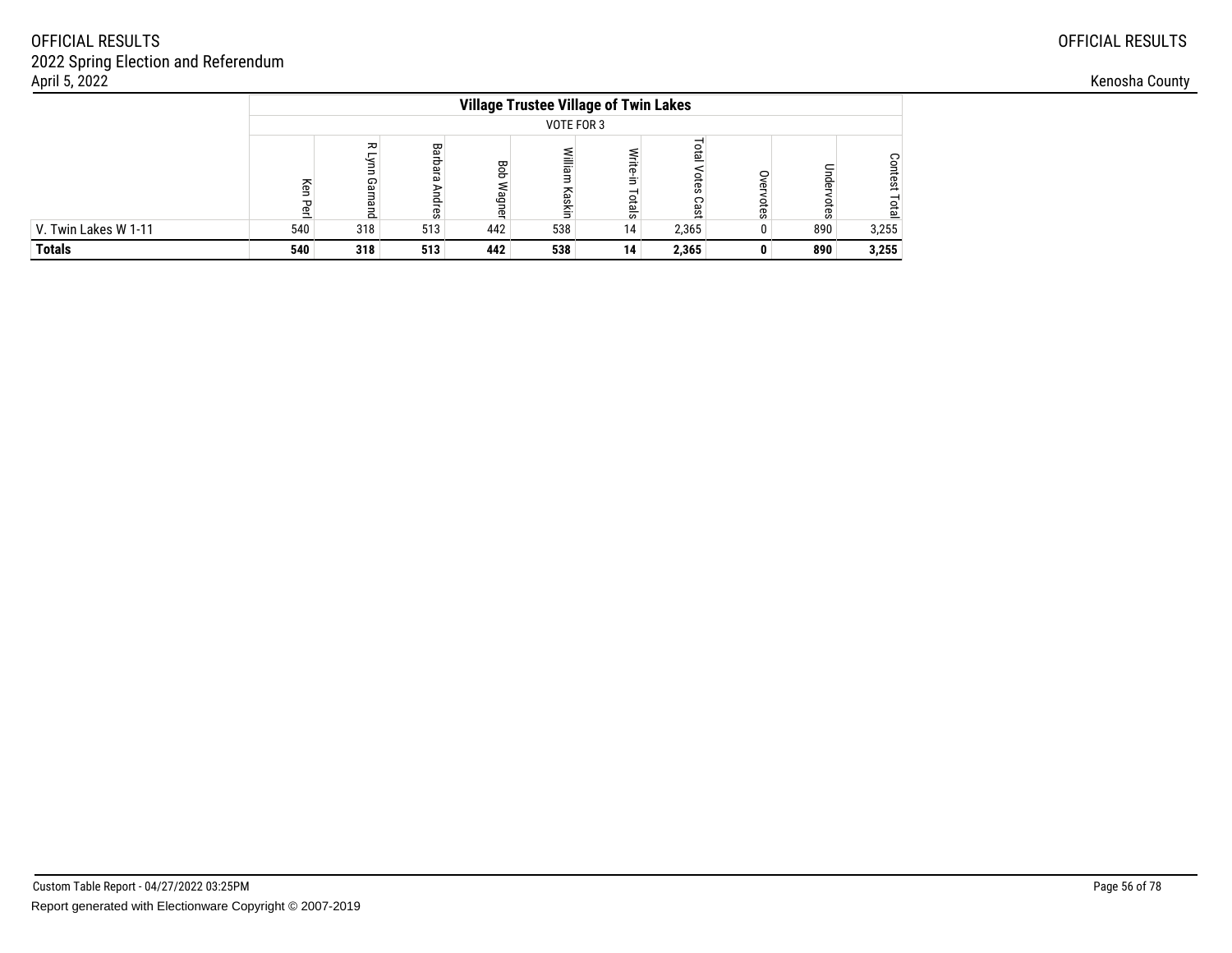| <b>OFFICIAL RESULTS</b> |  |
|-------------------------|--|
|-------------------------|--|

|                       | <b>School Board Member Brighton #1 School District</b> |                    |                        |           |            |                         |  |  |  |
|-----------------------|--------------------------------------------------------|--------------------|------------------------|-----------|------------|-------------------------|--|--|--|
|                       | VOTE FOR 1                                             |                    |                        |           |            |                         |  |  |  |
|                       | Doug<br><b>Shulski</b>                                 | Write-in<br>Totals | lotal<br>Votes<br>Cast | Overvotes | Jndervotes | <b>Contest</b><br>Total |  |  |  |
| T. Brighton W 1-4     | 304                                                    | 3                  | 307                    |           | 121        | 428                     |  |  |  |
| V. Paddock Lake W 1-6 |                                                        | 0                  |                        |           |            |                         |  |  |  |
| <b>Totals</b>         | 305                                                    | ◠                  | 308                    |           | 122        | 430                     |  |  |  |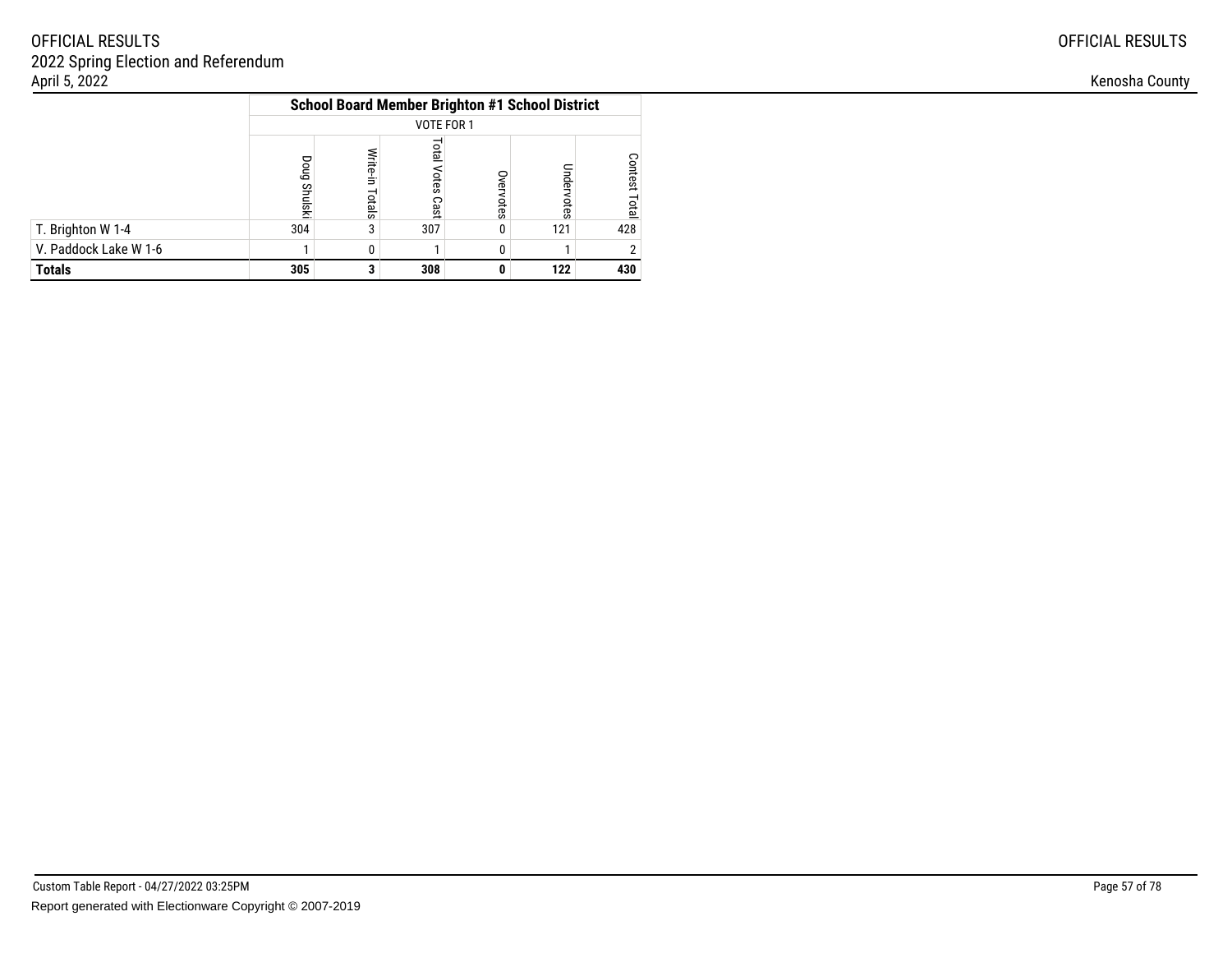|                             |                             | <b>School Board Member Bristol School District 1</b> |                  |                     |                        |                               |           |            |                  |  |  |  |
|-----------------------------|-----------------------------|------------------------------------------------------|------------------|---------------------|------------------------|-------------------------------|-----------|------------|------------------|--|--|--|
|                             |                             | VOTE FOR 2                                           |                  |                     |                        |                               |           |            |                  |  |  |  |
|                             | <b>Danielle</b><br>Whitaker | Ξ<br>മ<br>Elfering                                   | Stephen<br>Grimm | Lauren<br>Zimm<br>ቧ | Write-i<br>Ś<br>Totals | <b>Total</b><br>Votes<br>Cast | Overvotes | Undervotes | Contest<br>Total |  |  |  |
| V. Bristol W 1-7            | 372                         | 761                                                  | 422              | 294                 | $\overline{2}$         | .851                          | 0         | 491        | 2,342            |  |  |  |
| V. Pleasant Prairie W 12-16 | ŋ                           | $\Omega$                                             | 0                | ŋ                   | ŋ                      | 4                             | ŋ         | 2          |                  |  |  |  |
| City of Kenosha W 54        | ŋ                           | $\Omega$                                             | $\Omega$         | ŋ                   | $\Omega$               | ŋ                             | $\Omega$  | 0          |                  |  |  |  |
| City of Kenosha W 55        | 80                          | 96                                                   | 154              | 29                  | 3                      | 362                           | 0         | 76         | 438              |  |  |  |
| <b>Totals</b>               | 454                         | 857                                                  | 576              | 325                 | 5                      | 2,217                         |           | 569        | 2,786            |  |  |  |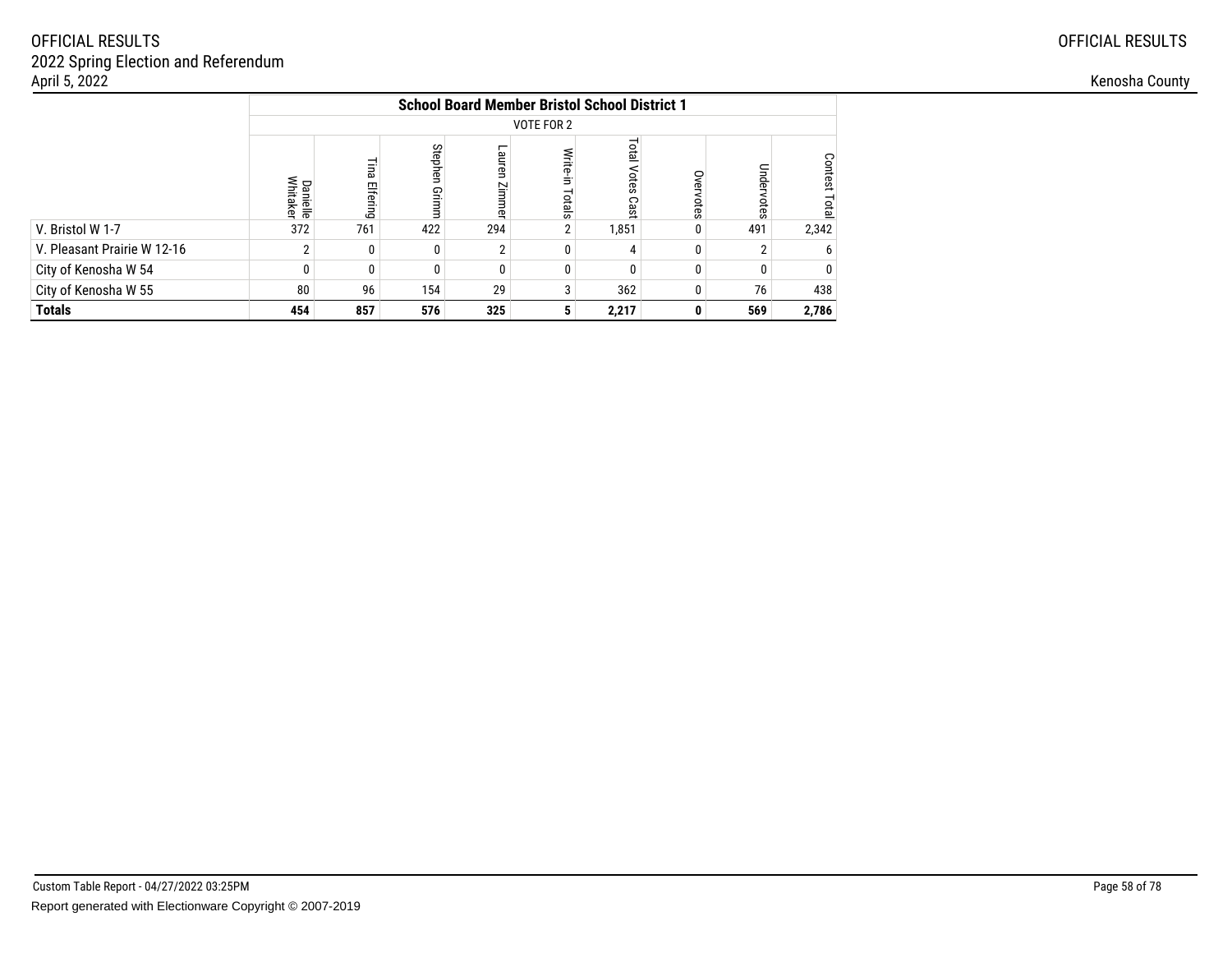|                   | <b>School Board Member Burlington Area School District</b>                                                                                                            |  |  |  |  |  |  |  |  |  |  |
|-------------------|-----------------------------------------------------------------------------------------------------------------------------------------------------------------------|--|--|--|--|--|--|--|--|--|--|
|                   | VOTE FOR 2                                                                                                                                                            |  |  |  |  |  |  |  |  |  |  |
|                   | Bar<br><b>DTB</b><br>ݠ<br>kyar<br>긓<br>o<br>Scl<br>nde<br>Kev<br>otes<br>tes<br>৯<br><b>Aelby</b><br>G<br>otals<br>Cast<br>otes<br>otes<br>eller<br>ᇹ<br>95<br>룹<br>ਨ |  |  |  |  |  |  |  |  |  |  |
| T. Brighton W 1-4 |                                                                                                                                                                       |  |  |  |  |  |  |  |  |  |  |
| <b>Totals</b>     |                                                                                                                                                                       |  |  |  |  |  |  |  |  |  |  |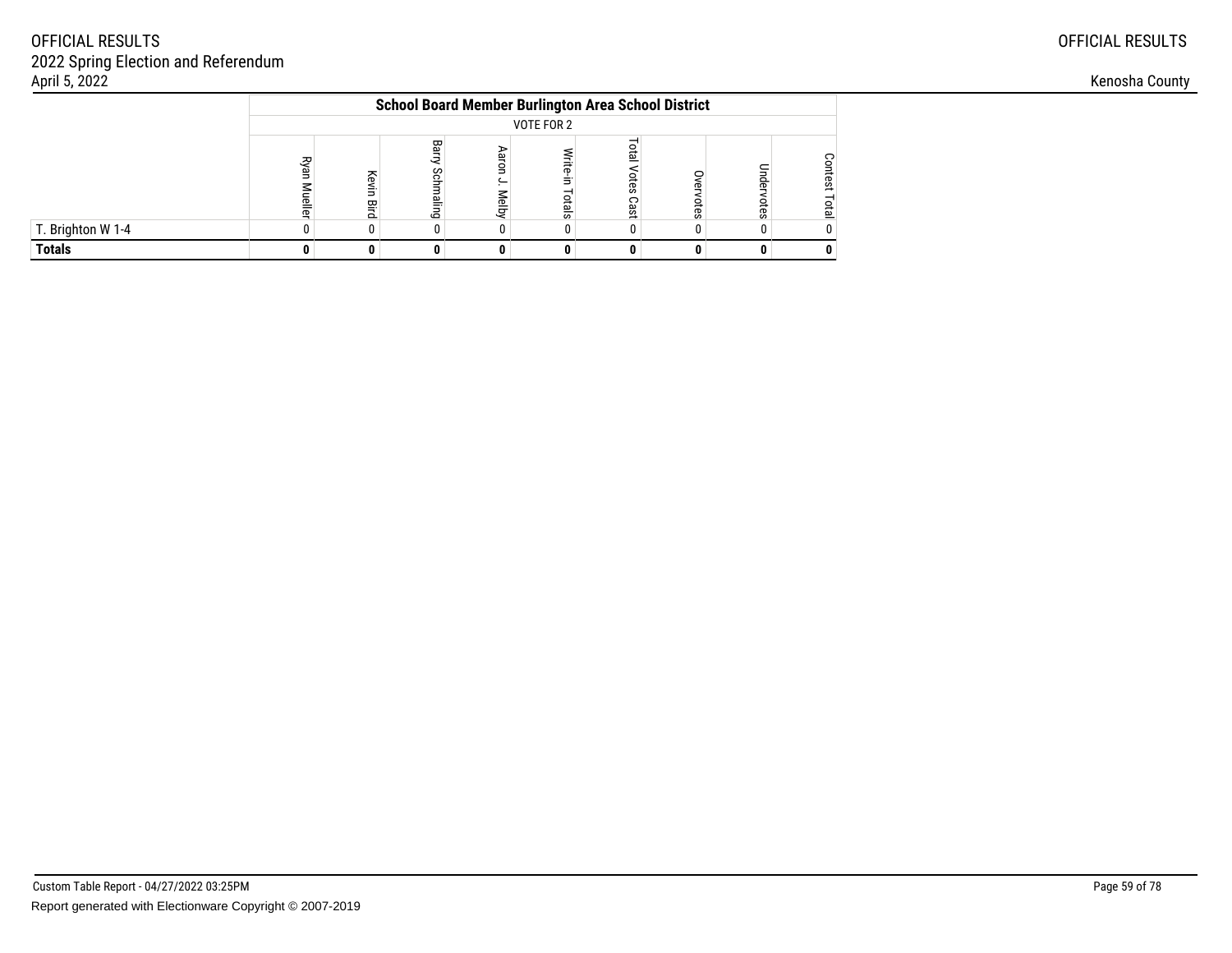|                             |                 | <b>School Board Member Kenosha Unified School District</b> |         |                              |              |                   |                 |                  |              |            |               |  |  |
|-----------------------------|-----------------|------------------------------------------------------------|---------|------------------------------|--------------|-------------------|-----------------|------------------|--------------|------------|---------------|--|--|
|                             |                 |                                                            |         |                              |              | <b>VOTE FOR 3</b> |                 |                  |              |            |               |  |  |
|                             | Rebecca Stevens | Atifa Robinson                                             | Jon Kim | <b>Kristine</b><br>Schmaling | Eric Meadows | Sam Roochnik      | Write-in Totals | Total Votes Cast | Overvotes    | Undervotes | Contest Total |  |  |
| T. Somers W 1,2             | 99              | 73                                                         | 82      | 98                           | 94           | 67                | $\mathbf{1}$    | 514              | $\pmb{0}$    | 113        | 627           |  |  |
| V. Pleasant Prairie W 1-3   | 559             | 423                                                        | 544     | 625                          | 590          | 410               | $\overline{4}$  | 3,155            | $\mathbf 0$  | 433        | 3,588         |  |  |
| V. Pleasant Prairie W 4,5   | 259             | 195                                                        | 324     | 342                          | 358          | 192               | 4               | 1,674            | $\mathbf 0$  | 276        | 1,950         |  |  |
| V. Pleasant Prairie W 6,7   | 358             | 282                                                        | 328     | 364                          | 360          | 269               | 3               | 1,964            | $\pmb{0}$    | 307        | 2,271         |  |  |
| V. Pleasant Prairie W 8-10  | 300             | 217                                                        | 428     | 470                          | 478          | 212               | $\sqrt{5}$      | 2,110            | 0            | 302        | 2,412         |  |  |
| V. Pleasant Prairie W 11    | 128             | 87                                                         | 153     | 173                          | 173          | 98                | $\overline{7}$  | 819              | $\mathbf 0$  | 126        | 945           |  |  |
| V. Pleasant Prairie W 12-16 | 411             | 302                                                        | 497     | 555                          | 540          | 281               | $\overline{2}$  | 2,588            | 3            | 370        | 2,961         |  |  |
| V. Somers W 1-4             | 308             | 206                                                        | 264     | 309                          | 287          | 236               | 0               | 1,610            | 0            | 313        | 1,923         |  |  |
| V. Somers W 5,6,9,10        | 262             | 210                                                        | 227     | 255                          | 239          | 208               | $\mathbf{1}$    | 1,402            | 0            | 212        | 1,614         |  |  |
| V. Somers W 7,8             | 105             | 78                                                         | 79      | 83                           | 83           | 81                | 0               | 509              | 0            | 121        | 630           |  |  |
| V. Somers W 11-13           | 134             | 98                                                         | 181     | 206                          | 203          | 110               | $\bf{0}$        | 932              | $\mathbf 0$  | 112        | 1,044         |  |  |
| City of Kenosha W 1         | 270             | 235                                                        | 197     | 203                          | 211          | 192               | $\mathbf{1}$    | 1,309            | $\mathbf 0$  | 155        | 1,464         |  |  |
| City of Kenosha W 2         | 139             | 100                                                        | 122     | 139                          | 127          | 91                | 3               | 721              | $\mathbf 0$  | 89         | 810           |  |  |
| City of Kenosha W 3         | 113             | 93                                                         | 64      | 70                           | 72           | 79                | $\mathbf{1}$    | 492              | 0            | 78         | 570           |  |  |
| City of Kenosha W 4         | 43              | 38                                                         | 26      | 30                           | 32           | 37                | $\mathbf 0$     | 206              | 3            | 22         | 231           |  |  |
| City of Kenosha W 5         | 66              | 48                                                         | 42      | 59                           | 45           | 37                | $\mathbf{1}$    | 298              | 0            | 53         | 351           |  |  |
| City of Kenosha W 6         | 248             | 208                                                        | 123     | 121                          | 139          | 190               | $\mathbf{1}$    | 1,030            | 3            | 137        | 1,170         |  |  |
| City of Kenosha W 7         | 174             | 138                                                        | 113     | 125                          | 124          | 116               | $\mathbf{3}$    | 793              | $\mathbf 0$  | 143        | 936           |  |  |
| City of Kenosha W 8         | 104             | 93                                                         | 73      | 88                           | 97           | 73                | $\pmb{0}$       | 528              | $\mathbf 0$  | 87         | 615           |  |  |
| City of Kenosha W 9         | 258             | 190                                                        | 198     | 228                          | 217          | 167               | $\mathbf{1}$    | 1,259            | $\mathbf 0$  | 217        | 1,476         |  |  |
| City of Kenosha W 10        | 42              | 28                                                         | 32      | 36                           | 35           | 21                | $\bf{0}$        | 194              | 0            | 40         | 234           |  |  |
| City of Kenosha W 11        | 291             | 224                                                        | 222     | 259                          | 227          | 196               | 0               | 1,419            | 3            | 246        | 1,668         |  |  |
| City of Kenosha W 12        | 161             | 131                                                        | 121     | 126                          | 129          | 120               | $\overline{2}$  | 790              | $\mathbf 0$  | 182        | 972           |  |  |
| City of Kenosha W 13        | 242             | 195                                                        | 181     | 213                          | 210          | 198               | $\overline{4}$  | 1,243            | $\mathbf 0$  | 131        | 1,374         |  |  |
| City of Kenosha W 14        | 170             | 128                                                        | 119     | 159                          | 152          | 129               | 0               | 857              | 3            | 148        | 1,008         |  |  |
| City of Kenosha W 15        | 61              | 56                                                         | 34      | 48                           | 37           | 38                | 0               | 274              | $\mathbf 0$  | 74         | 348           |  |  |
| City of Kenosha W 16        | 61              | 57                                                         | 25      | 36                           | 24           | 37                | $\pmb{0}$       | 240              | $\mathbf{0}$ | 87         | 327           |  |  |
| City of Kenosha W 17        | 36              | 26                                                         | 18      | 25                           | 24           | 30                | 3               | 162              | $\pmb{0}$    | 30         | 192           |  |  |
| City of Kenosha W 18        | 96              | 83                                                         | 52      | 67                           | 53           | 72                | $\pmb{0}$       | 423              | $\mathbf 0$  | 75         | 498           |  |  |
| City of Kenosha W 19        | 21              | 18                                                         | 14      | 13                           | 15           | 17                | $\mathbf 0$     | 98               | $\mathbf 0$  | 13         | 111           |  |  |
| City of Kenosha W 20        | 31              | 29                                                         | 13      | 19                           | 14           | 19                | 0               | 125              | 0            | 28         | 153           |  |  |
| City of Kenosha W 21        | 30              | 27                                                         | 19      | 16                           | 15           | 23                | 0               | 130              | $\mathbf{0}$ | 35         | 165           |  |  |

Custom Table Report - 04/27/2022 03:25PM

Report generated with Electionware Copyright © 2007-2019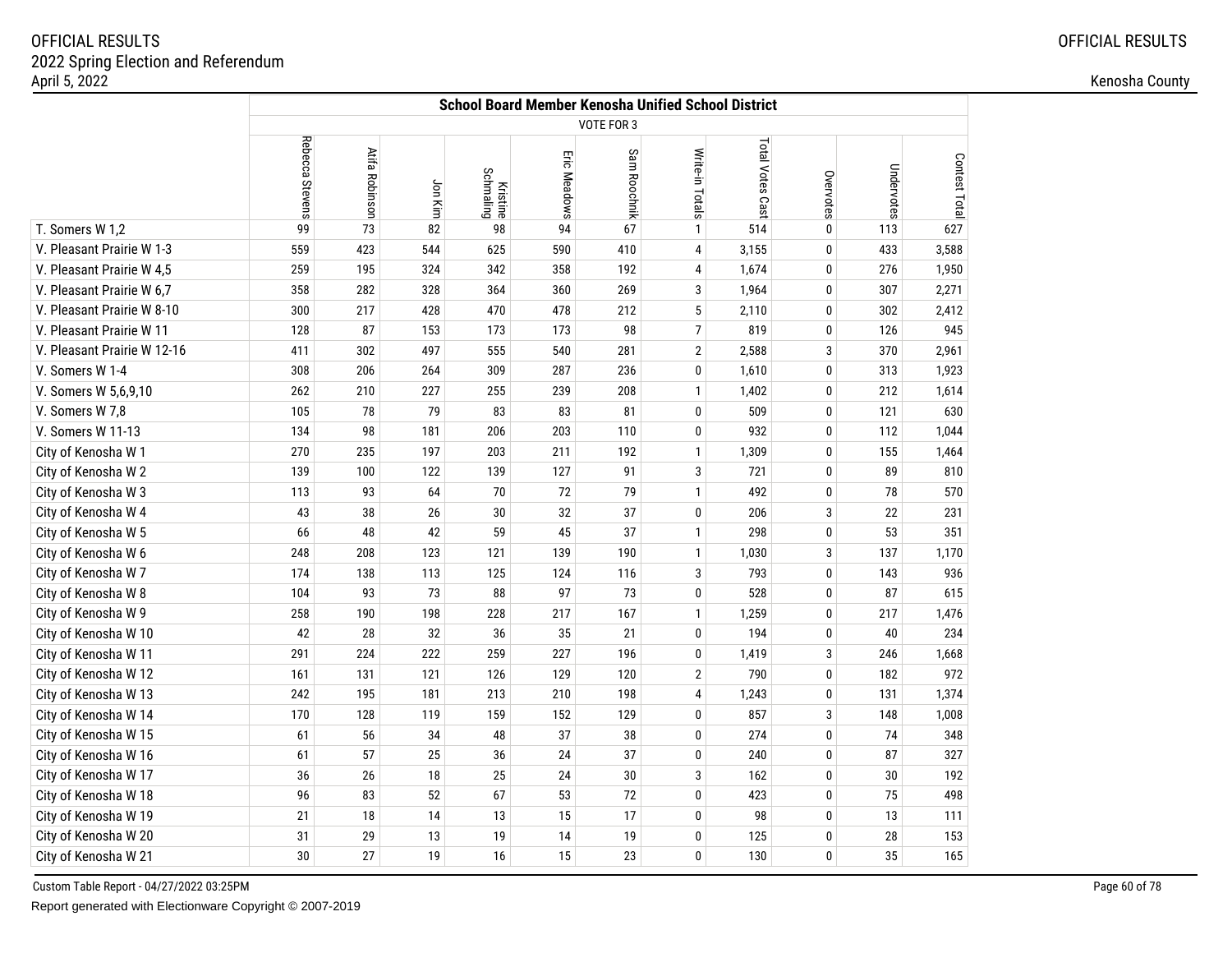|                      | <b>School Board Member Kenosha Unified School District</b> |                |              |                       |              |                |                 |                 |           |            |               |  |
|----------------------|------------------------------------------------------------|----------------|--------------|-----------------------|--------------|----------------|-----------------|-----------------|-----------|------------|---------------|--|
|                      |                                                            |                |              |                       |              | VOTE FOR 3     |                 |                 |           |            |               |  |
|                      | Rebecca Stevens                                            | Atifa Robinson | Jon Kim      | Kristine<br>Schmaling | Eric Meadows | Sam Roochnik   | Write-in Totals | Total Votes Cas | Overvotes | Undervotes | Contest Total |  |
| City of Kenosha W 22 | 53                                                         | 46             | 11           | 17                    | 19           | 36             | 0               | 182             | 0         | 52         | 234           |  |
| City of Kenosha W 23 | 80                                                         | 57             | 38           | 38                    | 33           | 52             | $\mathbf{1}$    | 299             | 0         | 49         | 348           |  |
| City of Kenosha W 24 | 165                                                        | 140            | 104          | 127                   | 110          | 123            | $\overline{2}$  | 771             | 0         | 114        | 885           |  |
| City of Kenosha W 25 | 379                                                        | 346            | 204          | 209                   | 213          | 318            | 3               | 1,672           | 0         | 179        | 1,851         |  |
| City of Kenosha W 26 | 137                                                        | 114            | 82           | 82                    | 78           | 102            | $\sqrt{5}$      | 600             | 0         | 96         | 696           |  |
| City of Kenosha W 27 | 32                                                         | 28             | 14           | 17                    | 16           | 22             | 0               | 129             | 0         | 21         | 150           |  |
| City of Kenosha W 28 | 47                                                         | 47             | 27           | 26                    | 29           | 35             | $\mathbf{1}$    | 212             | 0         | 40         | 252           |  |
| City of Kenosha W 29 | $\overline{7}$                                             | 6              | 14           | 13                    | 13           | 5              | 3               | 61              | 0         | 14         | 75            |  |
| City of Kenosha W 30 | 94                                                         | 80             | 43           | 44                    | 39           | 63             | 0               | 363             | 0         | 63         | 426           |  |
| City of Kenosha W 31 | 141                                                        | 126            | 103          | 117                   | 124          | 108            | 6               | 725             | 0         | 112        | 837           |  |
| City of Kenosha W 32 | 106                                                        | 88             | 61           | 66                    | 65           | 75             | 0               | 461             | 0         | 55         | 516           |  |
| City of Kenosha W 33 | 253                                                        | 223            | 245          | 261                   | 255          | 199            | 8               | 1,444           | 0         | 152        | 1,596         |  |
| City of Kenosha W 34 | 194                                                        | 143            | 141          | 153                   | 150          | 133            | 11              | 925             | 0         | 140        | 1,065         |  |
| City of Kenosha W 35 | $\overline{2}$                                             | 1              | $\mathbf{1}$ | $\overline{2}$        | $\mathbf{1}$ | $\overline{2}$ | 0               | 9               | 0         | 0          | 9             |  |
| City of Kenosha W 36 | 93                                                         | 62             | 46           | 60                    | 52           | 54             | 3               | 370             | 0         | 89         | 459           |  |
| City of Kenosha W 37 | 94                                                         | 74             | 56           | 74                    | 68           | 63             | 0               | 429             | 0         | 75         | 504           |  |
| City of Kenosha W 38 | 232                                                        | 196            | 192          | 211                   | 223          | 163            | 3               | 1,220           | 0         | 166        | 1,386         |  |
| City of Kenosha W 39 | 236                                                        | 169            | 183          | 201                   | 203          | 155            | 6               | 1,153           | 0         | 164        | 1,317         |  |
| City of Kenosha W 40 | 56                                                         | 48             | 48           | 54                    | 49           | 44             | 1               | 300             | 0         | 42         | 342           |  |
| City of Kenosha W 41 | 67                                                         | 46             | 48           | 51                    | 54           | 52             | 0               | 318             | 0         | 60         | 378           |  |
| City of Kenosha W 42 | 152                                                        | 124            | 116          | 136                   | 122          | 113            | 0               | 763             | 0         | 164        | 927           |  |
| City of Kenosha W 43 | 65                                                         | 56             | 51           | 53                    | 57           | 53             | $\mathbf{1}$    | 336             | 0         | 66         | 402           |  |
| City of Kenosha W 44 | 160                                                        | 117            | 116          | 129                   | 118          | 121            | 4               | 765             | 0         | 141        | 906           |  |
| City of Kenosha W 45 | 79                                                         | 58             | 68           | 86                    | 82           | 52             | $\sqrt{5}$      | 430             | 0         | 86         | 516           |  |
| City of Kenosha W 46 | 23                                                         | 17             | 22           | 16                    | 20           | 16             | 0               | 114             | 0         | 9          | 123           |  |
| City of Kenosha W 47 | 295                                                        | 233            | 201          | 213                   | 191          | 206            | 3               | 1,342           | 0         | 236        | 1,578         |  |
| City of Kenosha W 48 | 112                                                        | 87             | 83           | 84                    | 85           | 97             | $\mathbf{1}$    | 549             | 0         | 87         | 636           |  |
| City of Kenosha W 49 | 114                                                        | 95             | 82           | 104                   | 92           | 82             | 0               | 569             | 0         | 100        | 669           |  |
| City of Kenosha W 50 | 111                                                        | 80             | 102          | 116                   | 101          | 91             | 3               | 604             | 0         | 116        | 720           |  |
| City of Kenosha W 51 | 39                                                         | 41             | 45           | 53                    | 54           | 33             | 0               | 265             | 0         | 35         | 300           |  |
| City of Kenosha W 52 | 69                                                         | 55             | 70           | 84                    | 82           | 61             | 1               | 422             | 0         | 67         | 489           |  |
| City of Kenosha W 56 | 112                                                        | 104            | 147          | 148                   | 139          | 77             | 4               | 731             | 0         | 73         | 804           |  |

Custom Table Report - 04/27/2022 03:25PM

Report generated with Electionware Copyright © 2007-2019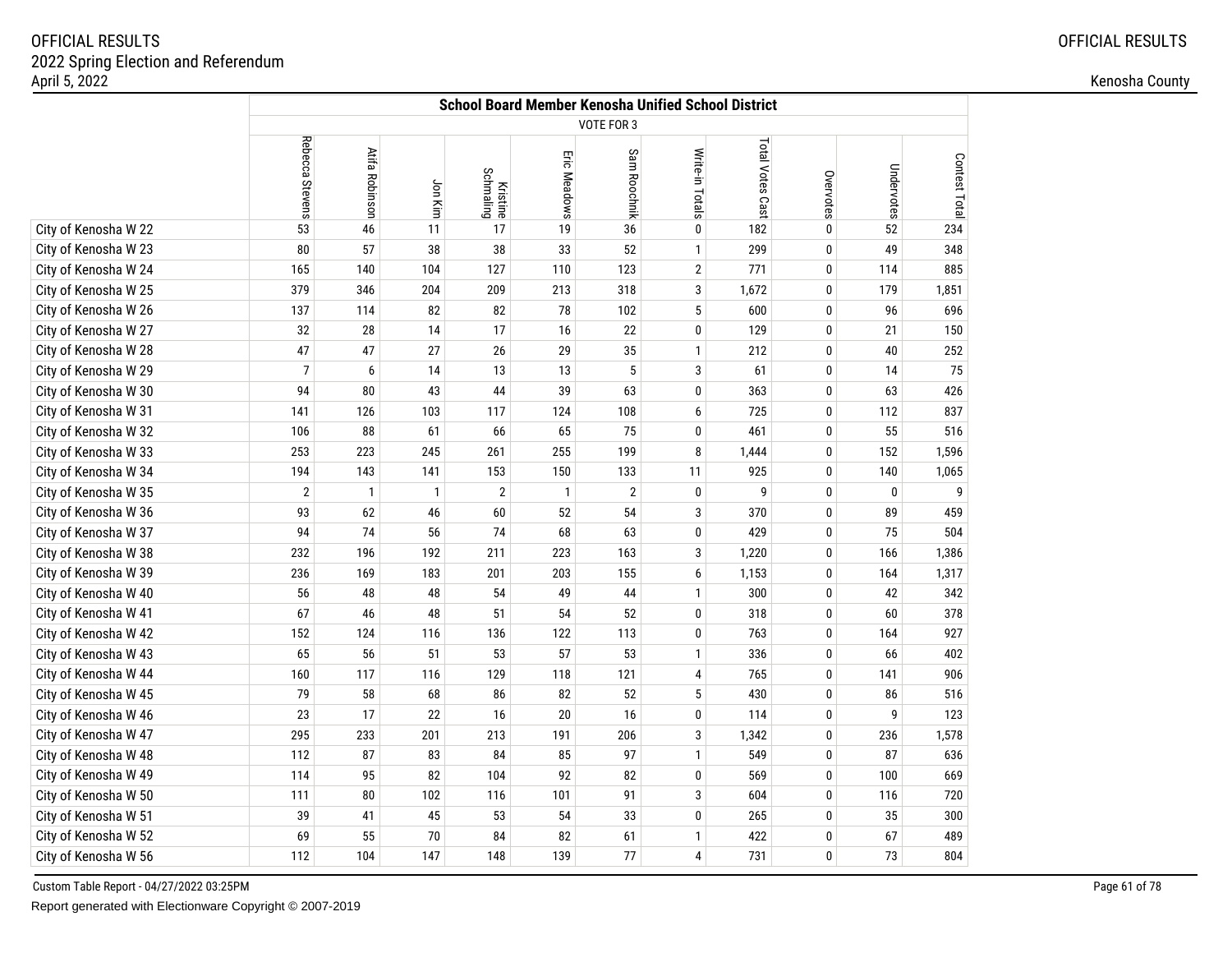| April 5, 2022        |        |                        |       |                              |                                             |                                                            |     |        |              |          |                |  |  |
|----------------------|--------|------------------------|-------|------------------------------|---------------------------------------------|------------------------------------------------------------|-----|--------|--------------|----------|----------------|--|--|
|                      |        |                        |       |                              |                                             | <b>School Board Member Kenosha Unified School District</b> |     |        |              |          |                |  |  |
|                      |        | VOTE FOR 3             |       |                              |                                             |                                                            |     |        |              |          |                |  |  |
|                      | Reb    | Atifa<br><b>Robins</b> | ξ     | <b>Kristine</b><br>Schmaling | Eric<br><b>Mead</b><br>$\Omega$<br>$\omega$ | တ္သ                                                        |     | Tota   |              |          | Contest<br>eta |  |  |
| City of Kenosha W 57 | 54     | 64                     | 35    | 26                           | 26                                          | 51                                                         |     | 256    |              | 20       | 276            |  |  |
| City of Kenosha W 58 | 219    | 197                    | 240   | 250                          | 257                                         | 182                                                        |     | 1,350  | $\mathbf{0}$ | 174      | 1,524          |  |  |
| City of Kenosha W 59 | 115    | 97                     | 171   | 188                          | 181                                         | 106                                                        |     | 859    | $\Omega$     | 98       | 957            |  |  |
| City of Kenosha W 60 | 205    | 164                    | 179   | 227                          | 229                                         | 163                                                        |     | 1,169  | $\mathbf{0}$ | 148      | 1,317          |  |  |
| City of Kenosha W 61 | 32     | 24                     | 34    | 38                           | 39                                          | 26                                                         |     | 199    | $\Omega$     | 32       | 231            |  |  |
| City of Kenosha W 62 | 389    | 323                    | 291   | 348                          | 338                                         | 299                                                        |     | 1,992  | 3            | 213      | 2,208          |  |  |
| City of Kenosha W 63 |        | 2 <sub>1</sub>         | 0     | 0                            |                                             |                                                            |     |        | $\mathbf{0}$ | $\Omega$ |                |  |  |
| <b>Totals</b>        | 10,395 | 8,294                  | 8,629 | 9,682                        | 9,412                                       | 7,680                                                      | 140 | 54,232 | 18           | 8,303    | 62,553         |  |  |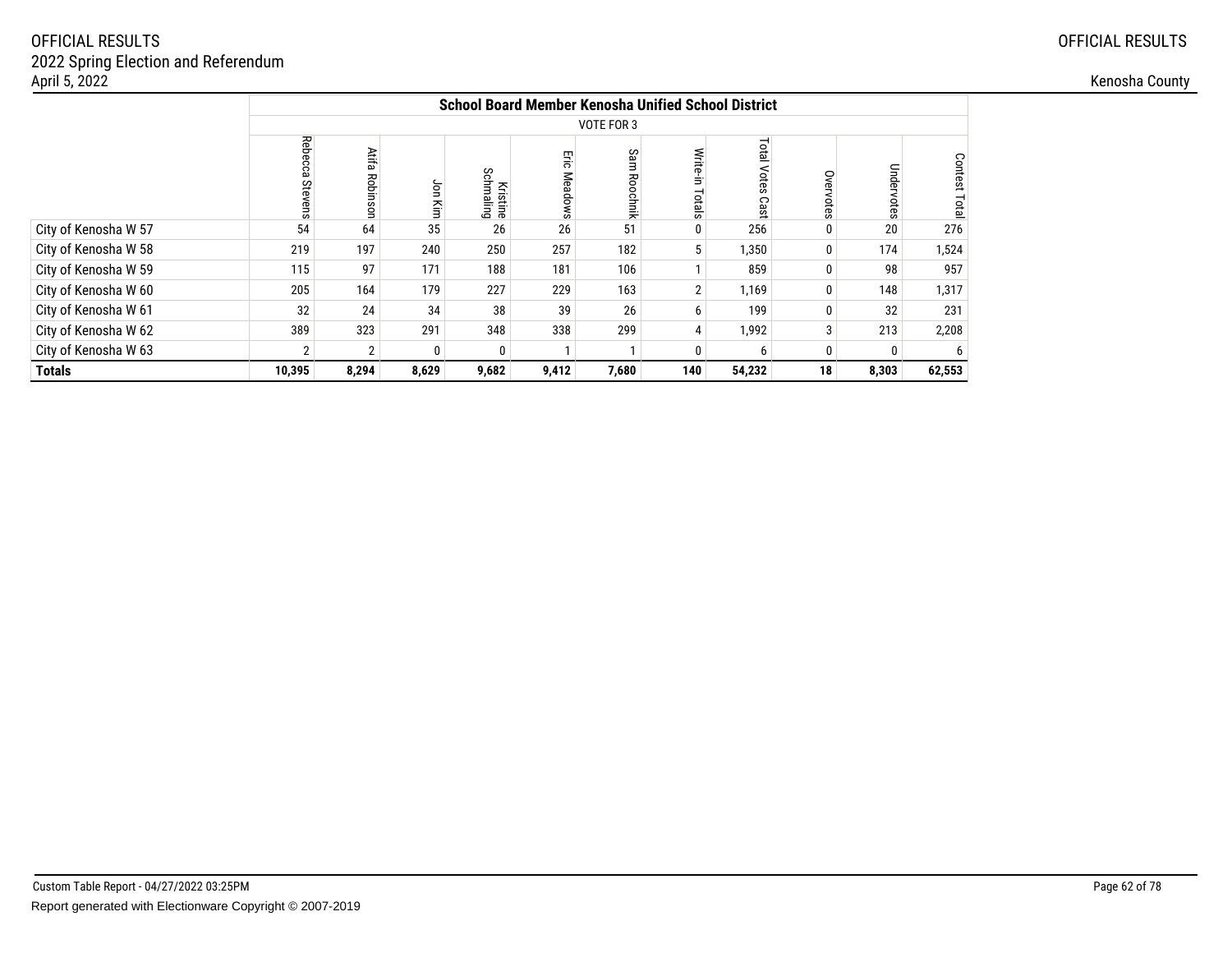|                      | <b>School Board Member Paris J1 School District</b> |                  |                    |                            |           |            |               |  |  |  |  |  |
|----------------------|-----------------------------------------------------|------------------|--------------------|----------------------------|-----------|------------|---------------|--|--|--|--|--|
|                      |                                                     |                  |                    | VOTE FOR 2                 |           |            |               |  |  |  |  |  |
|                      | Deanna<br>Krumm                                     | Dennis<br>Hrupka | Write-in<br>Totals | <b>Total Votes</b><br>Cast | Overvotes | Undervotes | Contest Total |  |  |  |  |  |
| T. Paris W 1,2       | 258                                                 | 284              | 5                  | 547                        | $\Omega$  | 295        | 842           |  |  |  |  |  |
| V. Bristol W 1-7     | 63                                                  | 70               |                    | 134                        | $\Omega$  | 64         | 198           |  |  |  |  |  |
| V. Somers W 11-13    | 0                                                   | $\Omega$         | U                  | 0                          | $\Omega$  | 0          | $\mathbf{0}$  |  |  |  |  |  |
| City of Kenosha W 52 | $\mathbf{0}$                                        | 0                | $\Omega$           | 0                          | $\theta$  | 0          | $\mathbf{0}$  |  |  |  |  |  |
| City of Kenosha W 53 | 0                                                   | 0                | 0                  | 0                          | 0         | $\Omega$   | 0             |  |  |  |  |  |
| City of Kenosha W 54 | 0                                                   | 0                | 0                  | 0                          | $\Omega$  | 0          | $\mathbf{0}$  |  |  |  |  |  |
| City of Kenosha W 55 | 0                                                   | 0                | 0                  | 0                          | $\Omega$  | 0          | 0             |  |  |  |  |  |
| <b>Totals</b>        | 321                                                 | 354              | 6                  | 681                        | 0         | 359        | 1,040         |  |  |  |  |  |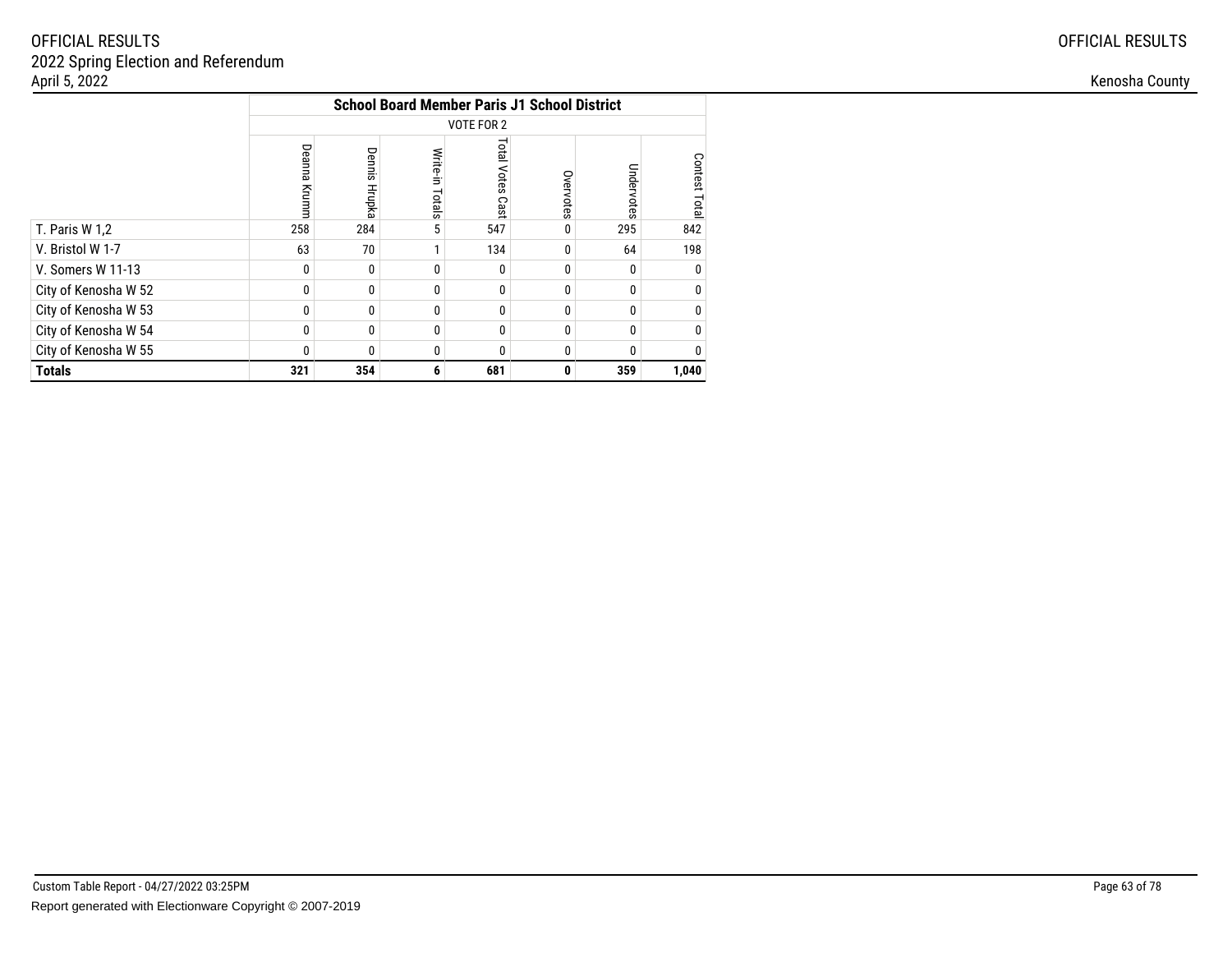|                      | <b>School Board Member Randall J1 School District</b> |                                  |                    |                                      |           |            |               |  |  |  |  |
|----------------------|-------------------------------------------------------|----------------------------------|--------------------|--------------------------------------|-----------|------------|---------------|--|--|--|--|
|                      | VOTE FOR 1                                            |                                  |                    |                                      |           |            |               |  |  |  |  |
|                      | Kurtzweil<br>Meredith                                 | Jeffrey<br>Jenirey T.<br>Swanson | Write-in<br>Totals | <b>Total</b><br><b>Votes</b><br>Cast | Overvotes | Undervotes | Contest Total |  |  |  |  |
| T. Randall W 1-6     | 305                                                   | 300                              |                    | 608                                  |           | 92         | 700           |  |  |  |  |
| V. Genoa City W 6    | 0                                                     |                                  |                    | 0                                    | $\Omega$  | 0          | $\mathbf{0}$  |  |  |  |  |
| V. Twin Lakes W 1-11 | 225                                                   | 231                              |                    | 457                                  | 0         | 86         | 543           |  |  |  |  |
| <b>Totals</b>        | 530                                                   | 531                              |                    | 1,065                                | 0         | 178        | 1,243         |  |  |  |  |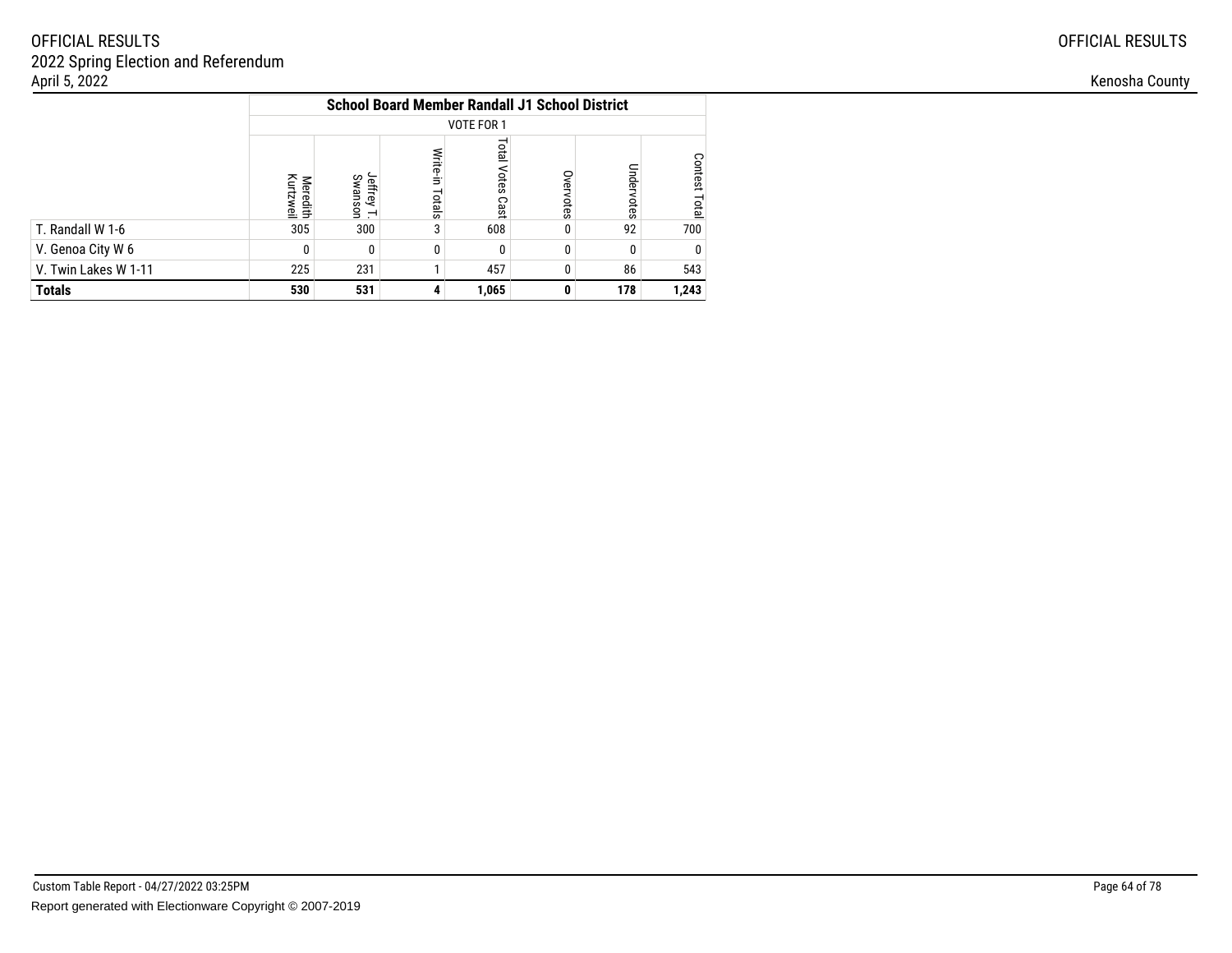|                       | <b>School Board Member Salem School District</b> |                |                    |                     |                |            |                                |  |  |  |  |
|-----------------------|--------------------------------------------------|----------------|--------------------|---------------------|----------------|------------|--------------------------------|--|--|--|--|
|                       | VOTE FOR 2                                       |                |                    |                     |                |            |                                |  |  |  |  |
|                       | <b>Led</b><br>Goergen                            | Steve<br>Brown | Write-in<br>Totals | Total Votes<br>Cast | Overvotes      | Undervotes | <b>Contest</b><br><b>Total</b> |  |  |  |  |
| V. Bristol W 1-7      | 23                                               | 23             |                    | 46                  |                | 36         | 82                             |  |  |  |  |
| V. Paddock Lake W 1-6 | 285                                              | 283            | 10                 | 578                 | 0              | 546        | 1,124                          |  |  |  |  |
| V. Salem Lakes W 1-6  | 777                                              | 840            | 16                 | 1,633               | $\overline{2}$ | 875        | 2,510                          |  |  |  |  |
| <b>Totals</b>         | 1,085                                            | 1,146          | 26                 | 2,257               |                | 1,457      | 3,716                          |  |  |  |  |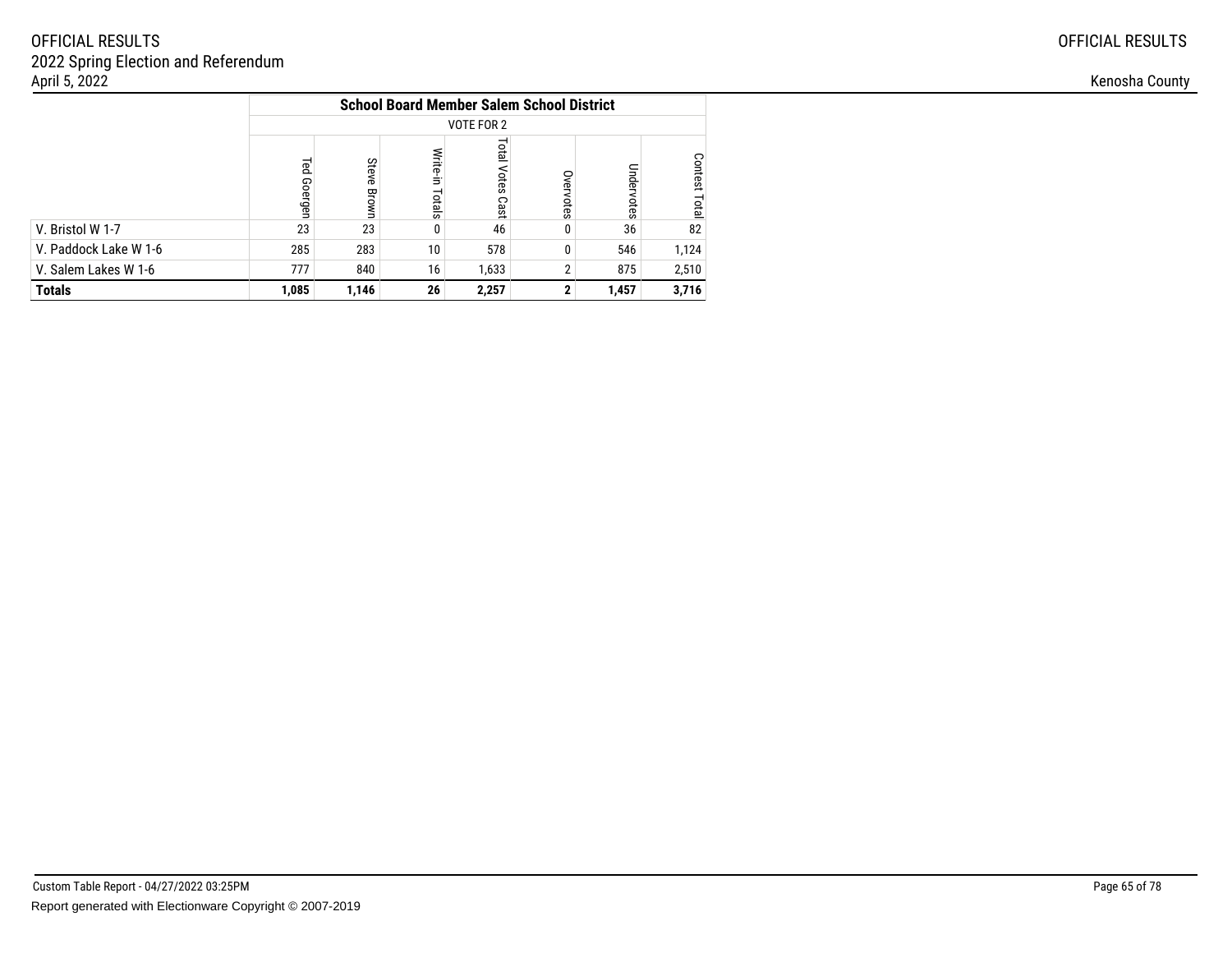|                        | <b>School Board Member Silver Lake J1 School District</b> |                            |             |                   |                        |               |               |                         |  |  |  |  |
|------------------------|-----------------------------------------------------------|----------------------------|-------------|-------------------|------------------------|---------------|---------------|-------------------------|--|--|--|--|
|                        | VOTE FOR 2                                                |                            |             |                   |                        |               |               |                         |  |  |  |  |
|                        | Mike<br>Gentile                                           | Emily<br>$\geq$<br>Herbert | ag<br>Hurst | Write-in<br>siste | Total<br>Votes<br>Cast | Over<br>votes | Under<br>otes | <b>Contest</b><br>Total |  |  |  |  |
| V. Salem Lakes W 7-10  | 126                                                       | 130                        | 114         | 5                 | 375                    |               | 119           | 494                     |  |  |  |  |
| V. Salem Lakes W 11-13 | 302                                                       | 232                        | 256         | 6                 | 796                    |               | 238           | 1,034                   |  |  |  |  |
| <b>Totals</b>          | 362<br>370<br>428<br>357<br>1,528<br>1,171<br>11          |                            |             |                   |                        |               |               |                         |  |  |  |  |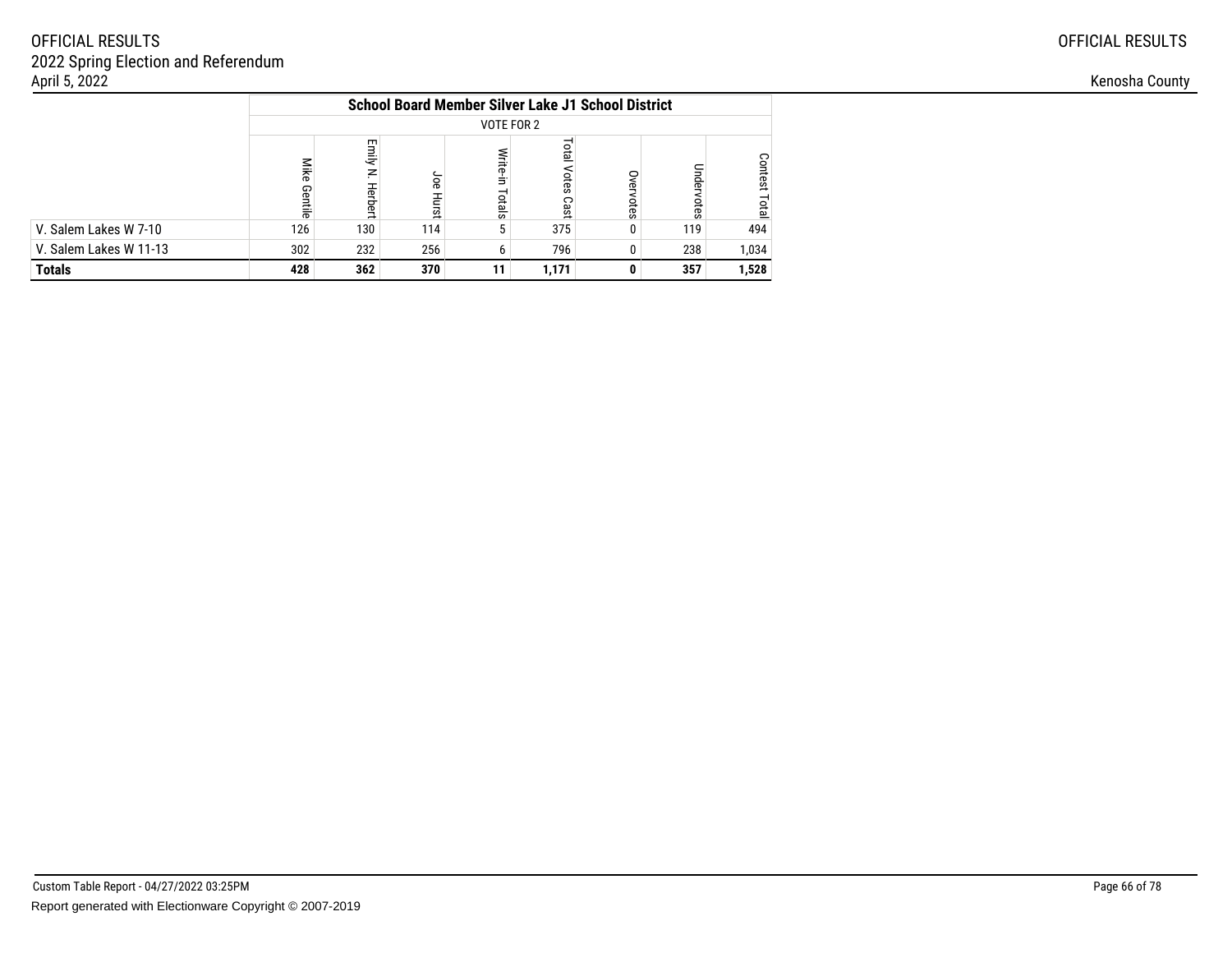|                       | <b>School Board Member Trevor-Wilmot Consolidated School</b><br><b>District</b><br>VOTE FOR 1 |                    |                               |           |            |                  |  |  |  |  |  |
|-----------------------|-----------------------------------------------------------------------------------------------|--------------------|-------------------------------|-----------|------------|------------------|--|--|--|--|--|
|                       | Ξi<br>Themanson                                                                               | Write-in<br>Totals | <b>Total</b><br>Votes<br>Cast | Overvotes | Undervotes | Contest<br>Total |  |  |  |  |  |
| T. Randall W 1-6      | 32                                                                                            |                    | 32                            | 0         | 18         | 50               |  |  |  |  |  |
| V. Salem Lakes W 7-10 | 587                                                                                           | 10 <sup>1</sup>    | 597                           | 0         | 187        | 784              |  |  |  |  |  |
| V. Twin Lakes W 1-11  | 0                                                                                             | $\Omega$           | $\Omega$                      | 0         | 0          |                  |  |  |  |  |  |
| <b>Totals</b>         | 834<br>619<br>10<br>629<br>205<br>O                                                           |                    |                               |           |            |                  |  |  |  |  |  |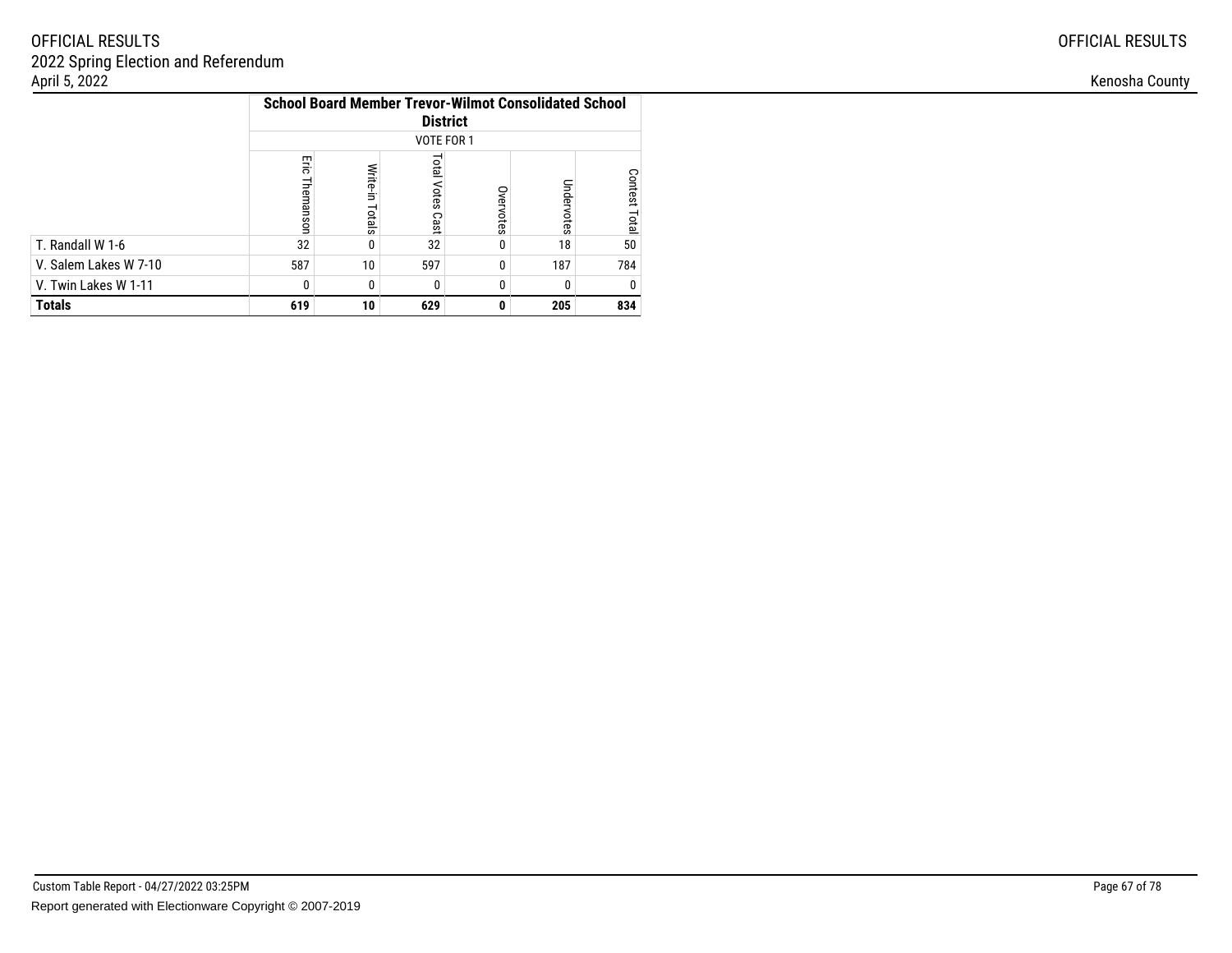|                      |                                                                                                                                           | <b>School Board Member Twin Lakes #4 School District</b> |  |     |  |     |       |  |  |  |  |
|----------------------|-------------------------------------------------------------------------------------------------------------------------------------------|----------------------------------------------------------|--|-----|--|-----|-------|--|--|--|--|
|                      | VOTE FOR 2                                                                                                                                |                                                          |  |     |  |     |       |  |  |  |  |
|                      | <b>Lota</b><br>Write-in<br>⋗<br>Contest<br>ruanda<br>Kathy<br>Indervotes<br>otes<br>ξ<br>Totals<br>votes<br>Нahn<br>Total<br>Cast<br>icha |                                                          |  |     |  |     |       |  |  |  |  |
| V. Twin Lakes W 1-11 | 364                                                                                                                                       | 347                                                      |  | 719 |  | 365 | 1,084 |  |  |  |  |
| <b>Totals</b>        | 364                                                                                                                                       | 347                                                      |  | 719 |  | 365 | 1,084 |  |  |  |  |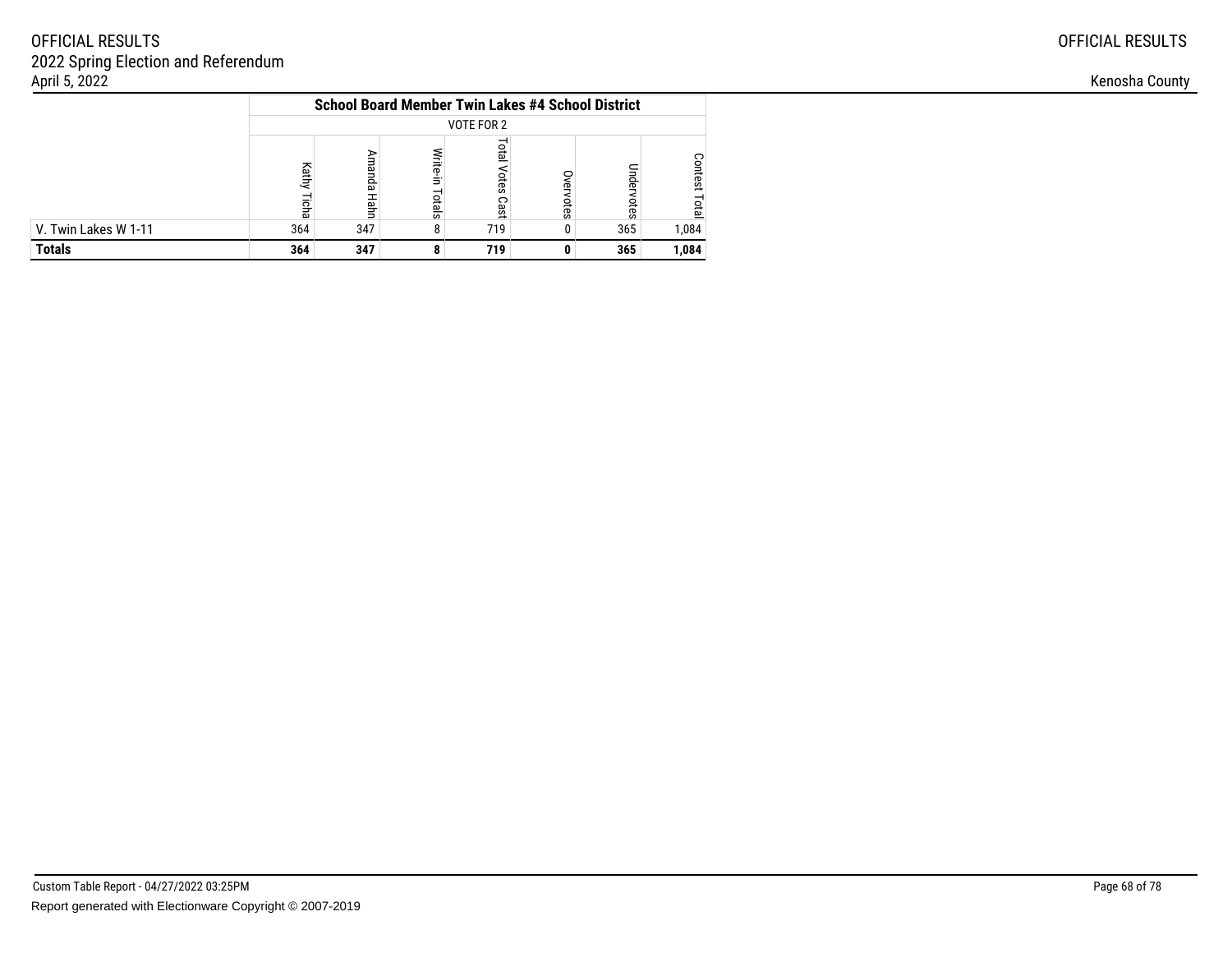|                | <b>School Board Member Union Grove J1 School District</b>                                                                                                   |  |  |  |    |  |  |    |  |  |  |
|----------------|-------------------------------------------------------------------------------------------------------------------------------------------------------------|--|--|--|----|--|--|----|--|--|--|
|                | VOTE FOR 2                                                                                                                                                  |  |  |  |    |  |  |    |  |  |  |
|                | eta<br>Stephan<br>Vrite-<br>Son<br>aura<br>Daniel<br>3<br>otes<br>rest<br>≘<br>നാ<br>uedtke<br>高.<br>Gruhn<br>otals<br>Cast<br>otes<br>ξ<br><b>DTB</b><br>g |  |  |  |    |  |  |    |  |  |  |
| T. Paris W 1,2 |                                                                                                                                                             |  |  |  | 11 |  |  | 14 |  |  |  |
| <b>Totals</b>  |                                                                                                                                                             |  |  |  | 11 |  |  | 14 |  |  |  |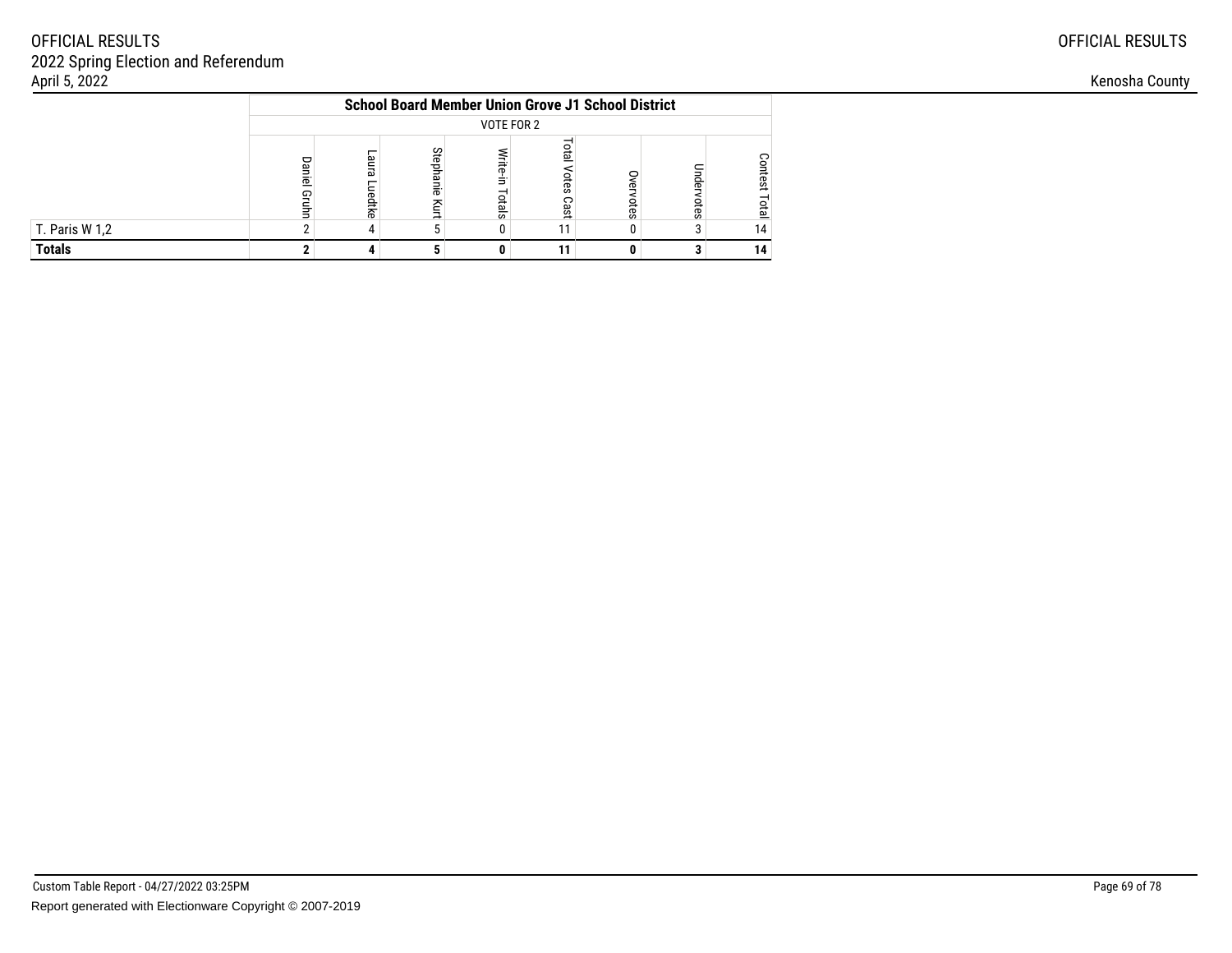|                        | <b>School Board Member Wheatland J1 School District</b> |             |                    |                            |           |            |                                |  |  |  |  |  |
|------------------------|---------------------------------------------------------|-------------|--------------------|----------------------------|-----------|------------|--------------------------------|--|--|--|--|--|
|                        | <b>VOTE FOR 2</b>                                       |             |                    |                            |           |            |                                |  |  |  |  |  |
|                        | <b>Chris</b><br>Serak                                   | Kyle Madser | Write-in<br>Totals | <b>Total Votes</b><br>Cast | Overvotes | Undervotes | <b>Contest</b><br><b>Total</b> |  |  |  |  |  |
| T. Brighton W 1-4      | 23                                                      | 24          | 0                  | 47                         | 0         | 27         | 74                             |  |  |  |  |  |
| T. Randall W 1-6       | 6                                                       | 4           |                    | 11                         | $\Omega$  |            | 18                             |  |  |  |  |  |
| T. Wheatland W 1-5     | 463                                                     | 477         | 12                 | 952                        | 0         | 602        | 1,554                          |  |  |  |  |  |
| V. Salem Lakes W 11-13 | 73                                                      | 73          | 0                  | 146                        | 0         | 72         | 218                            |  |  |  |  |  |
| <b>Totals</b>          | 565                                                     | 578         | 13                 | 1,156                      | 0         | 708        | 1,864                          |  |  |  |  |  |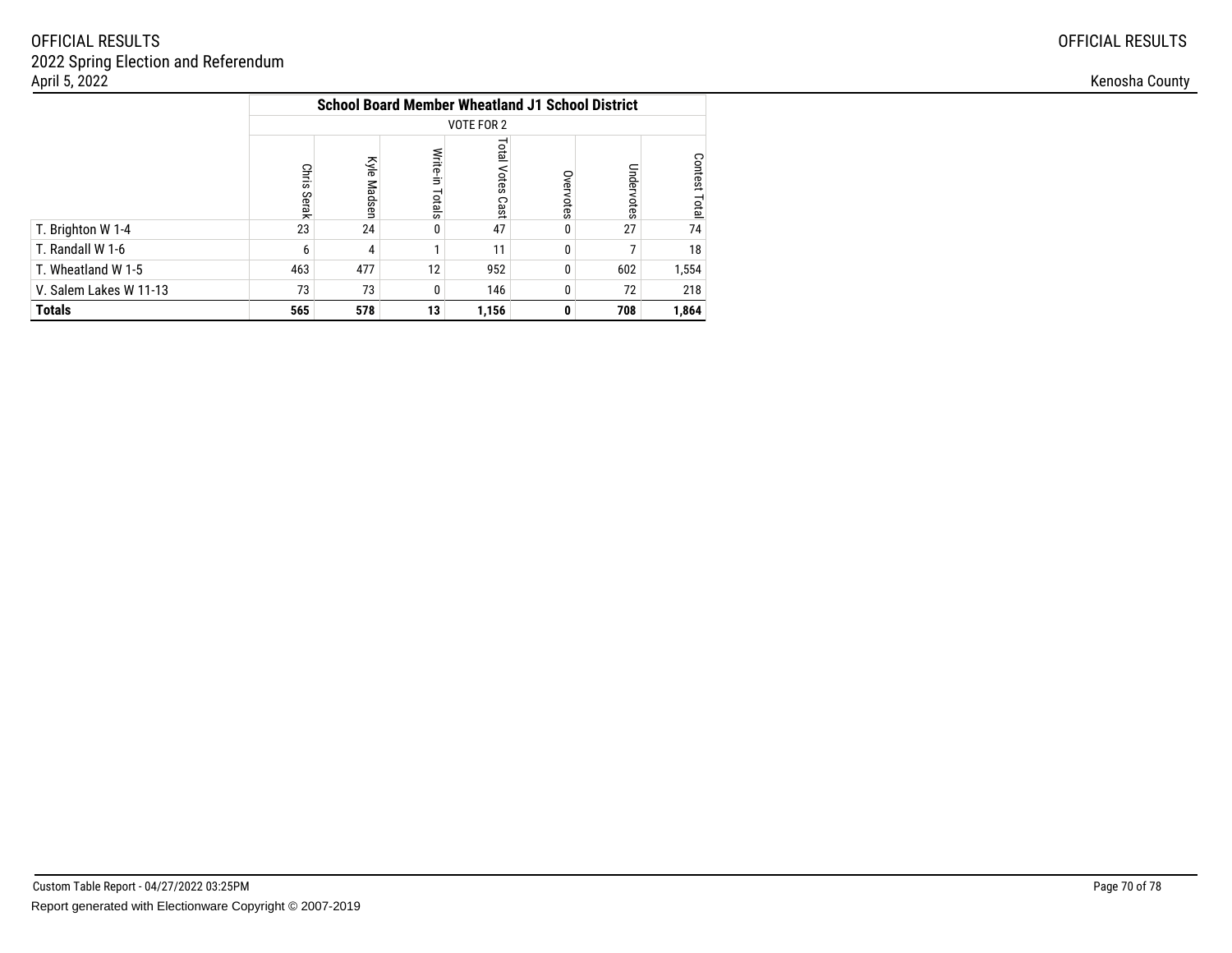| \pril 5, 2022               |                                                        |                         |                 |                  |              |                   |                 |                     |                 |          |                                                        |                | Kenosha County |
|-----------------------------|--------------------------------------------------------|-------------------------|-----------------|------------------|--------------|-------------------|-----------------|---------------------|-----------------|----------|--------------------------------------------------------|----------------|----------------|
|                             | School Board Member Central/Westosha Union High School |                         | <b>District</b> |                  |              |                   |                 |                     | <b>District</b> |          | School Board Member Central/Westosha Union High School |                |                |
|                             |                                                        |                         | VOTE FOR 1      |                  |              |                   |                 |                     | VOTE FOR 1      |          |                                                        |                |                |
|                             | Jeff                                                   | Write<br>$\overline{a}$ | Total<br>Votes  | Ove<br>votes     | Undel<br>ĒS  | Conte<br>Ö<br>ota | Stev<br>ത്<br>쯩 | ವ<br>$\overline{a}$ | ನ               | Öve      | Undel                                                  | Contest<br>ota |                |
| T. Brighton W 1-4           | 318                                                    | -6                      | 324             | $\mathbf{0}$     | 127          | 451               | 304             |                     | 309             |          | 142                                                    | 451            |                |
| T. Paris W 1,2              | 289                                                    |                         | 291             | $\boldsymbol{0}$ | 130          | 421               | 294             |                     | 294             |          | 127                                                    | 421            |                |
| T. Wheatland W 1-5          | 459                                                    | 6                       | 465             | $\Omega$         | 211          | 676               | 462             |                     | 467             |          | 209                                                    | 676            |                |
| V. Bristol W 1-7            | 797                                                    | 9                       | 806             | $\mathbf{0}$     | 505          | 1,311             | 859             | 8                   | 867             | 0        | 444                                                    | 1,311          |                |
| V. Paddock Lake W 1-6       | 374                                                    |                         | 379             | $\mathbf{0}$     | 176          | 555               | 367             |                     | 374             |          | 181                                                    | 555            |                |
| V. Pleasant Prairie W 12-16 |                                                        |                         |                 | $\boldsymbol{0}$ |              | 3                 |                 |                     |                 |          |                                                        |                |                |
| V. Salem Lakes W 1-6        | 869                                                    |                         | 873             | $\Omega$         | 317          | 1,190             | 870             |                     | 873             |          | 317                                                    | 1,190          |                |
| V. Somers W 11-13           |                                                        |                         |                 | 0                | $\mathbf{0}$ | $\Omega$          |                 |                     |                 |          |                                                        |                |                |
| City of Kenosha W 52        | $\Omega$                                               |                         | $\Omega$        | $\boldsymbol{0}$ | $\mathbf 0$  | $\mathbf{0}$      |                 |                     |                 |          |                                                        |                |                |
| City of Kenosha W 53        |                                                        |                         |                 | $\boldsymbol{0}$ | 0            | $\mathbf{0}$      |                 |                     |                 |          |                                                        |                |                |
| City of Kenosha W 54        | $\Omega$                                               | 0                       |                 | 0                | $\pmb{0}$    | $\mathbf{0}$      |                 |                     |                 |          |                                                        |                |                |
| City of Kenosha W 55        | 146                                                    |                         | 147             | $\mathbf 0$      | 72           | 219               | 152             |                     | 153             | $\Omega$ | 66                                                     | 219            |                |
| Totals                      | 3,254                                                  | 33                      | 3,287           | $\mathbf{0}$     | 1,539        | 4,826             | 3,310           | 29                  | 3,339           | 0        | 1,487                                                  | 4,826          |                |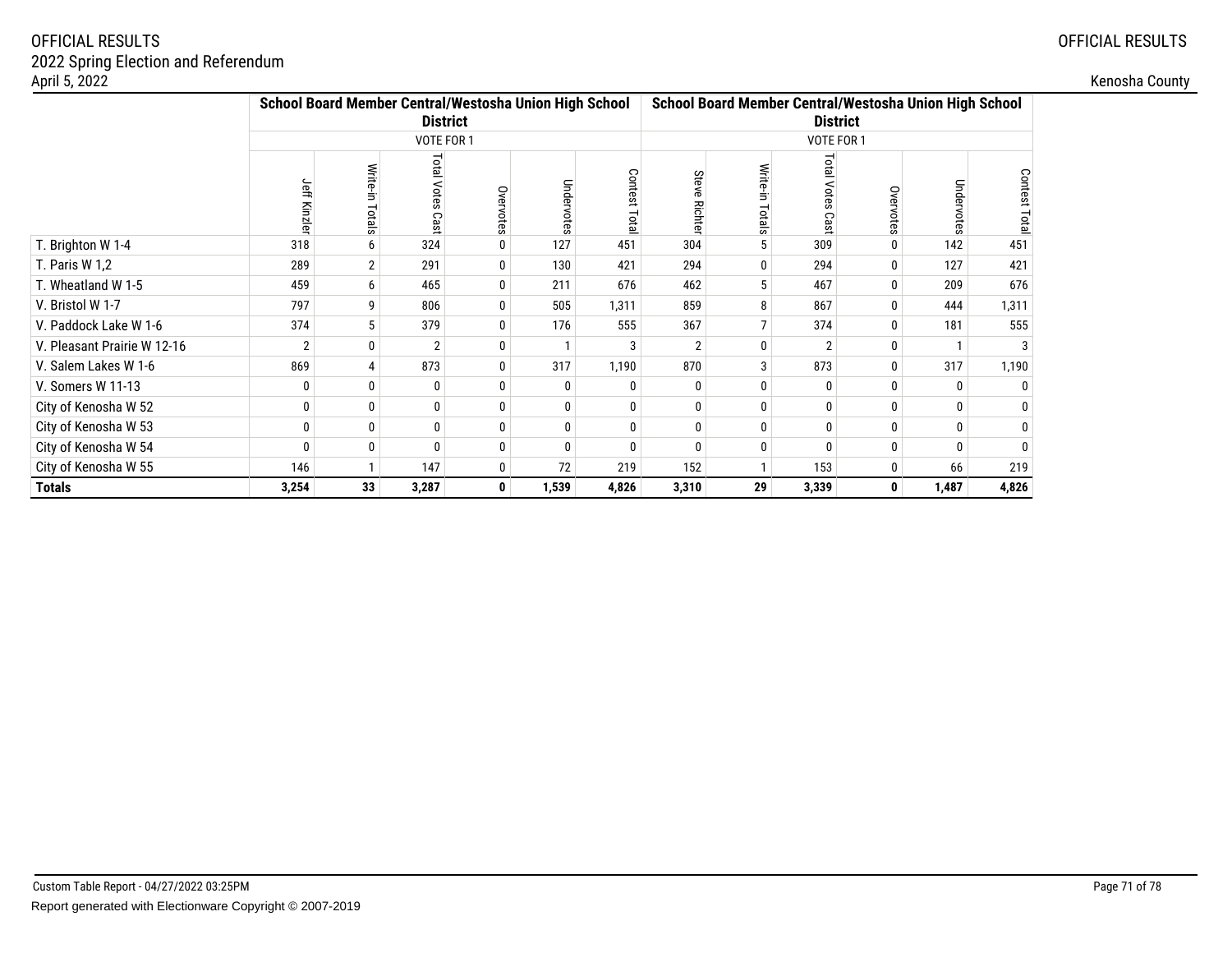| April 5, 2022               |                                                                                         |                    |                                      |                  |                 |                |          |                                                                                         |                                  |              |            |                 |  |  |
|-----------------------------|-----------------------------------------------------------------------------------------|--------------------|--------------------------------------|------------------|-----------------|----------------|----------|-----------------------------------------------------------------------------------------|----------------------------------|--------------|------------|-----------------|--|--|
|                             | School Board Member Central/Westosha Union High School<br><b>District</b><br>VOTE FOR 1 |                    |                                      |                  |                 |                |          | School Board Member Central/Westosha Union High School<br><b>District</b><br>VOTE FOR 1 |                                  |              |            |                 |  |  |
|                             |                                                                                         |                    |                                      |                  |                 |                |          |                                                                                         |                                  |              |            |                 |  |  |
|                             | Jay Nutting                                                                             | Write-in<br>Totals | <b>Total Votes</b><br>δā<br>$\omega$ | Overvotes        | Undervote<br>čĀ | Contest<br>ota | 믈<br>öis | Write<br>otals                                                                          | <b>Total</b><br>ςg<br>$\epsilon$ | Öve          | Undervotes | Contest<br>Tota |  |  |
| T. Brighton W 1-4           | 298                                                                                     | 3                  | 301                                  | 0                | 150             | 451            | 309      |                                                                                         | 312                              |              | 139        | 451             |  |  |
| T. Paris W 1,2              | 324                                                                                     | 3                  | 327                                  | 0                | 94              | 421            | 298      |                                                                                         | 299                              |              | 122        | 421             |  |  |
| T. Wheatland W 1-5          | 449                                                                                     | 5                  | 454                                  | $\mathbf{0}$     | 222             | 676            | 539      |                                                                                         | 545                              |              | 131        | 676             |  |  |
| V. Bristol W 1-7            | 799                                                                                     | 6                  | 805                                  | 0                | 506             | 1,311          | 783      |                                                                                         | 790                              | $\mathbf{0}$ | 521        | 1,311           |  |  |
| V. Paddock Lake W 1-6       | 373                                                                                     | 5                  | 378                                  | 0                | 177             | 555            | 375      |                                                                                         | 379                              |              | 176        | 555             |  |  |
| V. Pleasant Prairie W 12-16 | $\overline{2}$                                                                          | 0                  | $\overline{2}$                       | 0                |                 | 3              |          |                                                                                         |                                  |              |            |                 |  |  |
| V. Salem Lakes W 1-6        | 858                                                                                     | $\mathbf{0}$       | 858                                  | $\mathbf{0}$     | 332             | 1,190          | 863      |                                                                                         | 864                              |              | 326        | 1,190           |  |  |
| V. Somers W 11-13           |                                                                                         | 0                  | 0                                    | $\Omega$         |                 |                |          |                                                                                         |                                  |              | $\Omega$   |                 |  |  |
| City of Kenosha W 52        |                                                                                         | 0                  | $\bf{0}$                             | $\mathbf{0}$     | $\Omega$        |                |          |                                                                                         |                                  | $\mathbf{0}$ | 0          |                 |  |  |
| City of Kenosha W 53        |                                                                                         | $\mathbf{0}$       | $\bf{0}$                             | $\boldsymbol{0}$ |                 |                |          |                                                                                         |                                  |              | 0          |                 |  |  |
| City of Kenosha W 54        |                                                                                         | $\bf{0}$           | $\mathbf{0}$                         | 0                | $\Omega$        |                |          |                                                                                         |                                  |              | 0          |                 |  |  |
| City of Kenosha W 55        | 150                                                                                     | 0                  | 150                                  | $\mathbf 0$      | 69              | 219            | 149      |                                                                                         | 150                              | 0            | 69         | 219             |  |  |
| <b>Totals</b>               | 3,253                                                                                   | 22                 | 3,275                                | $\mathbf 0$      | 1,551           | 4,826          | 3,318    | 23                                                                                      | 3,341                            | $\mathbf{0}$ | 1,485      | 4,826           |  |  |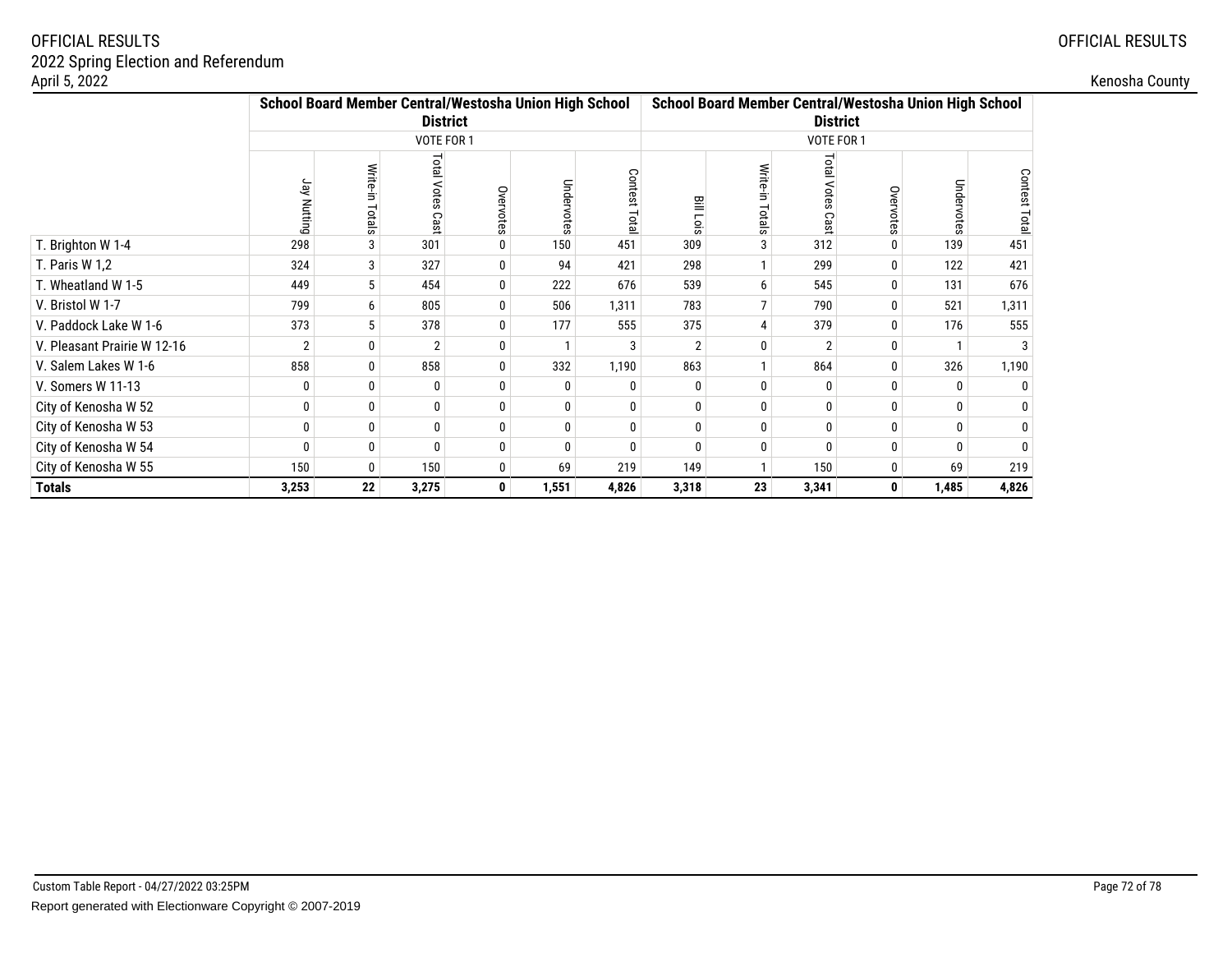|                   | <b>School Board Member Union Grove Union High School District</b><br>VOTE FOR 2<br><b>Lota</b><br>Write-in<br>Dawn<br><b>Contest</b><br>Votes<br>Nan |     |        |      |           |            |              |  |  |  |  |  |  |  |
|-------------------|------------------------------------------------------------------------------------------------------------------------------------------------------|-----|--------|------|-----------|------------|--------------|--|--|--|--|--|--|--|
|                   |                                                                                                                                                      |     |        |      |           |            |              |  |  |  |  |  |  |  |
|                   | Katterhager<br>Scott<br>$\leftarrow$                                                                                                                 | Ess | Totals | Cast | Overvotes | Jndervotes | <b>Total</b> |  |  |  |  |  |  |  |
| T. Brighton W 1-4 | 12                                                                                                                                                   | 4   |        | 16   |           | 12         | 28           |  |  |  |  |  |  |  |
| T. Paris W 1,2    | 6                                                                                                                                                    | ◠   |        | g    |           |            | 14           |  |  |  |  |  |  |  |
| <b>Totals</b>     | 18                                                                                                                                                   |     |        | 25   |           | 17         | 42           |  |  |  |  |  |  |  |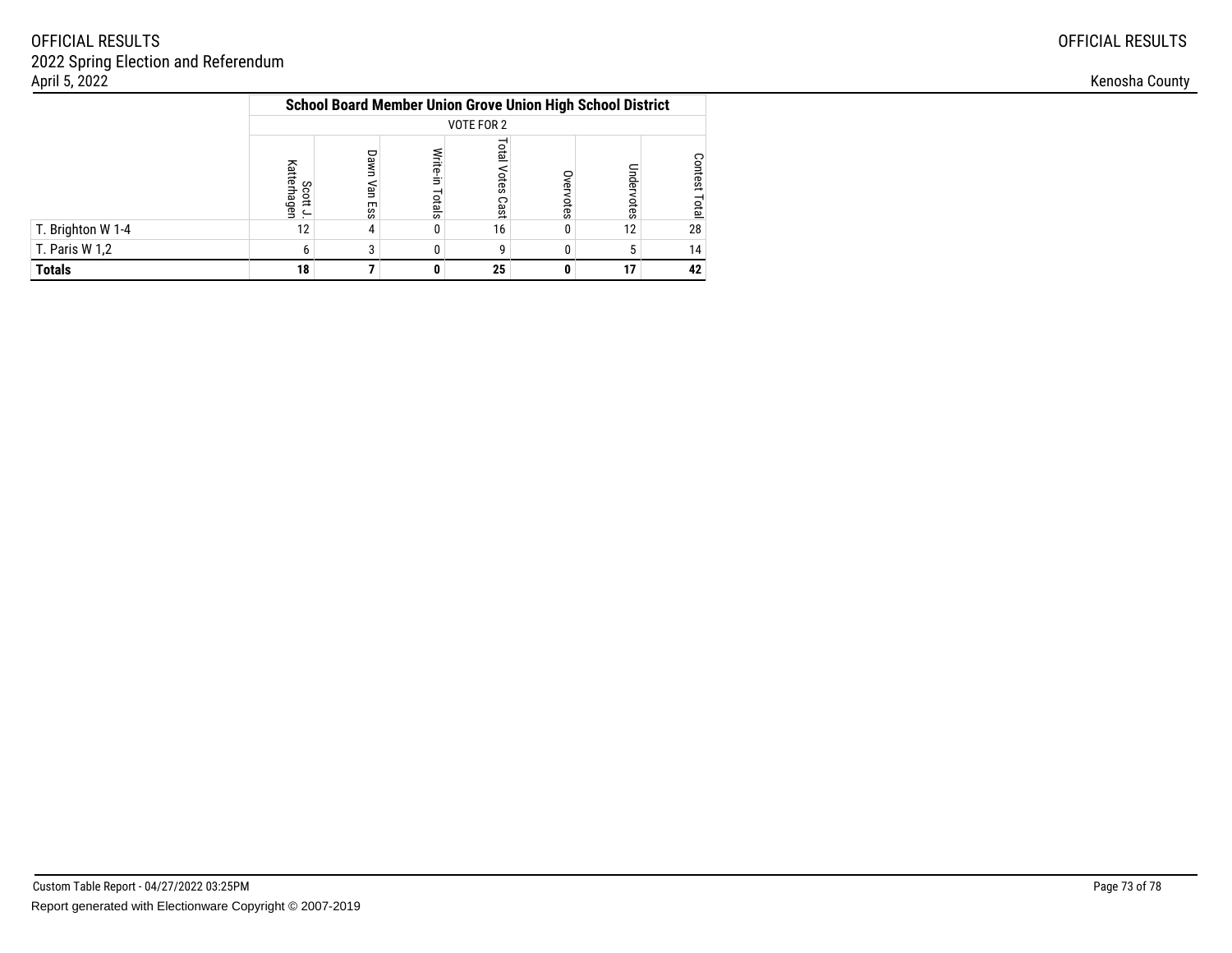|                        |              |             |                  |                    | <b>School Board Member Wilmot Union High School District</b> |              |            |               |  |  |  |  |  |
|------------------------|--------------|-------------|------------------|--------------------|--------------------------------------------------------------|--------------|------------|---------------|--|--|--|--|--|
|                        | VOTE FOR 2   |             |                  |                    |                                                              |              |            |               |  |  |  |  |  |
|                        | γğ<br>Corona | Kim Swanson | Laurie<br>DeMoon | Write-in<br>Totals | Total Votes<br>Cast                                          | Overvotes    | Undervotes | Contest Total |  |  |  |  |  |
| T. Randall W 1-6       | 418          | 447         | 292              | 10                 | 1,167                                                        | 0            | 351        | 1,518         |  |  |  |  |  |
| T. Wheatland W 1-5     | 61           | 72          | 26               | 0                  | 159                                                          | 0            | 43         | 202           |  |  |  |  |  |
| V. Genoa City W 6      | 0            | 0           | $\Omega$         | 0                  | 0                                                            | 0            | 0          | $\mathbf{0}$  |  |  |  |  |  |
| V. Paddock Lake W 1-6  | 4            | 4           | 3                | 0                  | 11                                                           | 0            |            | 18            |  |  |  |  |  |
| V. Salem Lakes W 1-6   | 32           | 42          | 17               | 3                  | 94                                                           | 0            | 36         | 130           |  |  |  |  |  |
| V. Salem Lakes W 7-10  | 643          | 725         | 275              | 13                 | 1,656                                                        | $\mathbf{0}$ | 406        | 2,062         |  |  |  |  |  |
| V. Salem Lakes W 11-13 | 443          | 477         | 137              | 5                  | 1,062                                                        | 0            | 190        | 1,252         |  |  |  |  |  |
| V. Twin Lakes W 1-11   | 575          | 678         | 435              | 9                  | 1,697                                                        | 0            | 473        | 2,170         |  |  |  |  |  |
| <b>Totals</b>          | 2,176        | 2,445       | 1,185            | 40                 | 5,846                                                        | 0            | 1,506      | 7,352         |  |  |  |  |  |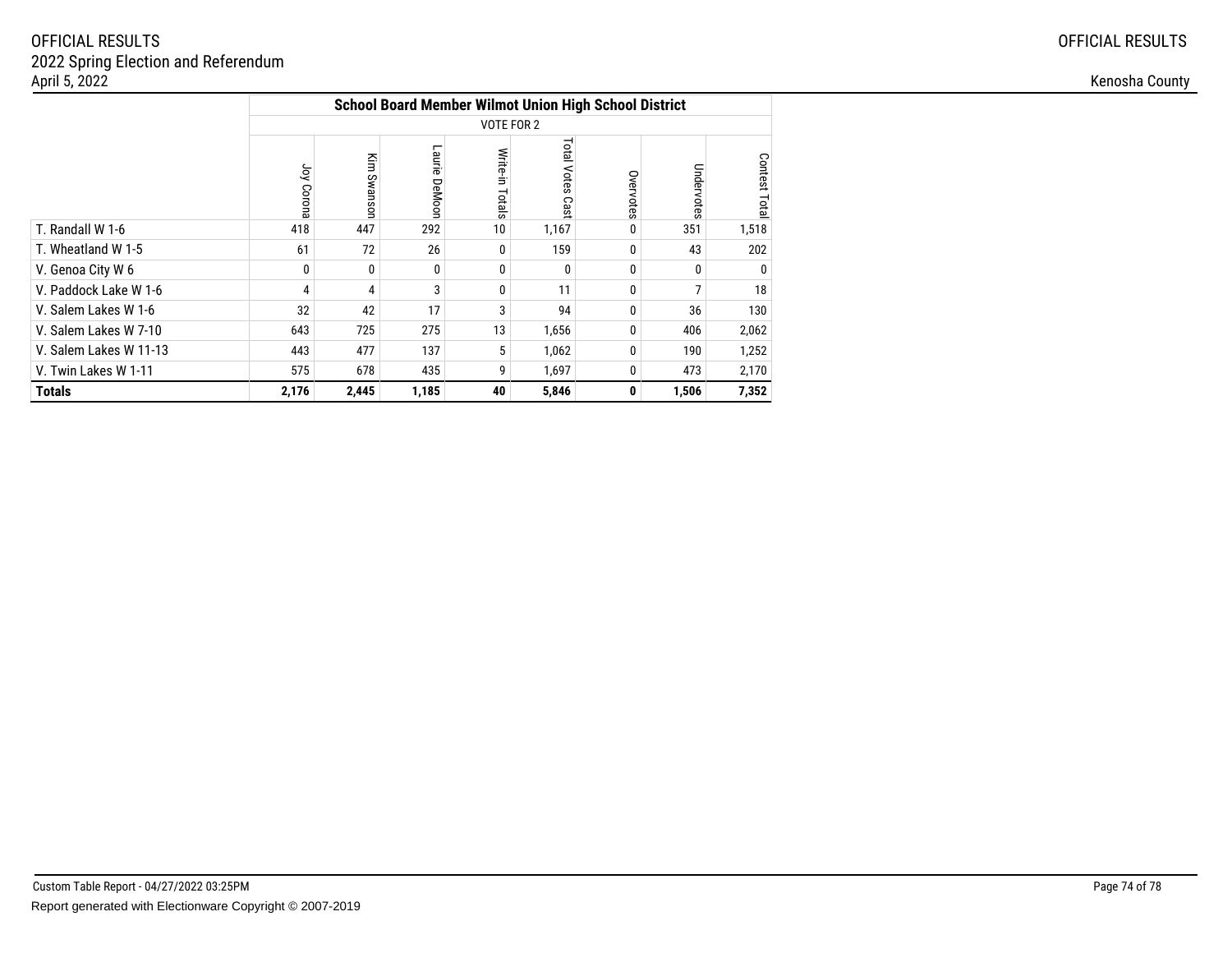| April 5, 2022      |     |                                     |            |                                     |    |     |     |            |     |  |           |     |  |  |
|--------------------|-----|-------------------------------------|------------|-------------------------------------|----|-----|-----|------------|-----|--|-----------|-----|--|--|
|                    |     | <b>Referendum Town of Wheatland</b> |            | <b>Referendum Town of Wheatland</b> |    |     |     |            |     |  |           |     |  |  |
|                    |     |                                     | VOTE FOR 1 |                                     |    |     |     | VOTE FOR 1 |     |  |           |     |  |  |
|                    | നാ  |                                     | Cast       | Ö                                   |    |     |     |            |     |  | pule<br>ā |     |  |  |
| T. Wheatland W 1-5 | 299 | 461                                 | 760        |                                     | 17 | 777 | 287 | 470        | 757 |  | 20        | 777 |  |  |
| <b>Totals</b>      | 299 | 461                                 | 760        | 0                                   | 17 | 777 | 287 | 470        | 757 |  | 20        | 777 |  |  |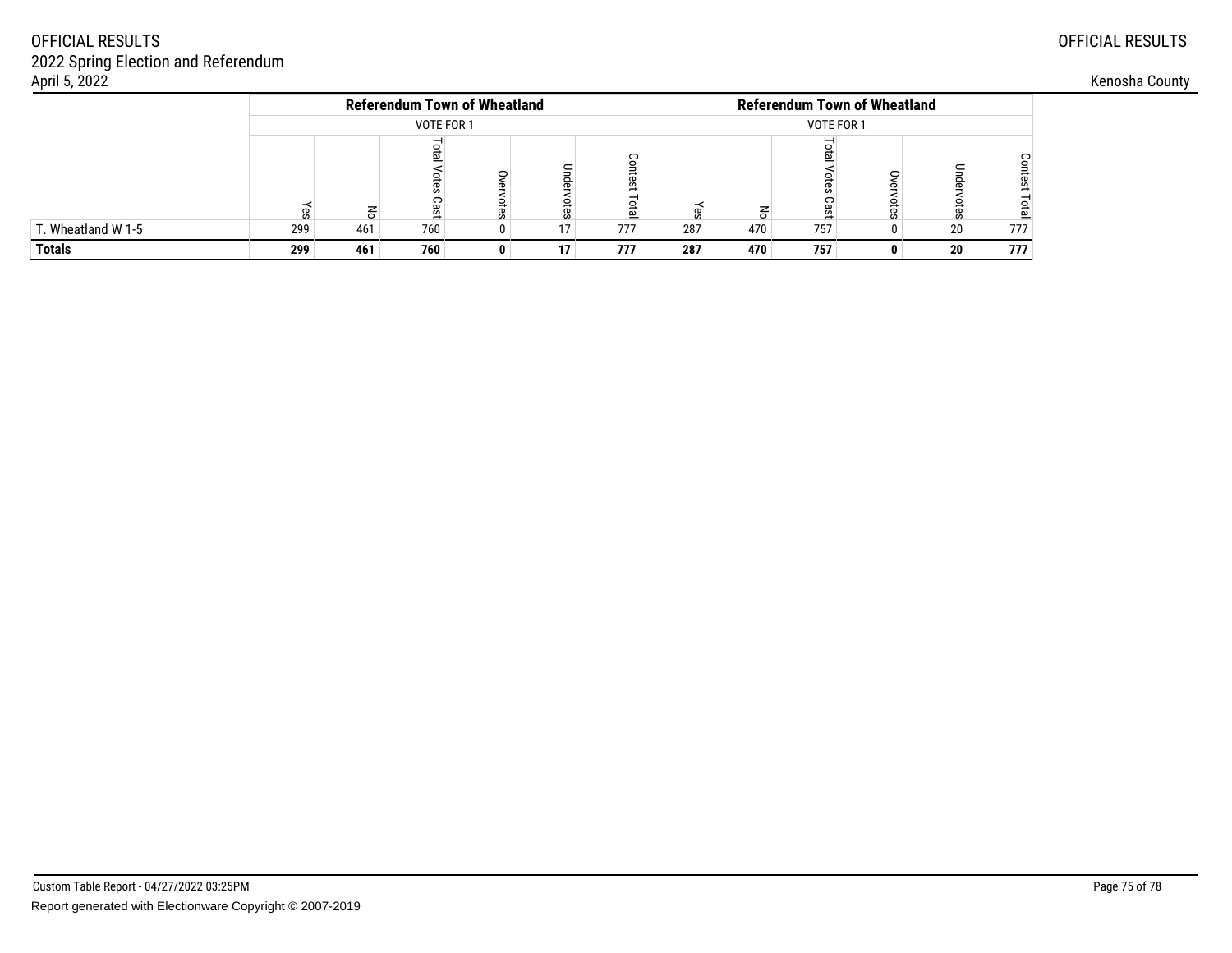| April 5, 2022               |       |       |                                               |           |            |                    |     |     |              |              |                |                | Kenosha County |
|-----------------------------|-------|-------|-----------------------------------------------|-----------|------------|--------------------|-----|-----|--------------|--------------|----------------|----------------|----------------|
|                             |       |       | <b>Referendum Village of Pleasant Prairie</b> |           |            |                    |     |     |              |              |                |                |                |
|                             |       |       | VOTE FOR 1                                    |           |            |                    |     |     | VOTE FOR 1   |              |                |                |                |
|                             | γes   | 종     | otal Votes<br>Cast                            | Overvotes | Undervotes | Contest<br>a.<br>a | γes | 종   | ອີ           | Ove          | Undervotes     | Contest<br>ota |                |
| V. Bristol W 1-7            |       |       |                                               |           |            |                    | 640 | 478 | 1,118        |              | 53             | 1,171          |                |
| V. Pleasant Prairie W 1-3   | 580   | 579   | 1,159                                         | 0         | 37         | 1,196              |     |     |              |              |                |                |                |
| V. Pleasant Prairie W 4,5   | 312   | 316   | 628                                           | 0         | 22         | 650                |     |     |              |              |                |                |                |
| V. Pleasant Prairie W 6,7   | 419   | 319   | 738                                           | 0         | 19         | 757                |     |     |              |              |                |                |                |
| V. Pleasant Prairie W 8-10  | 382   | 403   | 785                                           | 0         | 19         | 804                |     |     |              |              |                |                |                |
| V. Pleasant Prairie W 11    | 161   | 146   | 307                                           | 0         | 8          | 315                |     |     |              |              |                |                |                |
| V. Pleasant Prairie W 12-16 | 516   | 436   | 952                                           | 0         | 38         | 990                |     |     | 3            |              |                |                |                |
| City of Kenosha W 54        |       |       |                                               |           |            |                    |     |     | <sup>0</sup> |              |                |                |                |
| City of Kenosha W 55        |       |       |                                               |           |            |                    | 167 | 45  | 212          | $\mathbf{0}$ | $\overline{7}$ | 219            |                |
| <b>Totals</b>               | 2,370 | 2,199 | 4,569                                         | 0         | 143        | 4,712              | 809 | 524 | 1,333        | $\mathbf{0}$ | 60             | 1,393          |                |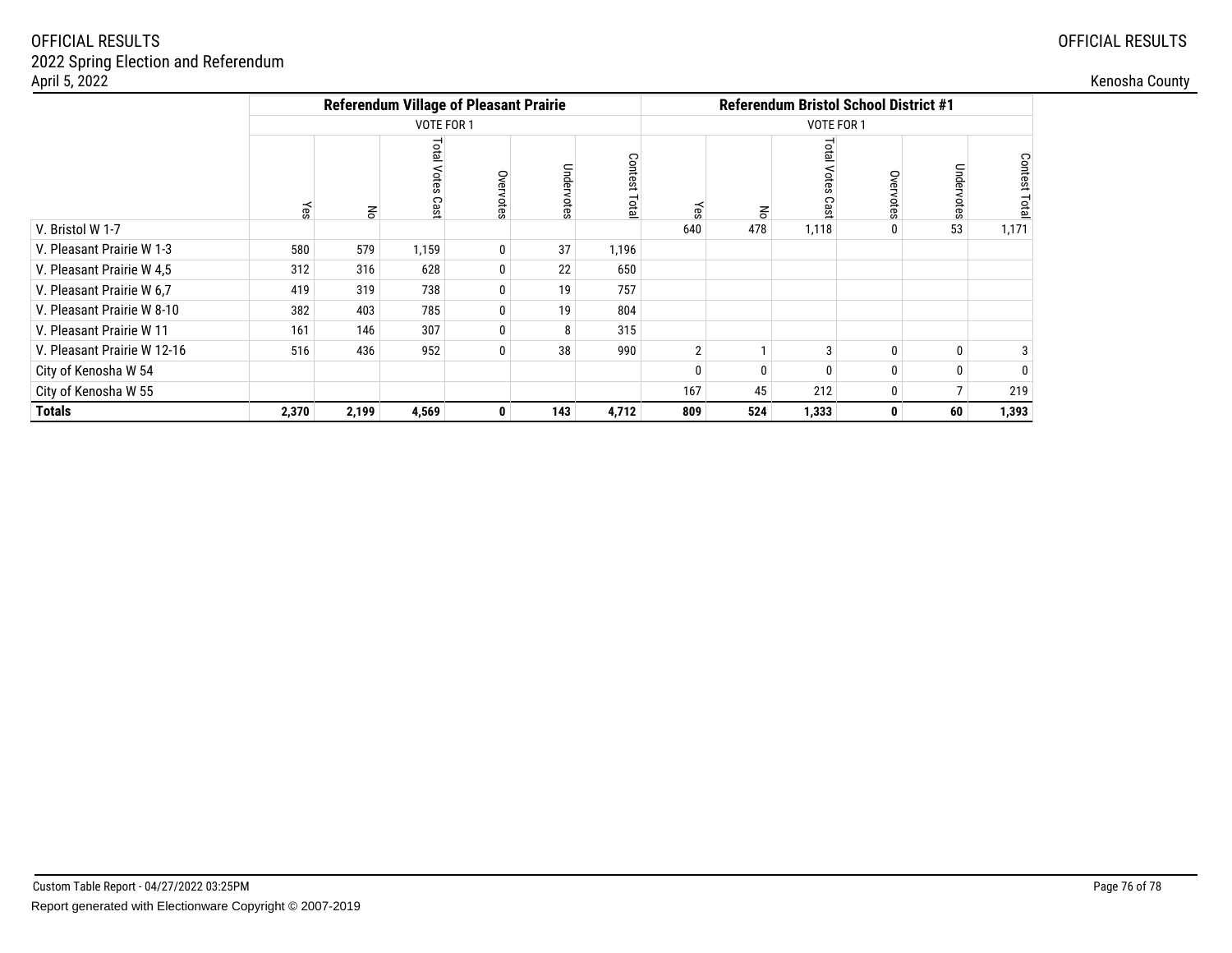| April 5, 2022         |           |     |            |                                         |    |       |     |            |       |                                         |                 |          | Kenosha County |  |
|-----------------------|-----------|-----|------------|-----------------------------------------|----|-------|-----|------------|-------|-----------------------------------------|-----------------|----------|----------------|--|
|                       |           |     |            | <b>Referendum Salem School District</b> |    |       |     |            |       | <b>Referendum Salem School District</b> |                 |          |                |  |
|                       |           |     | VOTE FOR 1 |                                         |    |       |     | VOTE FOR 1 |       |                                         |                 |          |                |  |
|                       | $\bar{z}$ | 종   | ota<br>Cas | S<br>ወ<br>otes                          | ਨ  |       |     |            |       |                                         | Under<br>otes   | ₽<br>tes |                |  |
| V. Bristol W 1-7      |           | 18  | 39         | 0                                       |    | 41    | 20  | 19         | 39    |                                         |                 | 41       |                |  |
| V. Paddock Lake W 1-6 | 261       | 295 | 556        | 0                                       |    | 562   | 268 | 286        | 554   |                                         |                 | 562      |                |  |
| V. Salem Lakes W 1-6  | 660       | 587 | 1,247      | 0                                       | 8  | 1,255 | 702 | 543        | 1,245 |                                         | 10              | 1,255    |                |  |
| <b>Totals</b>         | 942       | 900 | 1,842      | 0                                       | 16 | 1,858 | 990 | 848        | 1,838 |                                         | 20 <sup>1</sup> | 1,858    |                |  |